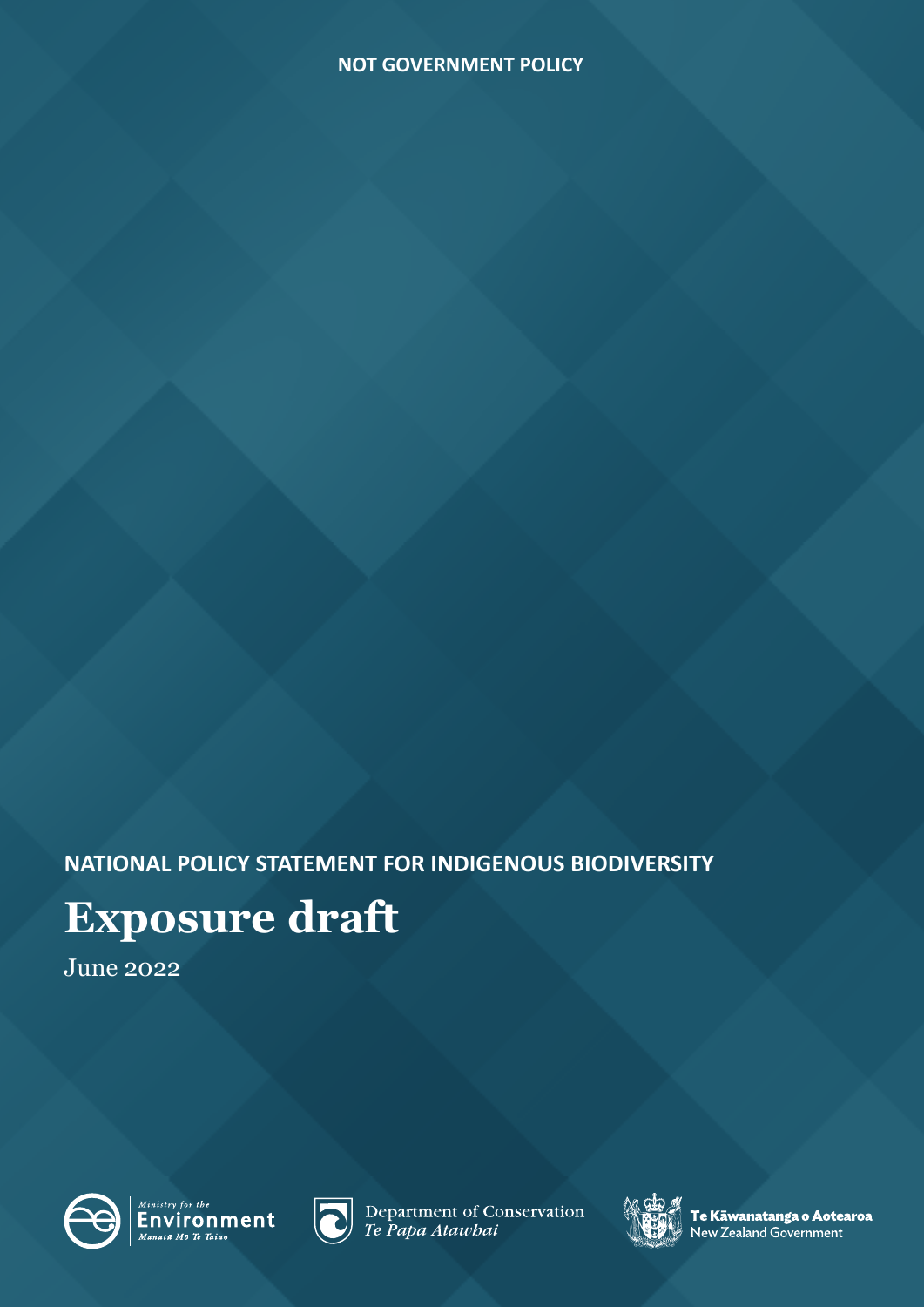## **Draft National Policy Statement for Indigenous Biodiversity**

## <span id="page-1-0"></span>**Authority**

This National Policy Statement was approved by the Governor-General under section 52(2) of the Resource Management Act 1991 on [to come] and is published by the Minister for the Environment under section 54 of that Act.

## **Contents**

| 1.1  |                                                                             |
|------|-----------------------------------------------------------------------------|
| 1.2  |                                                                             |
| 1.3  |                                                                             |
| 1.4  |                                                                             |
| 1.5  |                                                                             |
| 1.6  |                                                                             |
| 1.7  |                                                                             |
|      |                                                                             |
| 2.1  |                                                                             |
| 2.2  |                                                                             |
|      |                                                                             |
| 3.1  |                                                                             |
|      | Subpart 1 - Approaches to implementing this National Policy Statement  14   |
| 3.2  |                                                                             |
| 3.3  |                                                                             |
| 3.4  |                                                                             |
| 3.5  |                                                                             |
| 3.6  |                                                                             |
| 3.7  |                                                                             |
|      |                                                                             |
| 3.8  |                                                                             |
| 3.9  |                                                                             |
| 3.10 | Managing adverse effects on SNAs of new subdivision, use, and development19 |
| 3.11 |                                                                             |
| 3.12 |                                                                             |
| 3.13 |                                                                             |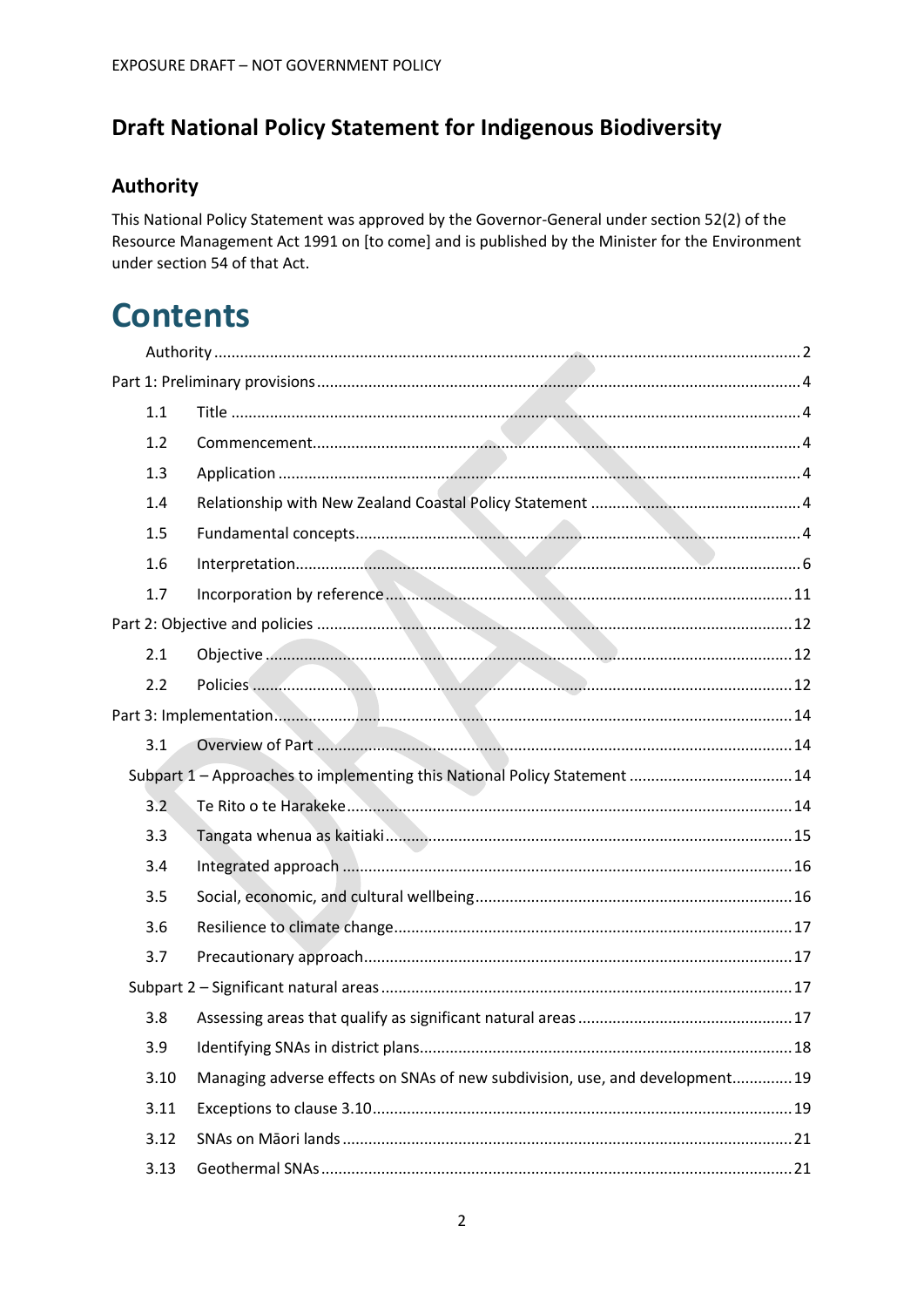## EXPOSURE DRAFT - NOT GOVERNMENT POLICY

| 3.14           |                                                                                         |  |
|----------------|-----------------------------------------------------------------------------------------|--|
| 3.15           |                                                                                         |  |
| 3.16           |                                                                                         |  |
| 3.17           |                                                                                         |  |
|                |                                                                                         |  |
| 3.18           |                                                                                         |  |
| 3.19           |                                                                                         |  |
| 3.20           |                                                                                         |  |
| 3.21           |                                                                                         |  |
| 3.22           |                                                                                         |  |
| 3.23           |                                                                                         |  |
| 3.24           |                                                                                         |  |
| 3.25           |                                                                                         |  |
|                |                                                                                         |  |
| 4.1            |                                                                                         |  |
| 4.2            |                                                                                         |  |
| 4.3            |                                                                                         |  |
|                |                                                                                         |  |
| 4.4            |                                                                                         |  |
|                | Appendix 1: Criteria for identifying areas that qualify as significant natural areas 31 |  |
| $\mathbf{1}$   |                                                                                         |  |
| $\overline{2}$ |                                                                                         |  |
| 3              |                                                                                         |  |
| A              |                                                                                         |  |
| B              |                                                                                         |  |
| C              |                                                                                         |  |
| D              |                                                                                         |  |
|                |                                                                                         |  |
|                |                                                                                         |  |
|                |                                                                                         |  |
|                |                                                                                         |  |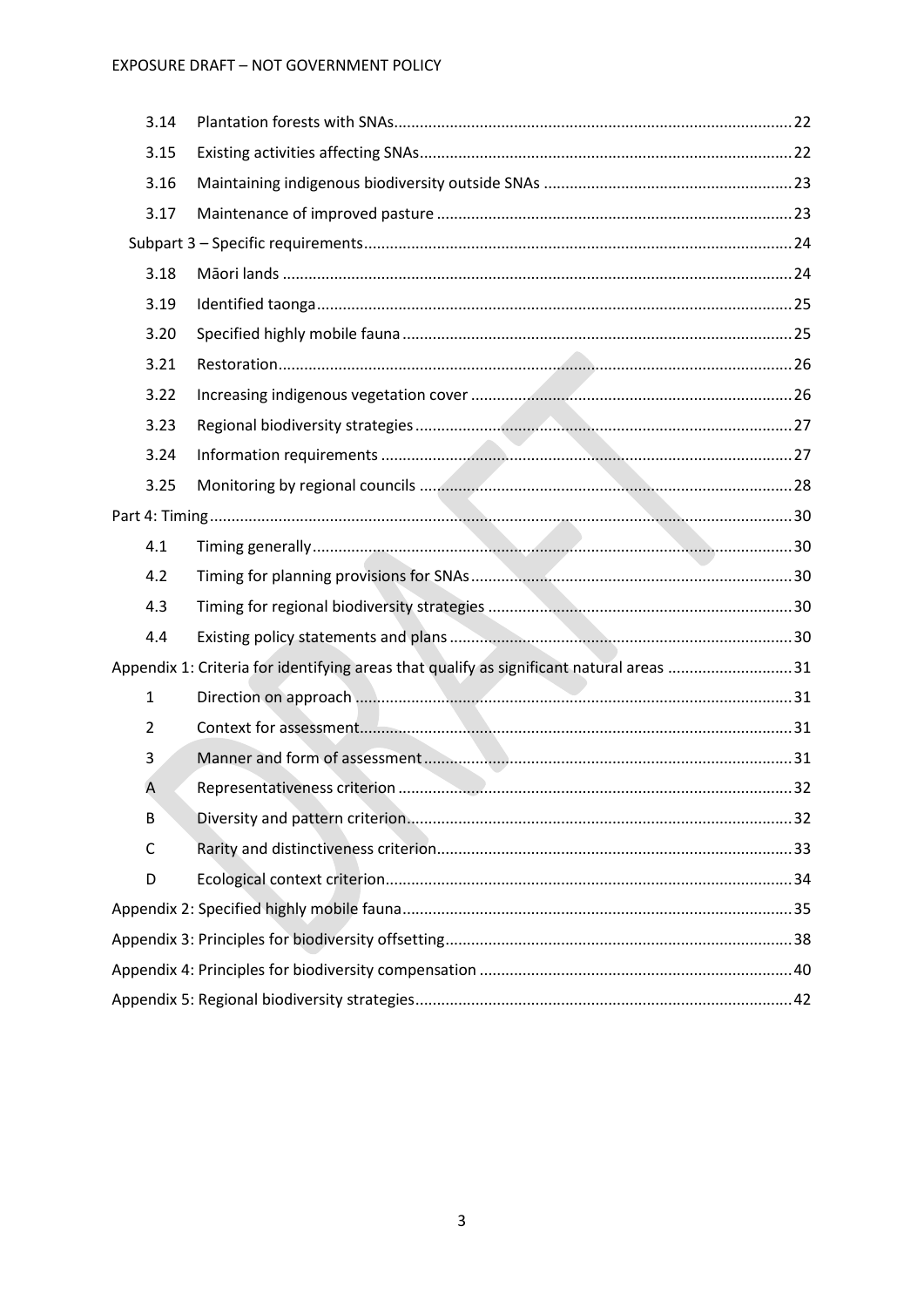## <span id="page-3-0"></span>**Part 1: Preliminary provisions**

## <span id="page-3-1"></span>**1.1 Title**

(1) This is the National Policy Statement for Indigenous Biodiversity 2021.

#### <span id="page-3-2"></span>**1.2 Commencement**

(1) This National Policy Statement comes into force on [to come].

## <span id="page-3-3"></span>**1.3 Application**

- (1) This National Policy Statement applies to indigenous biodiversity throughout Aotearoa New Zealand, other than indigenous biodiversity in the coastal marine area and aquatic indigenous biodiversity.
- (2) However:
	- (a) geothermal ecosystems are covered by this National Policy Statement, whether or not they are or include water bodies (see clause 3.13); and
	- (b) specified highly mobile fauna are covered by this National Policy Statement, whether or not they use the coastal marine area or water bodies for part of their life cycle (see clause 3.20); and
	- (c) provisions relating to restoration extend to include wetlands (see clauses 3.21 and 3.22); and
	- (d) regional biodiversity strategies may extend to include the coastal marine area and water bodies (see clause 3.23).

## <span id="page-3-4"></span>**1.4 Relationship with New Zealand Coastal Policy Statement**

- (1) Both the New Zealand Coastal Policy Statement and this National Policy Statement apply in the terrestrial coastal environment.
- (2) If there is a conflict between the provisions of this National Policy Statement and the New Zealand Coastal Policy Statement 2010 (or any later New Zealand Coastal Policy Statement issued under the Act), the New Zealand Coastal Policy Statement prevails.

## <span id="page-3-5"></span>**1.5 Fundamental concepts**

(1) The following are descriptions of terms that cannot adequately be described by a short definition. To give effect to this National Policy Statement it is important to understand these concepts fully.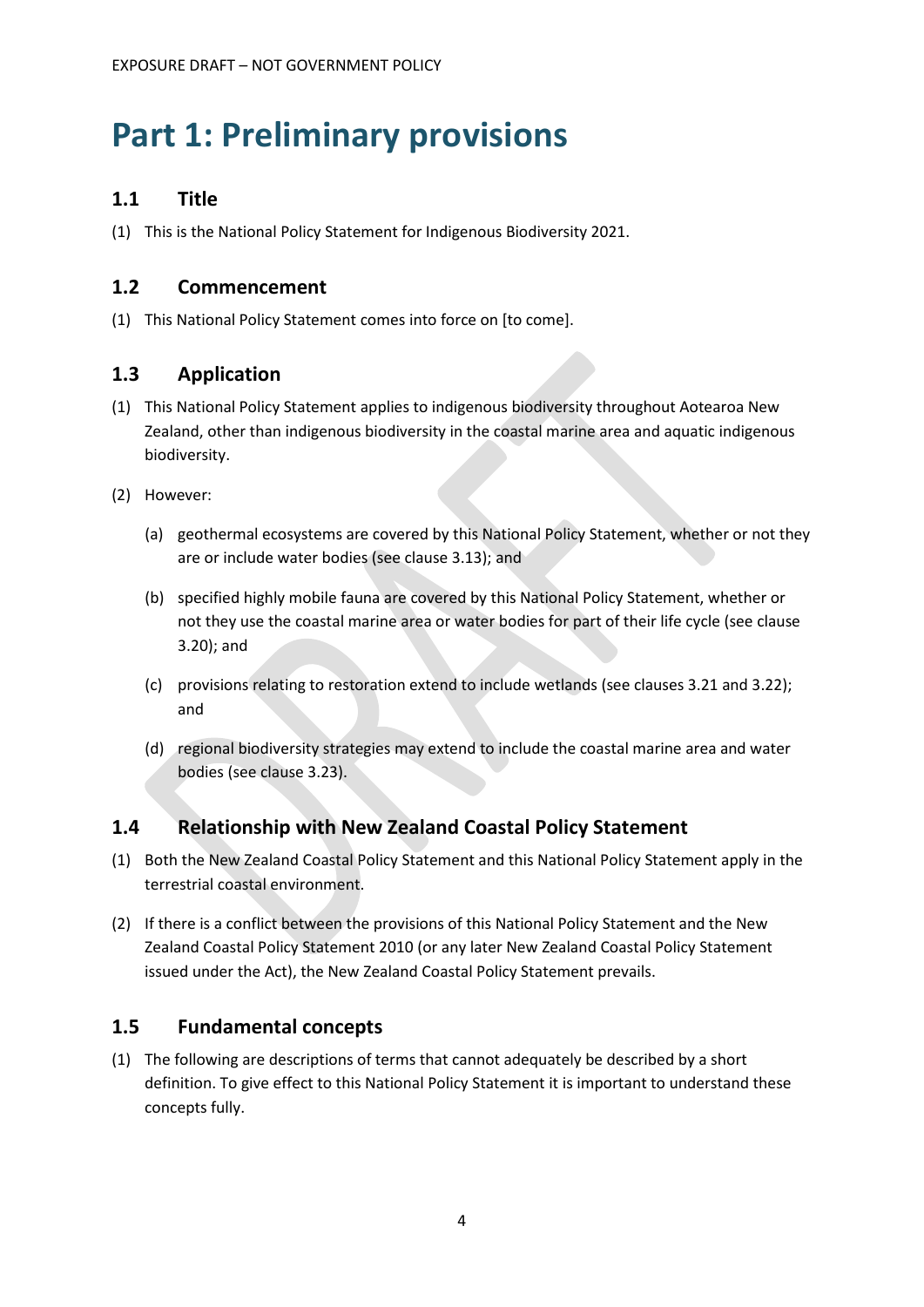#### (2) **Te Rito o te Harakeke**

Hutia te rito o te harakeke Kei hea te kōmako, e kō? Kī mai ki ahau He aha te mea nui o te ao? Māku e kī atu he tangata, he tangata, he tangata

When the centre of the flax bush is picked Where will the bellbird sing? You ask me What is the greatest thing in the world? My reply is It is people, it is people, it is people.

Te Rito o te Harakeke is a concept that refers to the need to maintain the integrity of indigenous biodiversity. It recognises the intrinsic value and mauri of indigenous biodiversity as well as people's connections and relationships with it.

It recognises that our health and wellbeing are dependent on the health and wellbeing of indigenous biodiversity and that in return we have a responsibility to care for it. It acknowledges the web of interconnectedness between indigenous species, ecosystems, the wider environment, and the community.

Te Rito o te Harakeke comprises six essential elements to guide tangata whenua and local authorities in managing indigenous biodiversity and developing objectives, policies, and methods for giving effect to Te Rito o te Harakeke:

- (a) the intrinsic value and mauri of indigenous biodiversity:
- (b) the bond between people and indigenous biodiversity through whakapapa (familial) relationships and mutual interdependence:
- (c) the responsibility of care that tangata whenua have as kaitiaki, and that other New Zealanders have as stewards, of indigenous biodiversity:
- (d) the connectivity between indigenous biodiversity and the wider environment:
- (e) the incorporation of te ao Māori and mātauranga Māori:
- (f) the requirement for engagement with tangata whenua.

#### (3) **Maintenance of indigenous biodiversity**

The maintenance of indigenous biodiversity requires at least no reduction, as from the commencement date, in the following:

- (a) the size of populations of indigenous species:
- (b) indigenous species occupancy across their natural range: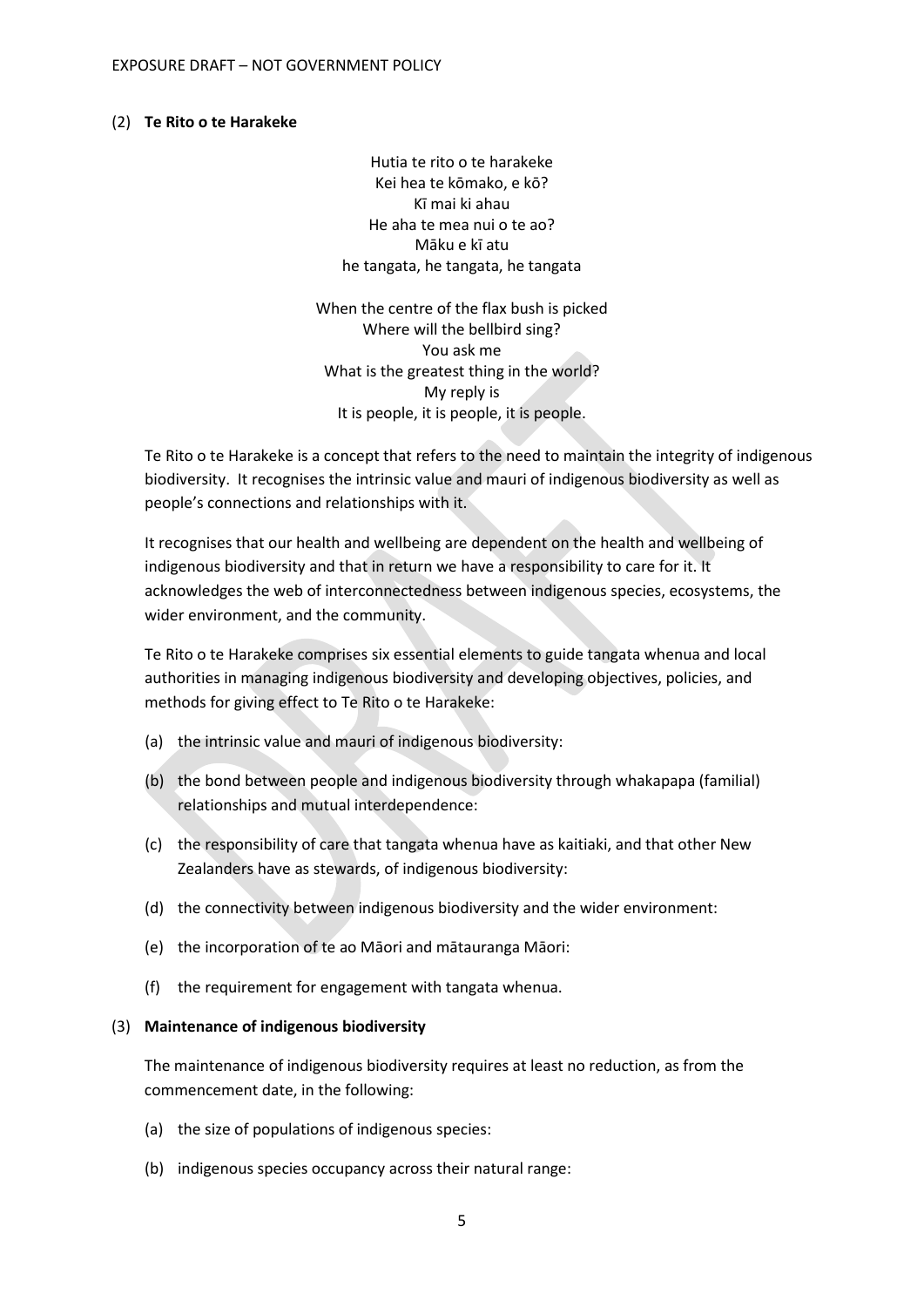- (c) the properties and function of ecosystems and habitats:
- (d) the full range and extent of ecosystems and habitats:
- (e) connectivity between, and buffering around, ecosystems:
- (f) the resilience and adaptability of ecosystems.

#### (4) **Effects management hierarchy**

The effects management hierarchy is an approach to managing the adverse effects of an activity. It requires that:

- (a) adverse effects are avoided where practicable; and
- (b) where adverse effects cannot be demonstrably avoided, they are minimised where practicable; and
- (c) where adverse effects cannot be demonstrably minimised, they are remedied where practicable; and
- (d) where more than minor residual adverse effects cannot be demonstrably avoided, minimised, or remedied, biodiversity offsetting is provided where possible; and
- (e) where biodiversity offsetting of more than minor residual adverse effects is not demonstrably possible, biodiversity compensation is provided; and
- (f) if biodiversity compensation is not appropriate, the activity itself is avoided.

The terms 'biodiversity offset' and 'biodiversity compensation' are defined in clause 1.6, and the principles for their application are in Appendices 3 and 4.

#### <span id="page-5-0"></span>**1.6 Interpretation**

(1) In this National Policy Statement:

**Act** means the Resource Management Act 1991

**acknowledged taonga** means indigenous species, populations, or ecosystems that are identified as taonga by tangata whenua under clause 3.19

**biodiversity compensation** means a conservation outcome that complies with the principles in Appendix 4 and results from actions that are intended to compensate for any more than minor residual adverse effects on indigenous biodiversity after all appropriate avoidance, minimisation, remediation, and biodiversity offset measures have been sequentially applied

**biodiversity offset** means a measurable conservation outcome that complies with the principles in Appendix 3 and results from actions that:

(a) redress any more than minor residual adverse effects on indigenous biodiversity after all appropriate avoidance, minimisation, and remediation measures have been sequentially applied; and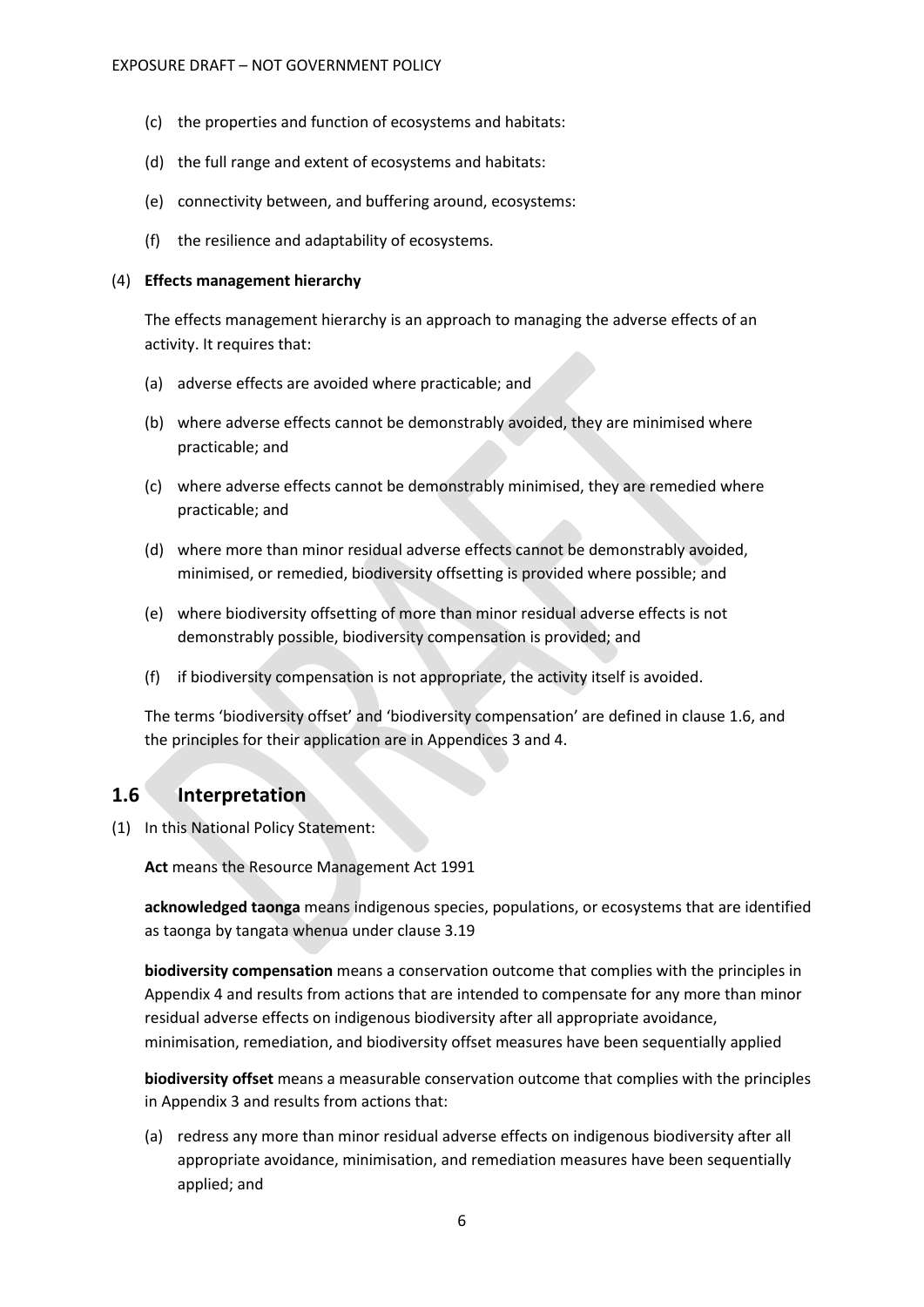(b) achieve a measurable net gain in type, amount, and condition (structure and quality) of indigenous biodiversity compared to that lost

**buffer** refers to a defined space between core areas of ecological value and the wider landscape that helps to reduce external pressures; and **buffering** has a corresponding meaning

**commencement date** means the date on which this National Policy Statement comes into force

**connectivity** refers to the structural or functional links or connections between habitats and ecosystems that provide for the movement of species and processes among and between the habitats or ecosystems

#### **ecological district** means:

- (a) in relation to geothermal ecosystems in the Taupō Volcanic Zone, the Taupō Volcanic Zone; and
- (b) for all other areas, the ecological districts as shown in McEwen, W Mary (ed), 1987. *Ecological regions and districts of New Zealand*. Wellington: Department of Conservation

**ecological integrity** means the extent to which an ecosystem is able to support and maintain its:

- (a) composition (being its natural diversity of indigenous species, habitats, and communities); and
- (b) structure (being its biotic and abiotic physical features); and
- (c) functions (being its ecological and physical processes)

**ecosystem** means the complexes of organisms and their associated physical environment within an area (and comprise: a biotic complex, an abiotic environment or complex, the interactions between the biotic and abiotic complexes, and a physical space in which these operate)

**ecosystem functions** are the abiotic (physical) and biotic (ecological and biological) flows that are properties of an ecosystem

**ecosystem services** are the benefits obtained from ecosystems such as:

- (a) supporting services (eg*,* nutrient cycling, soil formation, habitat creation):
- (b) provisioning services (eg, food, freshwater, wood, fibre, fuel):
- (c) regulating services (eg, water purification, climate regulation, flood regulation, disease regulation):
- (d) cultural services (eg, aesthetic, spiritual, educational, recreational)

**effects management hierarchy** has the meaning in clause 1.5(4)

**existing activity** means a subdivision, use or development that is:

(a) lawfully established at the commencement date; but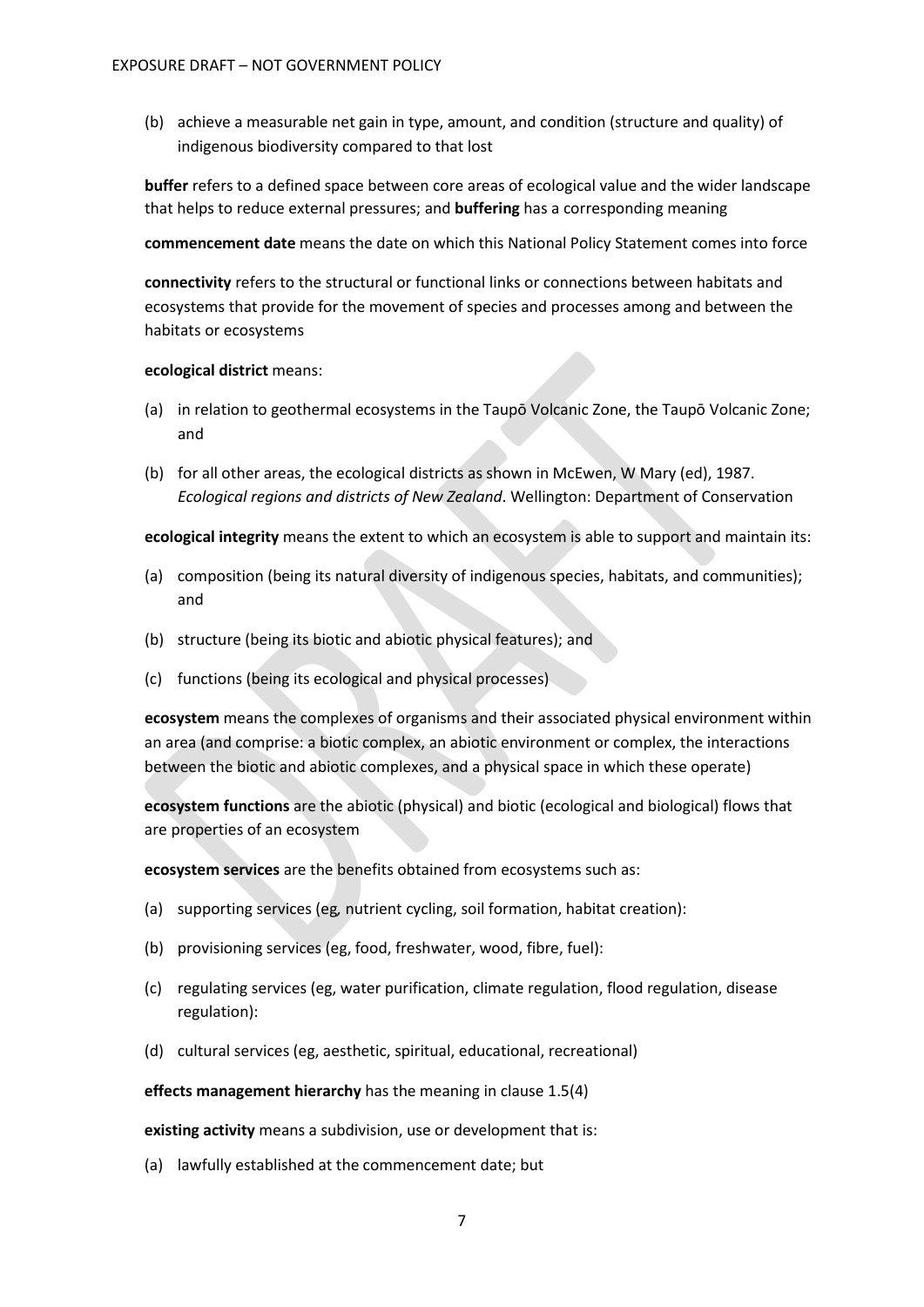(b) not a land use covered by section 10 of the Act

**fragmentation**, in relation to indigenous biodiversity, refers to the fragmentation of habitat that results in a loss of connectivity and an altered spatial configuration of habitat for a given amount of habitat loss

**functional need** means the need for a proposed activity to traverse, locate or operate in a particular environment because the activity can only occur in that environment

**geothermal ecosystem** means a dynamic life-supporting system made up of a group of living organisms that are adapted to, and reliant on, geothermal resources

**geothermal SNA** means an SNA that includes one or more geothermal ecosystems

**geothermal system** means a system, defined by scientific investigation, that:

- (a) comprises:
	- (i) geothermal energy, stored as water or steam; and
	- (ii) the rocks confining it; and
	- (iii) associated water, steam, and gas emissions; and
	- (iv) the geothermal surface features resulting from those emissions; and
- (b) is believed to have no hydrological connection to another system

**habitat** means the area or environment where an organism or ecological community lives or occurs naturally for some or all of its life cycle, or as part of its seasonal feeding or breeding pattern

**Te Rito o te Harakeke** has the meaning given in clause 1.5(2)

**identified taonga** means acknowledged taonga that are identified in a district plan (as provided for in clause 3.19)

**indigenous biodiversity** means the living organisms that occur naturally in New Zealand, and the ecological complexes of which they are part, including all forms of indigenous flora, fauna, and fungi, and their habitats

**indigenous vegetation** means vascular and non-vascular plants that, in relation to a particular area, are native to the ecological district in which that area is located

**highly mobile fauna area** means an area outside an SNA that is identified under clause 3.20 as an area used by specified highly mobile fauna

**land environment** means a land environment identified in the *Land Environments of New Zealand (LENZ) Classification System* (Leathwick et al., 2003, as maintained by Manaaki Whenua Landcare Research)

**maintenance**, in relation to indigenous biodiversity, has the meaning in clause 1.5(3)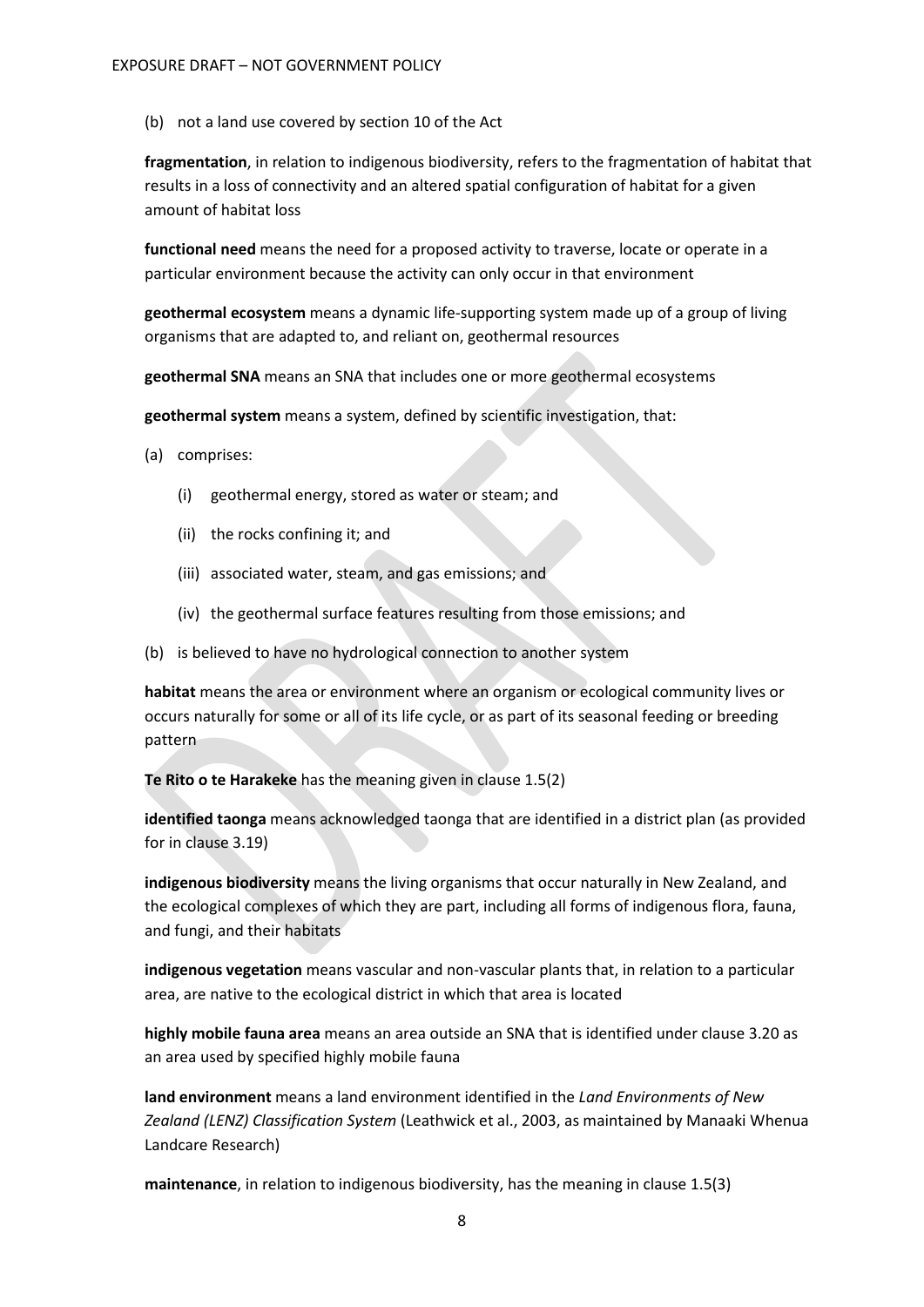**Māori lands** means land that is any of the following:

- (a) Māori customary land and Māori freehold land (as defined in Te Ture Whenua Māori Act 1993):
- (b) any Māori reservation established under Te Ture Whenua Māori Act 1993 or its predecessors:
- (c) Treaty settlement land:
- (d) former Māori land or general land (as defined in Te Ture Whenua Māori Act 1993) owned by Māori that has at any time been acquired by the Crown or any local or public body for a public work or other public purpose, and has been subsequently returned to its former Māori owners or their successors and remains in their ownership:
- (e) general land (as defined in Te Ture Whenua Māori Act 1993) owned by Māori that was previously Māori freehold land, has ceased to have that status under an order of the Māori Land Court made on or after 1 July 1993 or under Part 1 of the Māori Affairs Amendment Act 1967, but remains in the ownership of the same whānau or hapū:
- (f) land held by or on behalf of an iwi or a hapū if the land was transferred from the Crown, a Crown body, or a local authority with the intention of returning the land to the holders of mana whenua over the land

**mātauranga Māori** means Māori customary knowledge, traditional knowledge, or intergenerational knowledge

**mosaic** means a pattern of two or more interspersed ecosystems, communities or habitats that contribute to the cumulative value of ecosystems in a landscape

**natural range**, in relation to a species, refers to the geographical area within which that species can be expected to be found naturally (without human intervention)

**new subdivision, use, or development** means a subdivision, use, or development that is not an existing activity nor an activity captured by section 10 of the Act

**operational need** means the need for a proposal or activity to traverse, locate or operate in a particular environment because of technical, logistical, or operational characteristics or constraints

**plantation forest** has the meaning in the Resource Management (National Environmental Standards for Plantation Forestry) Regulations 2017

**policy statements and plans** includes regional policy statements and proposed regional policy statements, and regional plans, district plans, and proposed plans

**public conservation land** means land within the boundaries of any area of land held or managed under the [Conservation Act 1987](https://www.legislation.govt.nz/act/public/1991/0069/226.0/link.aspx?id=DLM103609) or any other Act specified in [Schedule 1](https://www.legislation.govt.nz/act/public/1991/0069/226.0/link.aspx?id=DLM107200#DLM107200) of that Act (other than land held for administrative purposes)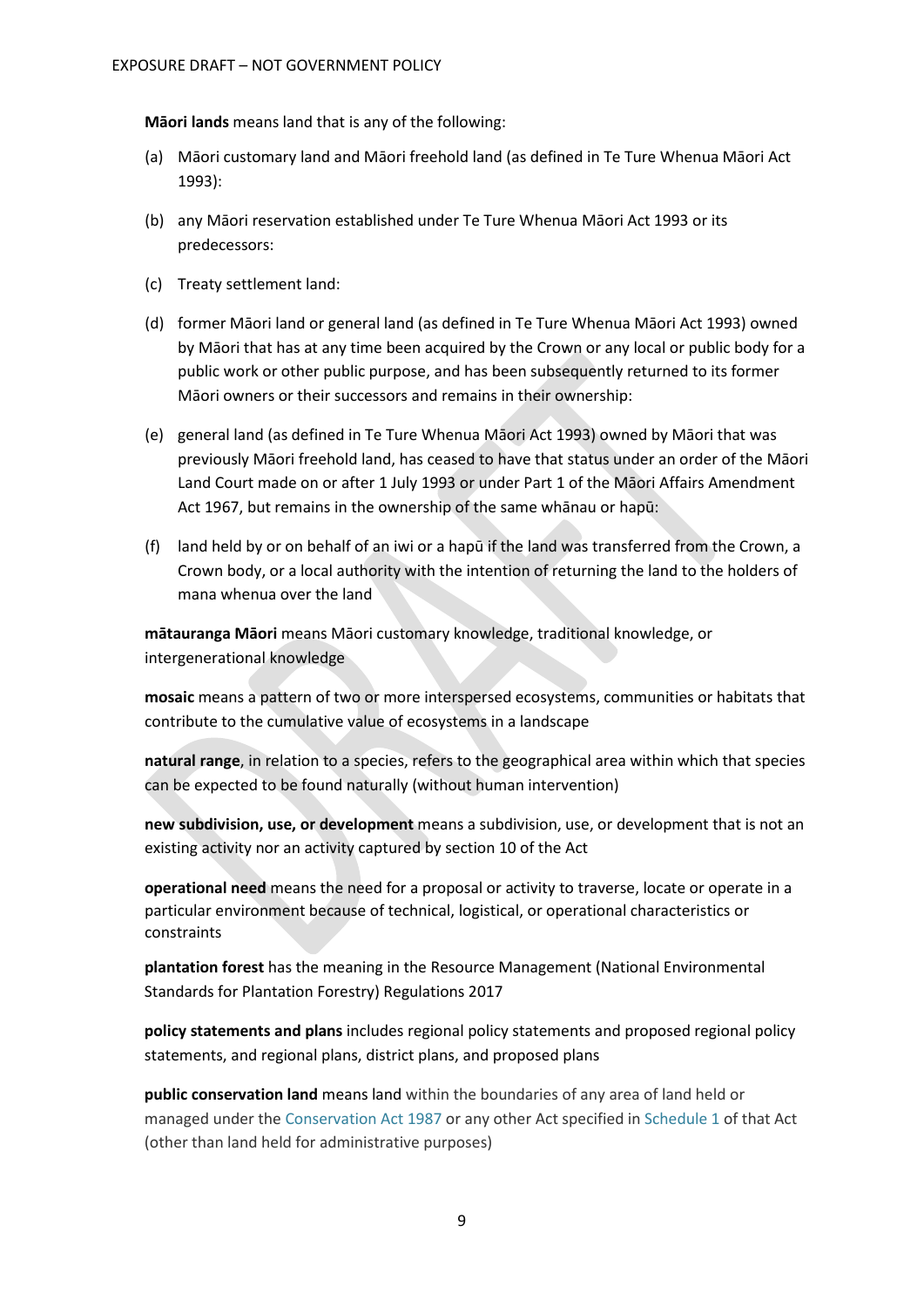**publish**, in relation to an obligation on a local authority to publish material, means to make the material freely available to the public on the local authority's internet website or another webbased platform

**reconstruction** means reintroducing and maintaining appropriate biota to recreate an ecosystem that would not regenerate or recolonise even with best practice restoration interventions

**resilience**, in relation to an ecosystem, means the ability of the ecosystem to recover from and absorb disturbances, and its capacity to reorganise into similar ecosystems

**restoration** means the active intervention and management of modified or degraded habitats, ecosystems, landforms, and landscapes in order to maintain or reinstate indigenous natural character, ecological and physical processes, and cultural and visual qualities, and may include enhancement activities

**sequence** means a series of ecosystems or communities, often physically connected, that replace one another through space

#### **SNA**, or **significant natural area**, means:

- (a) any area that, on the commencement date, is identified in a policy statement or plan as an area of significant indigenous vegetation or significant habitat of indigenous fauna (regardless of how it is described); and
- (b) any area that, after the commencement date, is notified or included in a district plan as an SNA following an assessment of the area in accordance with Appendix 1

#### **species** includes taxa

**specific infrastructure** means any of the following:

- (a) infrastructure that delivers a service operated by a lifeline utility (as defined in the Civil Defence Emergency Management Act 2002):
- (b) regionally significant infrastructure that is identified as such in a regional policy statement or regional plan:
- (c) any public flood control, flood protection, or drainage works carried out:
	- (i) by or on behalf of a local authority, including works carried out for the purposes set out in section 133 of the Soil Conservation and Rivers Control Act 1941; or
	- (ii) for the purpose of drainage, by drainage districts under the Land Drainage Act 1908:
- (d) defence facilities operated by the New Zealand Defence Force to meet its obligations under the Defence Act 1990

**specified highly mobile fauna** means the Threatened or At Risk species of highly mobile fauna that are identified in Appendix 2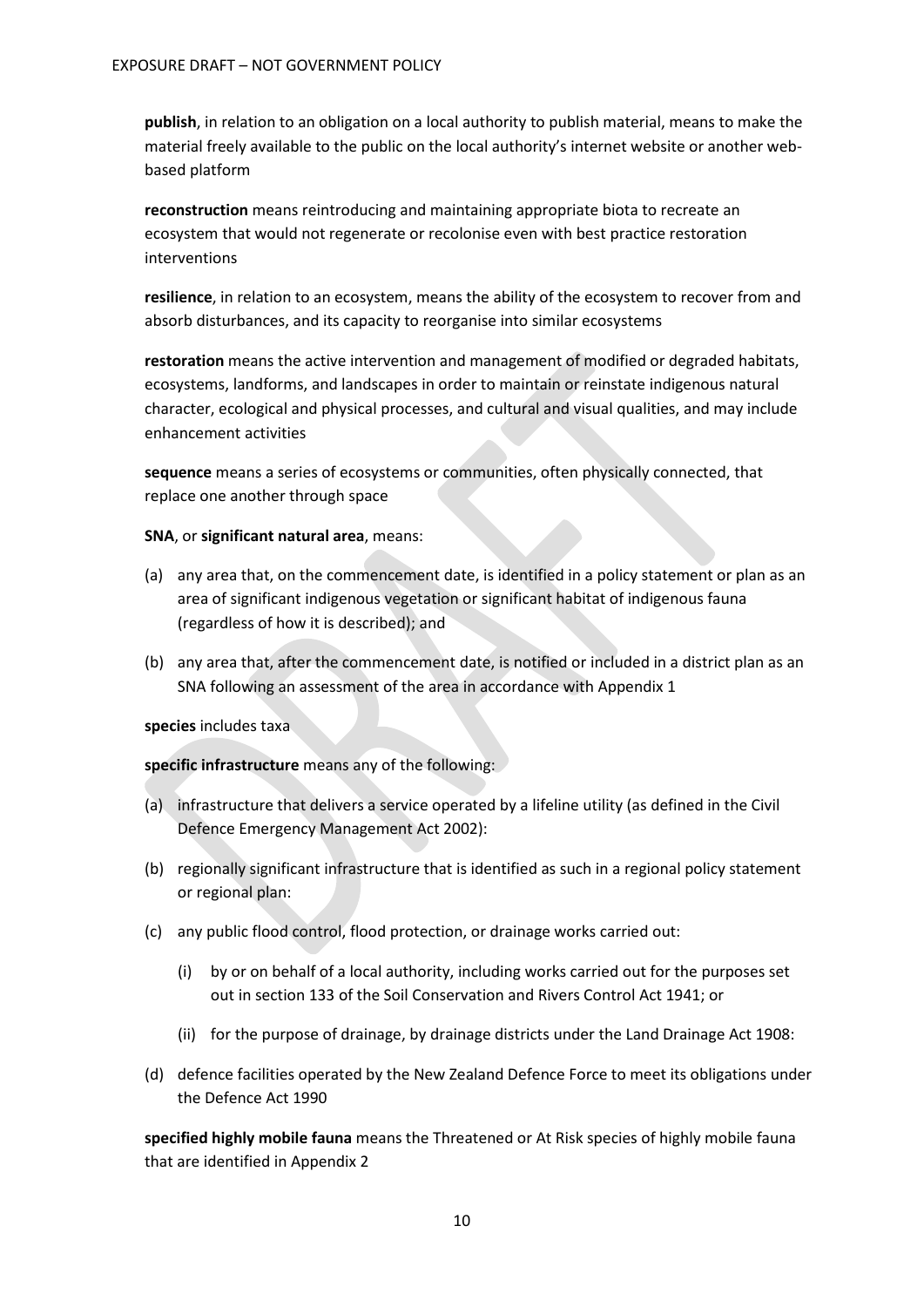**terrestrial environment** means land and associated natural and physical resources above mean high-water springs, excluding land covered by water, water bodies and freshwater ecosystems (as those terms are used in the National Policy Statement for Freshwater Management 2019) and the coastal marine area

**Treaty settlement land** means land held by a post-settlement governance entity (as defined in the Urban Development Act 2020) where the land was transferred or vested and held (including land held in the name of a person such as a tipuna of the claimant group, rather than the entity itself):

- (a) as part of redress for the settlement of Treaty of Waitangi claims; or
- (b) by the exercise of rights under a Treaty settlement Act or Treaty settlement deed

**Threatened**, **At Risk**, and **At Risk (Declining)** have, at any time, the meanings given in the *New Zealand Threat Classification System Manual* (Andrew J Townsend, Peter J de Lange, Clinton A J Duffy, Colin Miskelly, Janice Molloy and David A Norton, 2008, Science & Technical Publishing, Department of Conservation, Wellington), available at:

[https://www.doc.govt.nz/globalassets/documents/science-and-technical/sap244.pdf,](https://www.doc.govt.nz/globalassets/documents/science-and-technical/sap244.pdf) or its current successor publication.

**urban environment** has the meaning in clause 1.4 of the National Policy Statement on Urban Development 2020.

(2) Terms defined in the Act and used in this National Policy Statement have the meanings in the Act, except as otherwise specified.

## <span id="page-10-0"></span>**1.7 Incorporation by reference**

- (1) Clause 2(1) of Schedule 1AA of the Act does not apply to any material incorporated by reference in this National Policy statement.
- (2) All material incorporated by reference in this National Policy Statement is available at [to come].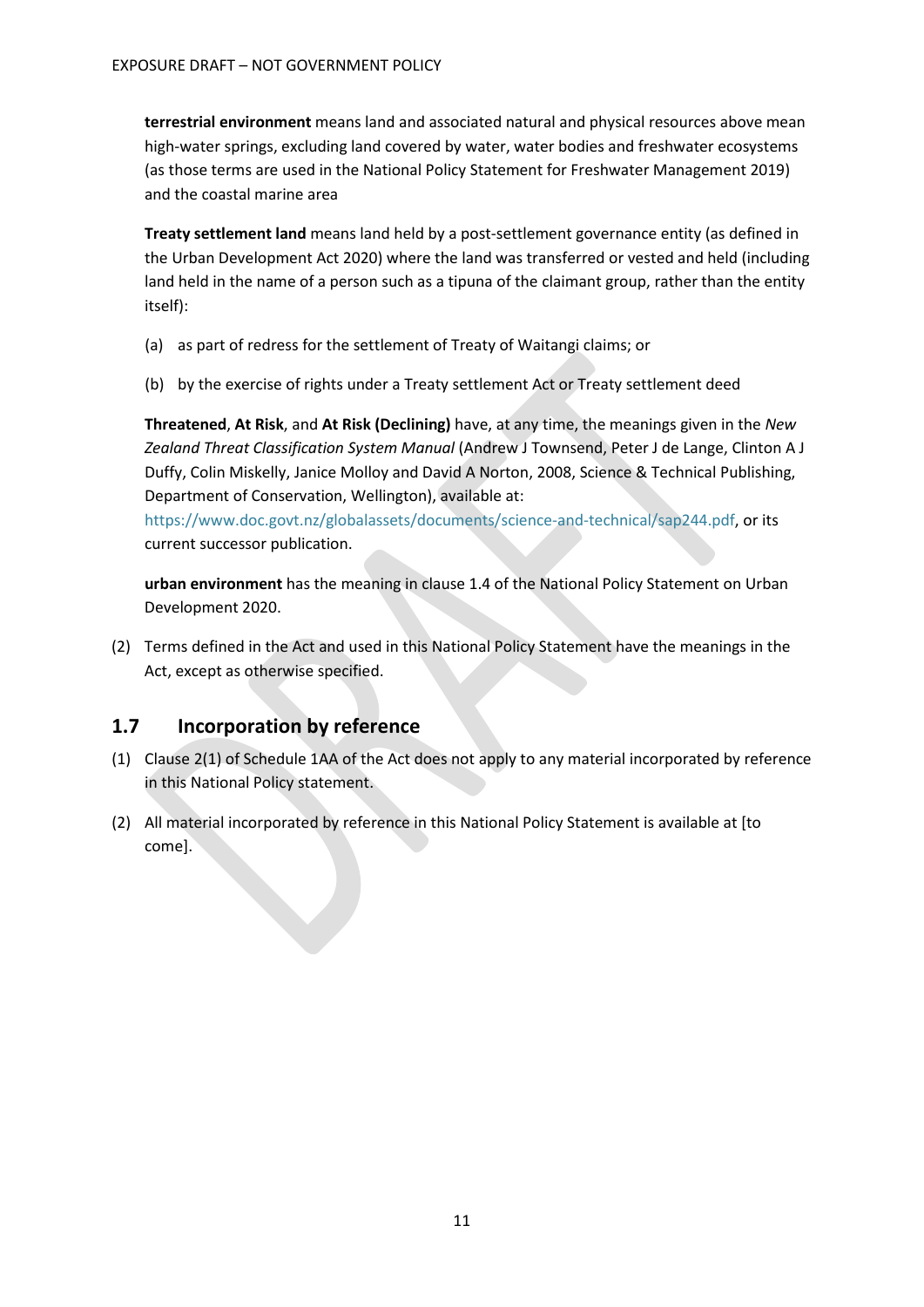## <span id="page-11-0"></span>**Part 2: Objective and policies**

#### <span id="page-11-1"></span>**2.1 Objective**

- (1) The objective of this National Policy Statement is to protect, maintain, and restore indigenous biodiversity in a way that:
	- (a) recognises tangata whenua as kaitiaki, and people and communities as stewards, of indigenous biodiversity; and
	- (b) provides for the social, economic, and cultural wellbeing of people and communities now and in the future.

#### <span id="page-11-2"></span>**2.2 Policies**

**Policy 1:** Indigenous biodiversity is managed in a way that gives effect to Te Rito o te Harakeke.

**Policy 2:** Tangata whenua are recognised as kaitiaki, and enabled to exercise kaitiakitanga for indigenous biodiversity in their rohe, including through:

- (a) enabling tangata whenua to manage indigenous biodiversity on their land; and
- (b) the identification and protection of indigenous species, populations and ecosystems that are taonga.

Policy 3: A precautionary approach is adopted when considering adverse effects on indigenous biodiversity.

Policy 4: Indigenous biodiversity is resilient to the effects of climate change.

**Policy 5:** Indigenous biodiversity is managed in an integrated way, within and across administrative boundaries.

**Policy 6:** Significant indigenous vegetation and significant habitats of indigenous fauna are identified as significant natural areas (SNAs) using a consistent approach.

**Policy 7:** SNAs are protected by avoiding and managing adverse effects from new subdivision, use and development.

**Policy 8:** The importance of maintaining indigenous biodiversity outside SNAs is recognised and provided for.

**Policy 9:** Certain existing activities are provided for within and outside SNAs.

**Policy 10:** Activities that contribute to New Zealand's social, economic, cultural, and environmental well-being are recognised and provided for.

**Policy 11:** Geothermal SNAs are protected at a level that reflects their vulnerability, or in accordance with any pre-existing underlying geothermal system classification.

**Policy 12:** Indigenous biodiversity is managed within plantation forestry.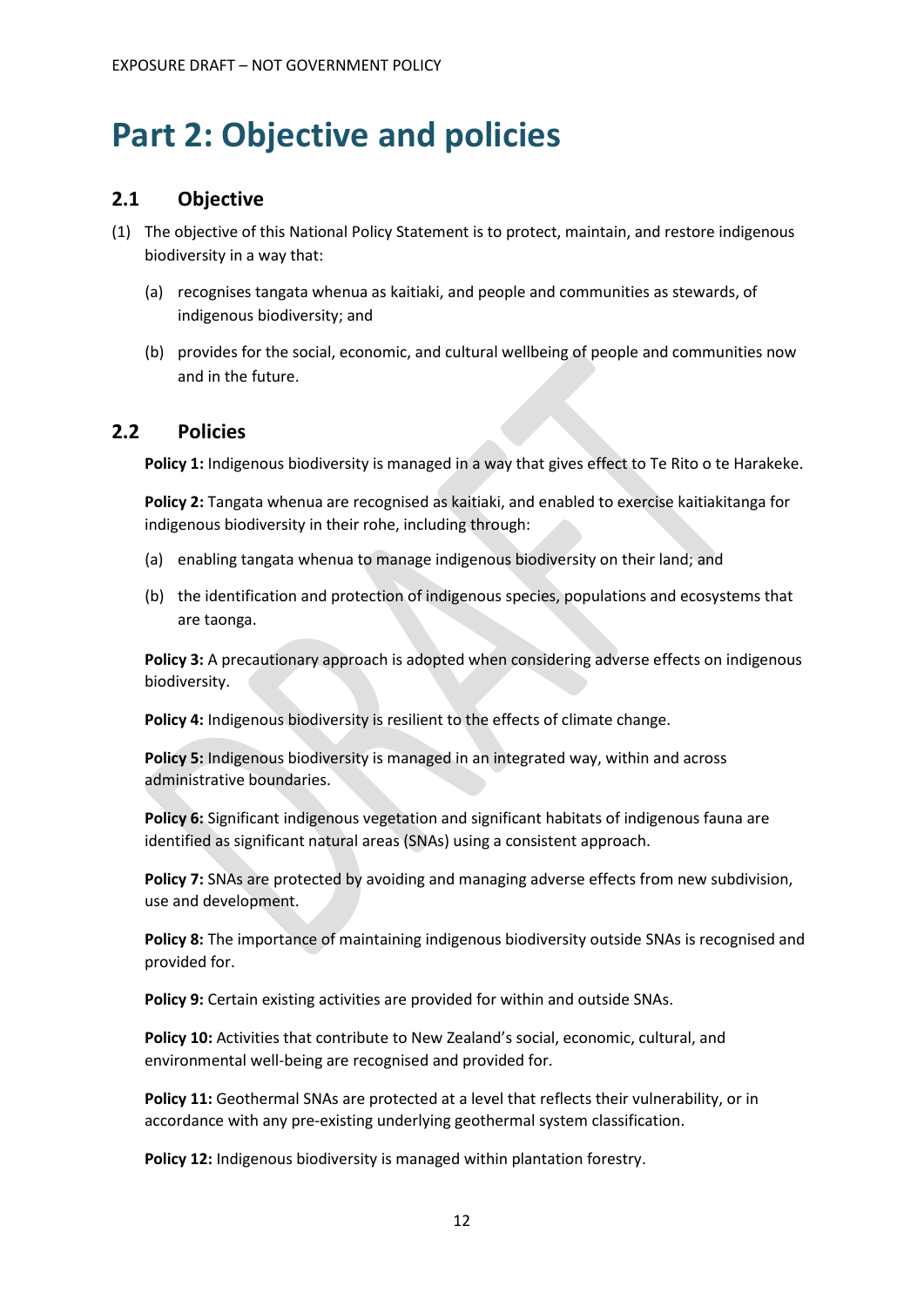**Policy 13:** Restoration of indigenous biodiversity is promoted and provided for.

**Policy 14:** Increased indigenous vegetation cover is promoted in both urban and non-urban environments.

**Policy 15:** Areas outside SNAs that support specified highly mobile fauna are identified and managed to maintain their populations across their natural range, and information and awareness of specified highly mobile fauna is improved.

**Policy 16:** Regional biodiversity strategies are developed and implemented to maintain and restore indigenous biodiversity at a landscape scale.

**Policy 17:** There is improved information and regular monitoring of indigenous biodiversity.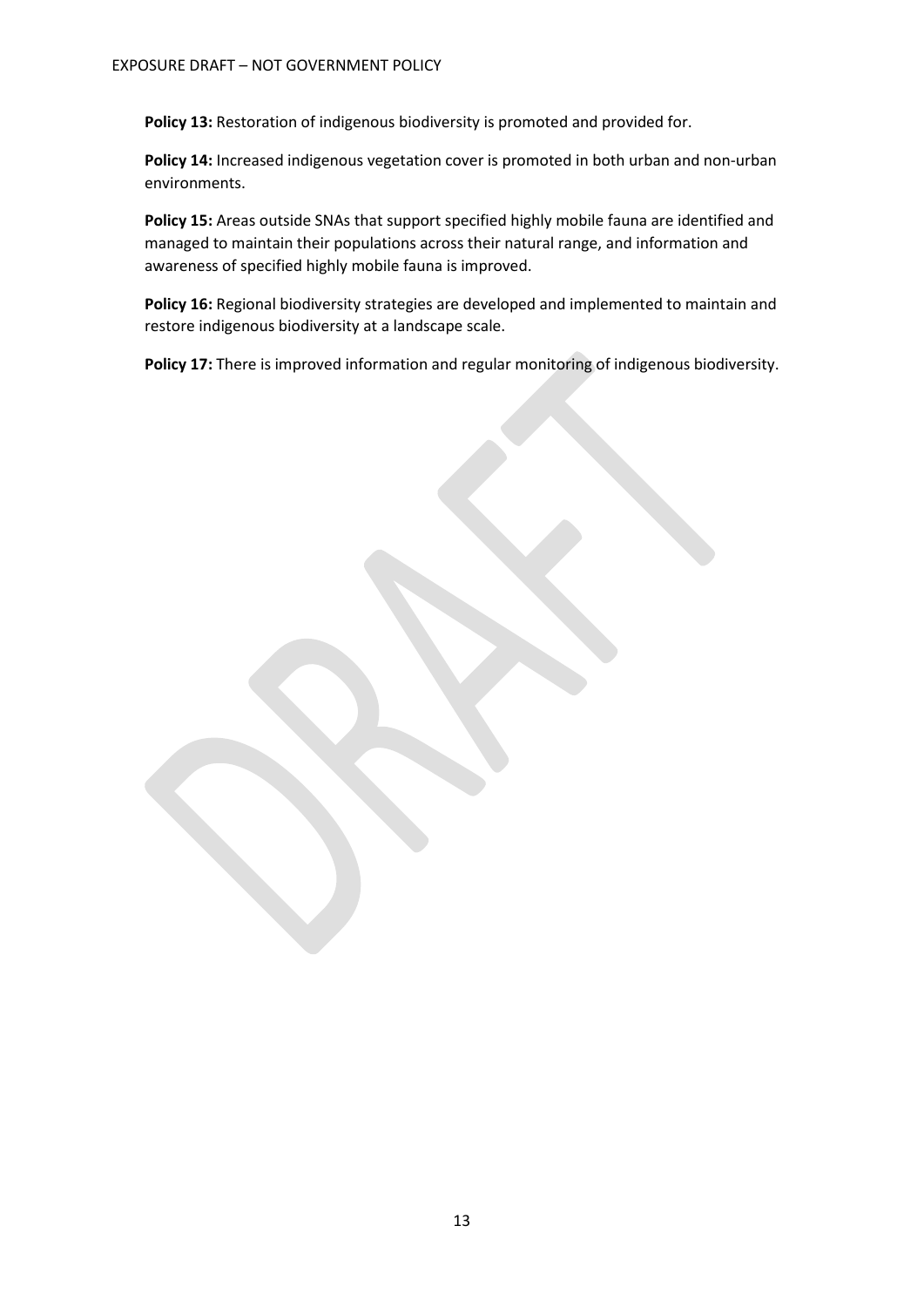## <span id="page-13-0"></span>**Part 3: Implementation**

#### <span id="page-13-1"></span>**3.1 Overview of Part**

- (1) This Part sets out a non-exhaustive list of things that local authorities must do to give effect to the Objective and Policies in Part 2 of this National Policy Statement, but nothing in this Part limits the general obligation under the Act to give effect to that Objective and those Policies.
- (2) Nothing in this Part limits a local authority's functions and duties under the Act in relation to indigenous biodiversity.
- (3) In this Part:
	- (a) Subpart 1 sets out general approaches to implementing this National Policy Statement, and in particular how to give effect to Te Rito o te Harakeke:
	- (b) Subpart 2 sets out provisions relating to the identification of SNAs, the management of adverse effects on SNAs, and the general management of indigenous biodiversity outside SNAs:
	- (c) Subpart 3 sets out additional specific requirements relating to indigenous biodiversity.

## <span id="page-13-2"></span>**Subpart 1 – Approaches to implementing this National Policy Statement**

#### <span id="page-13-3"></span>**3.2 Te Rito o te Harakeke**

- (1) Local authorities must engage with communities and tangata whenua to determine how to give effect to Te Rito o te Harakeke and its six essential elements in their regions and districts.
- (2) Giving effect to Te Rito o te Harakeke requires, at a minimum, that local authorities:
	- (a) recognise and provide for:
		- (i) te hauora o te koiora (the health of indigenous biodiversity); and
		- (ii) te hauora o te taonga (the health of taonga); and
		- (iii) te hauora o te taiao (the health of the wider environment); and
		- (iv) the interrelationships between those three hauora and te hauora o te tangata (the health of the people); and
	- (b) recognise that the protection, maintenance, and restoration of indigenous biodiversity requires:
		- (i) kaitiakitanga (including as provided for in clause 3.3) and stewardship; and
		- (ii) identifying the local approach to giving effect to Te Rito o te Harakeke; and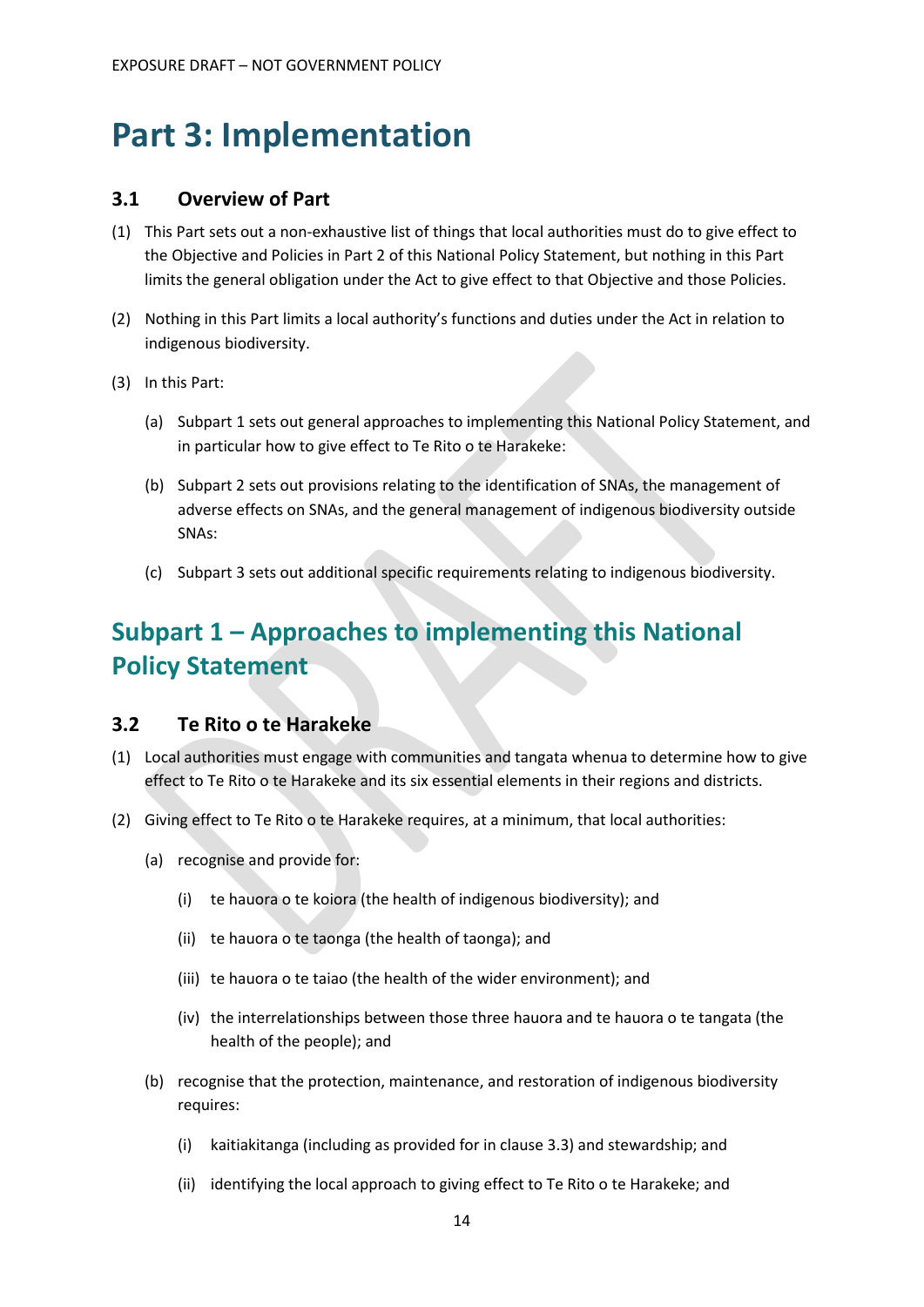- (iii) adopting an integrated approach ki uta ki tai (as provided for in clause 3.4); and
- (c) taking steps to ensure that indigenous biodiversity is maintained and restored for the health, enjoyment and use by all New Zealanders, now and in the future.

#### <span id="page-14-0"></span>**3.3 Tangata whenua as kaitiaki**

- (1) Every local authority must actively involve tangata whenua (to the extent they wish to be involved) in the management of indigenous biodiversity, and in particular:
	- (a) when identifying the local approach to giving effect to Te Rito o te Harakeke; and
	- (b) in the processes (including decision-making processes) for managing the implementation of this National Policy Statement; and
	- (c) when making or changing policy statements and plans that relate to indigenous biodiversity.
- (2) When involving tangata whenua as required by subclause (1), and particularly when making or changing objectives, policies, or methods to give effect to this National Policy Statement, local authorities must:
	- (a) ensure that consultation with tangata whenua:
		- (i) is early, meaningful and, as far as practicable, in accordance with tikanga Māori; and
		- (ii) has regard to the different levels of whānau, hapū, and iwi decision-making structures; and
	- (b) recognise and value the role of tangata whenua as kaitiaki of indigenous biodiversity; and
	- (c) provide specific opportunities for the exercise of kaitiaki, such as, for example, by bringing cultural understanding to monitoring; and
	- (d) allow for the sustainable customary use of indigenous biodiversity in accordance with tikanga.
- (3) Local authorities must work with tangata whenua to investigate the use of mechanisms available under the Act to involve tangata whenua in the management of, and decision-making about, indigenous biodiversity, such as:
	- (a) transfers or delegations of power under section 33 of the Act:
	- (b) joint management agreements under section 36B of the Act:
	- (c) mana whakahono a rohe (iwi participation arrangements) under subpart 2 of Part 5 of the Act.
- (4) When a local authority considers the use of mechanisms to involve tangata whenua in the management of indigenous biodiversity the local authority must: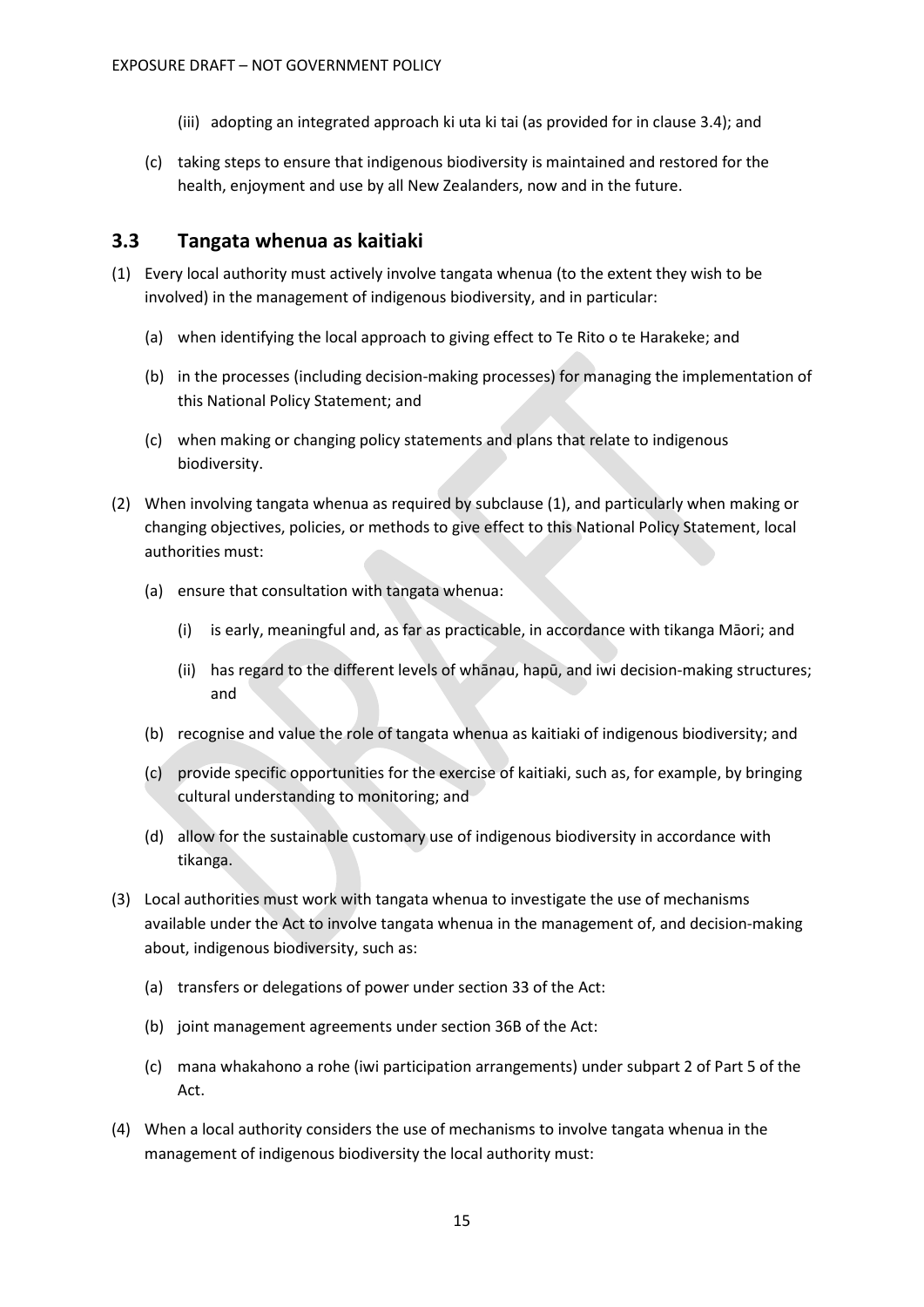- (a) record the matters considered and the reasons for any decisions reached, or for not making a decision; and
- (b) publish those matters and reasons as soon as practicable, unless publication would be contrary to any legal obligation.
- (5) Local authorities must, with the consent of tangata whenua and as far as practicable in accordance with tikanga Māori, take all reasonable steps to incorporate mātauranga Māori relating to indigenous biodiversity when implementing this National Policy Statement.
- (6) Local authorities must develop processes for managing information provided by tangata whenua (including providing for how it may remain confidential if required by tangata whenua), particularly in relation to the identification and management of species, populations, and ecosystems as taonga (in accordance with clause 3.19).

## <span id="page-15-0"></span>**3.4 Integrated approach**

- (1) Local authorities must manage indigenous biodiversity and the effects on it from subdivision, use and development in an integrated way, which means:
	- (a) recognising the interactions ki uta ki tai (from the mountains to the sea) between the terrestrial environment, freshwater, and the coastal marine area; and
	- (b) providing for the coordinated management and control of subdivision, use and development, as it affects indigenous biodiversity across administrative boundaries; and
	- (c) considering the requirements of strategies and other planning tools required or provided for in legislation and relevant to indigenous biodiversity.

## <span id="page-15-1"></span>**3.5 Social, economic, and cultural wellbeing**

- (1) Local authorities must consider:
	- (a) that the protection, maintenance, and restoration of indigenous biodiversity contributes to the social, economic, and cultural wellbeing of people and communities; and
	- (b) that the protection, maintenance, and restoration of indigenous biodiversity does not preclude subdivision, use and development in appropriate places and forms; and
	- (c) that people and communities are critical to protecting, maintaining, and restoring indigenous biodiversity; and
	- (d) the importance of forming partnerships in protecting, maintaining, and restoring indigenous biodiversity; and
	- (e) the importance of respecting and fostering the contribution of tangata whenua as kaitiaki and of people and communities, particularly landowners, as stewards of indigenous biodiversity; and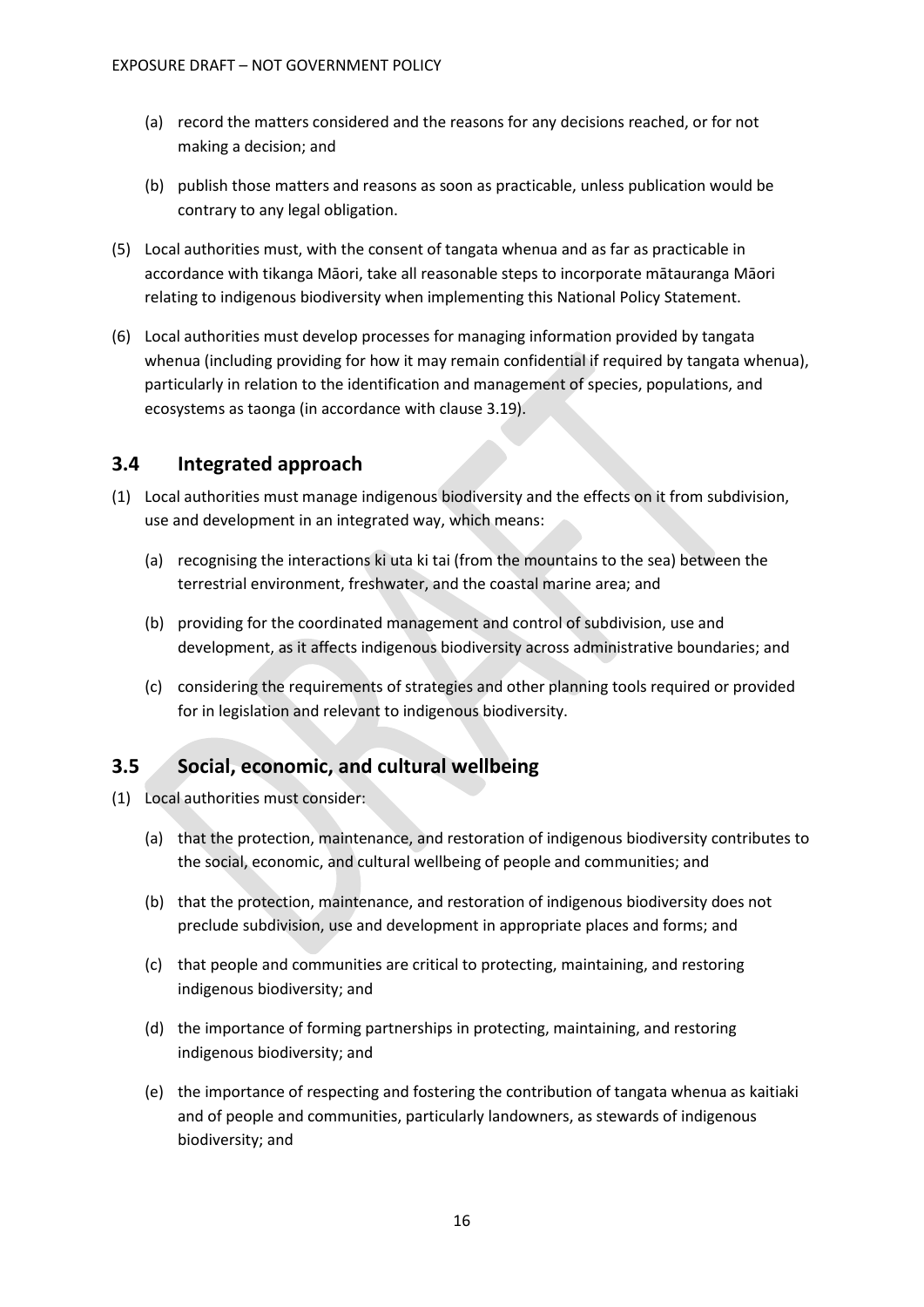(f) the value of supporting people and communities in understanding, connecting to, and enjoying indigenous biodiversity.

#### <span id="page-16-0"></span>**3.6 Resilience to climate change**

- (1) Local authorities must promote the resilience of indigenous biodiversity to climate change, including at least by:
	- (a) providing for the maintenance of ecological integrity through natural adjustments of habitats and ecosystems; and
	- (b) considering the effects of climate change when making decisions on:
		- (i) restoration proposals; and
		- (ii) managing and reducing new and existing biosecurity risks; and
	- (c) maintaining and promoting the enhancement of the connectivity between ecosystems, and between existing and potential habitats, to enable migrations so that species can continue to find viable niches as the climate changes.

## <span id="page-16-1"></span>**3.7 Precautionary approach**

- (1) Local authorities must adopt a precautionary approach toward proposed activities where:
	- (a) the effects on indigenous biodiversity are uncertain, unknown, or little understood; but
	- (b) those effects are potentially significantly adverse.

## <span id="page-16-2"></span>**Subpart 2 – Significant natural areas**

#### <span id="page-16-3"></span>**3.8 Assessing areas that qualify as significant natural areas**

- (1) Every territorial authority must undertake a district-wide assessment of the land in its district to identify areas of significant indigenous vegetation or significant habitat of indigenous fauna that qualify as SNAs.
- (2) The assessment must be done using the assessment criteria in Appendix 1 and in accordance with the following principles:
	- (a) **partnership**: territorial authorities seek to engage with tangata whenua and landowners early, and must share information about indigenous biodiversity, potential management options, and any support and incentives that may be available:
	- (b) **transparency**: territorial authorities clearly inform tangata whenua and landowners about how information gathered will be used and make existing information, draft assessments and other relevant information available to tangata whenua and relevant landowners for review: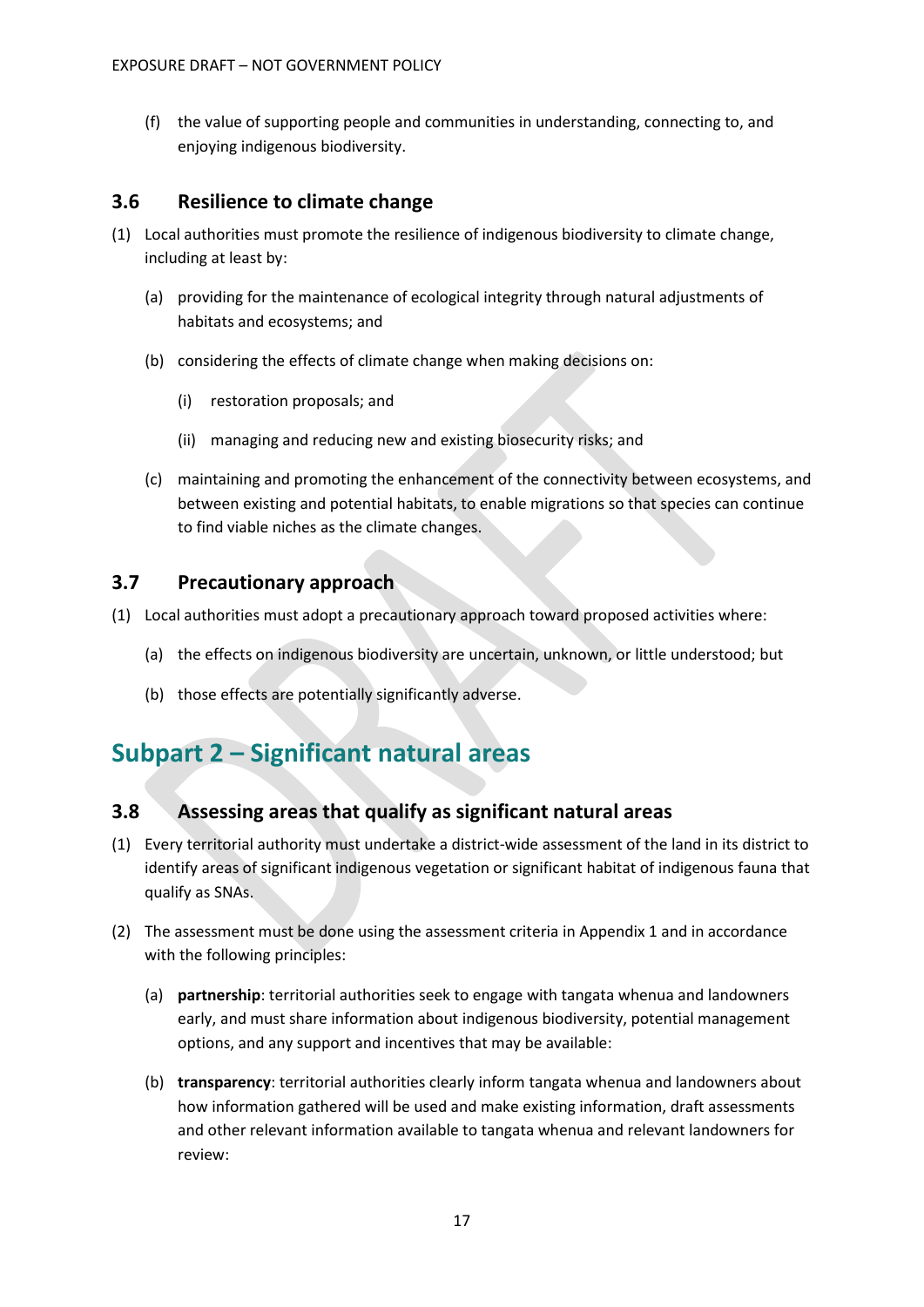- (c) **quality**: wherever practicable, the values and extent of natural areas are verified by physical inspection:
- (d) **access**: if a physical inspection is required, permission of the landowner is first sought and the powers of entry under section 333 of the Act are used only as a last resort:
- (e) **consistency**: the criteria in Appendix 1 are applied consistently, regardless of who owns the land:
- (f) **boundaries**: the boundaries of areas of significant indigenous vegetation or significant habitat of indigenous fauna are determined without regard to artificial margins (such as property boundaries) that would affect the extent or ecological integrity of the area identified.
- (3) If requested by a territorial authority, the relevant regional council must assist the territorial authority in undertaking its district-wide assessment.
- (4) A territorial authority need not comply with subclause (1) in respect of any SNA referred to in paragraph (a) of the definition of SNA (ie, an area already identified as an SNA at the commencement date) if, within 4 years after the commencement date, a suitably qualified ecologist confirms that, and how, the area qualifies as an SNA under the criteria in Appendix 1.
- (5) If a territorial authority becomes aware (as a result of a resource consent application, notice of requirement or any other means) that an area may be an area of significant indigenous vegetation or significant habitat of indigenous fauna that qualifies as an SNA, the territorial authority must:
	- (a) conduct an assessment of the area in accordance with subclause (2) as soon as practicable; and
	- (b) if a new SNA is identified as a result, include it in the next plan or plan change notified by the territorial authority.
- (6) If a suitably qualified ecologist confirms that an area that qualifies as an SNA comprises or contains a geothermal ecosystem, the SNA is a geothermal SNA.

#### <span id="page-17-0"></span>**3.9 Identifying SNAs in district plans**

- (1) A territorial authority must notify any plan or plan change to include each area in its district that is identified as qualifying as an SNA.
- (2) The notified plan or plan change must include:
	- (a) the location of the SNA and a description of its attributes; and
	- (b) a map of the area; and
	- (c) specify whether the SNA is a geothermal SNA.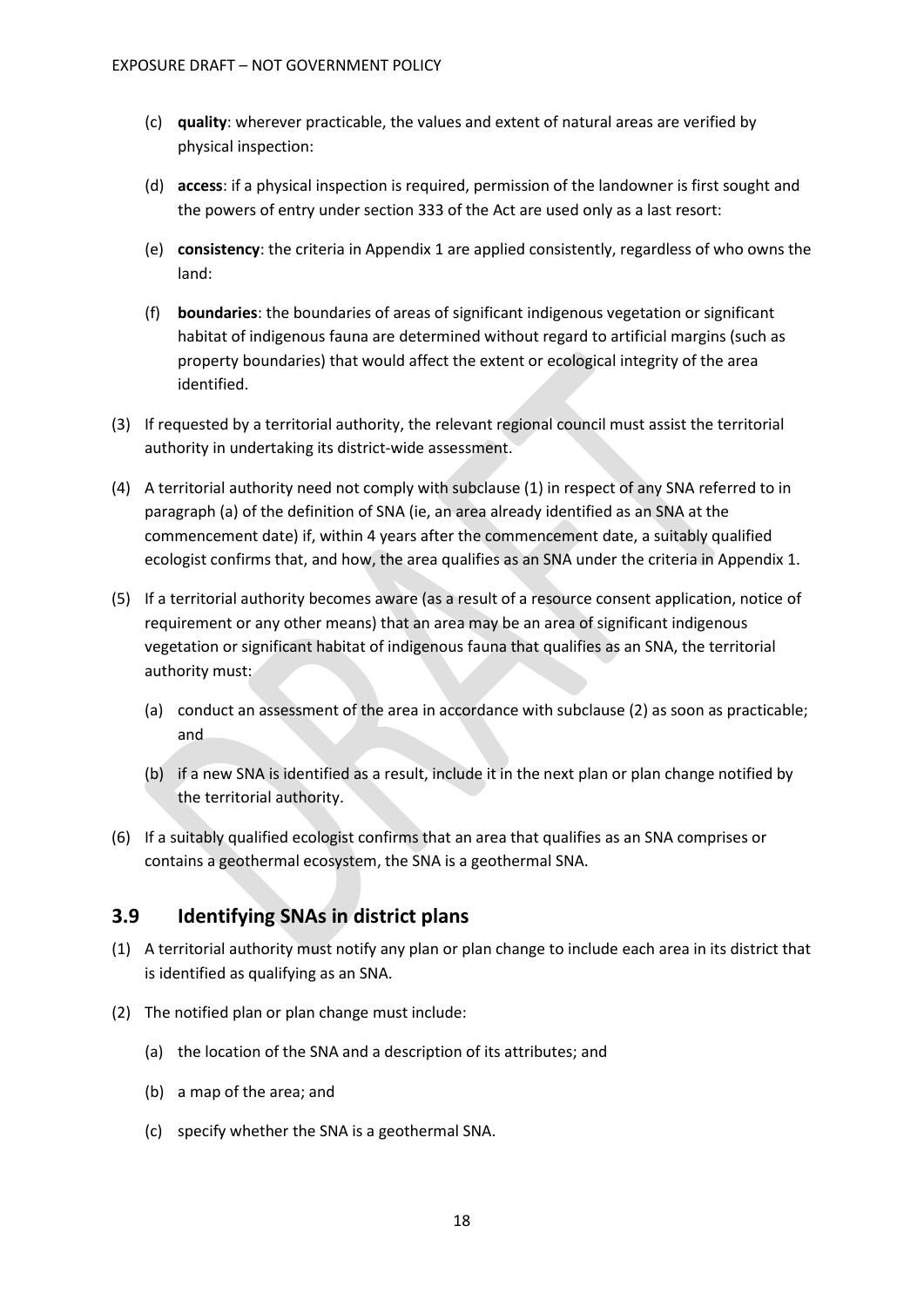(3) When a territorial authority does its 10-yearly plan review, it must assess its district in accordance with clause 3.8 (1) and (2) to determine whether changes are needed.

#### <span id="page-18-0"></span>**3.10 Managing adverse effects on SNAs of new subdivision, use, and development**

- (1) This clause applies to all SNAs, except as provided in clause 3.11.
- (2) Local authorities must make or change their policy statements and plans to include objectives, policies, and methods that require that the following adverse effects on SNAs of any new subdivision, use, or development are avoided:
	- (a) loss of ecosystem representation and extent:
	- (b) disruption to sequences, mosaics, or ecosystem function:
	- (c) fragmentation of SNAs or the or loss of buffers or connections within an SNA:
	- (d) a reduction in the function of the SNA as a buffer or connection to other important habitats or ecosystems:
	- (e) a reduction in the population size or occupancy of Threatened, At Risk (Declining) species that use an SNA for any part of their life cycle.
- (3) Local authorities must make or change their policy statements and plans to require that all adverse effects on SNAs of new subdivision, use, or development, other than the adverse effects identified in subclause (2), must be managed by applying the effects management hierarchy.
- (4) Every local authority must make or change its plan to ensure that, where adverse effects on an SNA are required to be managed by applying the effects management hierarchy, an application is not granted unless:
	- (a) the decision-maker is satisfied that the applicant has demonstrated how each step of the effects management hierarchy will be applied; and
	- (b) any consent is granted subject to conditions that apply the effects management hierarchy.

#### <span id="page-18-1"></span>**3.11 Exceptions to clause 3.10**

- (1) Clause 3.10 does not apply to the following, and adverse effects on SNAs of new subdivision, use, and development are managed instead as required by the clause indicated:
	- (a) SNAs on Māori Lands (see clause 3.18):
	- (b) geothermal SNAs (see clause 3.13):
	- (c) SNAs within a plantation forest (see clause 3.14).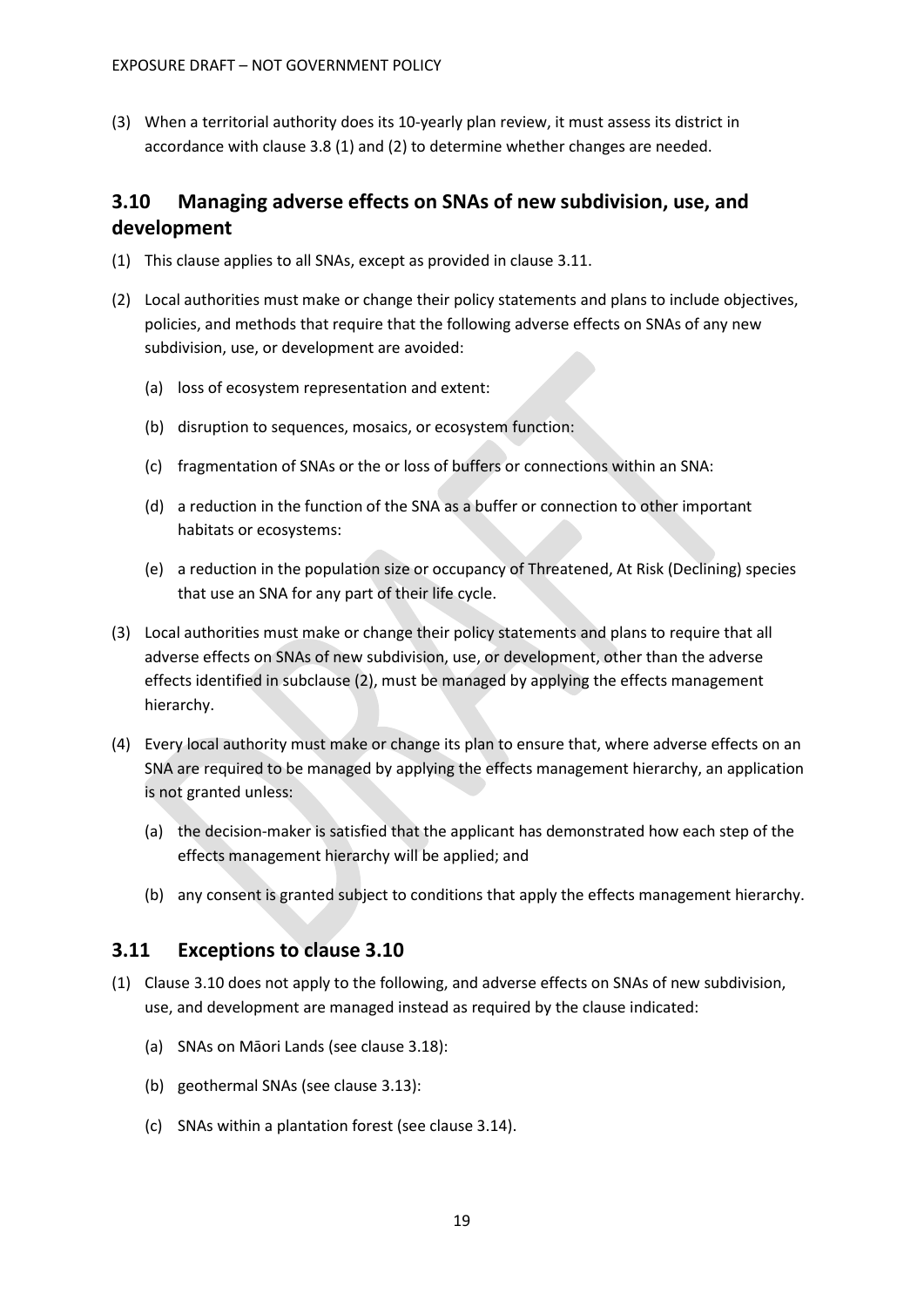- (2) Clause 3.10(2) does not apply, and all adverse effects on an SNA must be managed instead in accordance with clause 3.10(3) and (4):
	- (a) if a new use or development is required for the purposes of any of the following;
		- (i) specific infrastructure that provides significant national or regional public benefit; or
		- (ii) mineral extraction that provides significant national public benefit that could not otherwise be achieved domestically; or
		- (iii) aggregate extraction that provides significant national or regional public benefit that could not otherwise be achieved domestically; and
	- (b) there is a functional or operational need for the new use or development to be in that particular location; and
	- (c) there are no practicable alternative locations for the new use, or development.
- (3) Clause 3.10(2) does not apply, and all adverse effects on an SNA must be managed instead in accordance with clause 3.10(3) and (4), if:
	- (a) a new use or development is associated with a single dwelling on an allotment created before the commencement date; and
	- (b) there is no location within the existing allotment where a single residential dwelling and essential associated on-site infrastructure can be constructed in a manner that avoids the adverse effects specified in clause 3.10(2).
- (4) Clause 3.10(2) does not apply to an SNA, and all adverse effects on the SNA must be managed instead in accordance with clause 3.10(3) and (4), or any other appropriate management approach, if:
	- (a) the use or development is for the purpose of maintaining or restoring an SNA (provided it does not involve the permanent destruction of significant habitat of indigenous biodiversity); or
	- (b) the use or development:
		- (i) is in an area of indigenous vegetation or habitat of indigenous fauna (other than an area managed under the Forests Act 1949) that was established and is managed primarily for a purpose other than the maintenance or restoration of indigenous biodiversity; and
		- (ii) the losses are necessary to meet that purpose.
- (5) Clause 3.10 does not apply to adverse effects on an SNA:
	- (a) from any use or development required to address a very high risk to public health or safety; or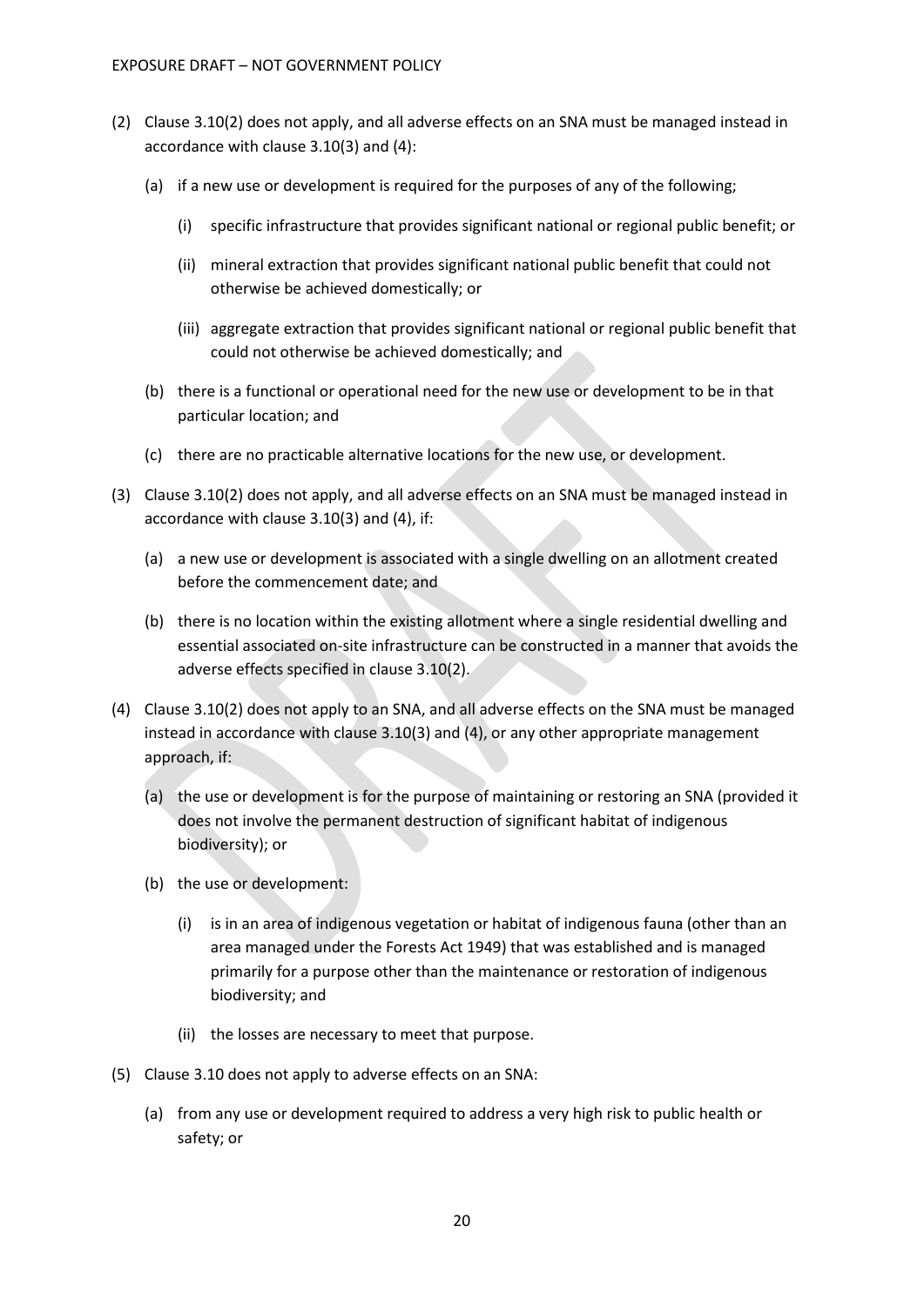- (b) if the SNA is solely because of the presence of a kānuka or manuka species that is threatened exclusively on the basis of myrtle rust; or
- (c) from the sustainable customary use of indigenous biodiversity conducted in accordance with tikanga; or
- (d) from work or activity of the Crown on public conservation land, provided that the work or activity:
	- (i) is undertaken in a way that is consistent with any applicable conservation management strategy, conservation management plan, or management plan established under th[e Conservation Act 1987](https://www.legislation.govt.nz/act/public/1991/0069/226.0/link.aspx?id=DLM103609) or any other Act specified in [Schedule 1](https://www.legislation.govt.nz/act/public/1991/0069/226.0/link.aspx?id=DLM107200#DLM107200) of that Act; and
	- (ii) does not have a significant adverse effect beyond the boundary of the public conservation land.
- (e) from work within Te Urewera of Te Urewera Board, the chief executive of Tūhoe Te Uru Taumatua, or the Director-General of Conservation, provided that the work:
	- (i) is for the purpose of managing Te Urewera under the Te Urewera Act 2014 and is consistent with the Te Urewera Act and the management plan under that Act; and
	- (ii) does not have a significant adverse effect on the environment beyond the boundary of Te Urewera.

#### <span id="page-20-0"></span>**3.12 SNAs on Māori lands**

- (1) SNAs on Māori Lands must be managed in accordance with clause 3.18, except that:
	- (a) geothermal SNAs on Māori lands must be managed in accordance with clause 3.13; and
	- (b) SNAs within plantation forests must be managed in accordance with clause 3.14.

#### <span id="page-20-1"></span>**3.13 Geothermal SNAs**

- (1) Every local authority that has a geothermal SNA in its region or district must work with tangata whenua to make or change its policy statements and plans to include objectives, policies, and methods that, in relation to any new subdivision, use, and development:
	- (a) provide a level of protection of the geothermal SNA:
		- (i) that:
			- (A) reflects the vulnerability of the geothermal SNA to use or development; or
			- (B) in the case of a local authority that has (at the commencement date) classified its geothermal systems, is consistent with the geothermal system classification in which the geothermal SNA is located; and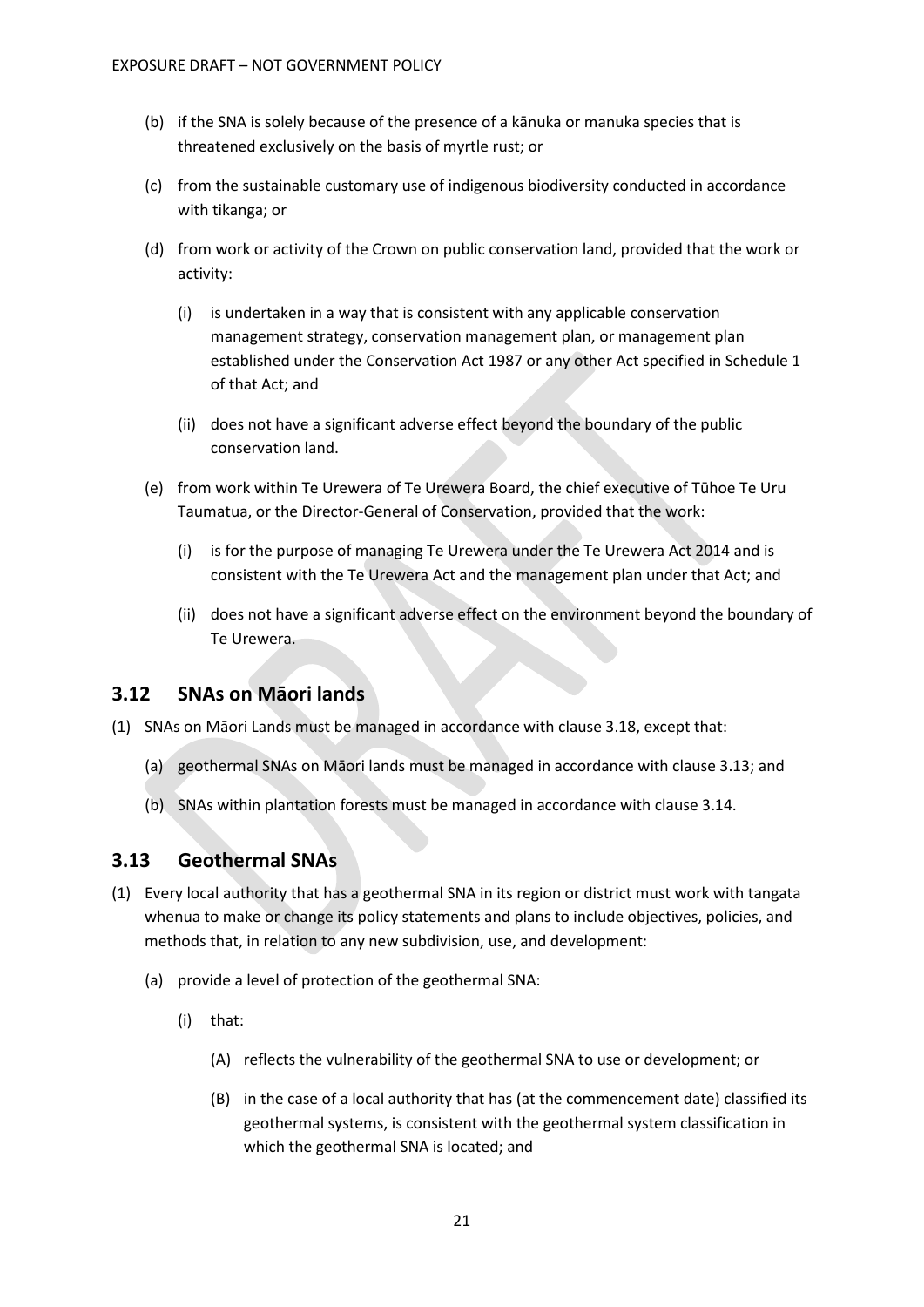- (ii) that has regard to the practicability of applying the approach in clause 3.10(2) and (3) to the geothermal SNA; and
- (iii) that, in the case of a geothermal SNA on Māori lands, provides for new occupation, use, and development that enables tangata whenua to use and develop geothermal resources in a manner consistent with the vulnerability of the geothermal SNA to use or development, or consistent with the geothermal system classification in which the geothermal SNA is located (as applicable), and in accordance with tikanga; and
- (b) require the decision-maker on any resource consent application to:
	- (i) have particular regard to the adverse effects described in clause 3.10(2) when managing adverse effects on the geothermal SNAs; and
	- (ii) consider any practicable measures for the restoration of the geothermal SNAs.
- (2) Any assessment of the vulnerability of a geothermal SNA must be undertaken by a suitably qualified expert.
- (3) Local authorities must publish:
	- (a) the basis on which the objectives, policies, and methods relating to the management of each geothermal SNA was decided; and
	- (b) the nature and extent of involvement of tangata whenua in developing those objectives, policies, and methods.
- (4) In relation to a geothermal SNA, this clause prevails over any other provision of this National Policy Statement that might apply to the SNA, other than clause 3.15 (about existing activities), which applies to geothermal SNAs in the same way as it applies to other SNAs.

## <span id="page-21-0"></span>**3.14 Plantation forests with SNAs**

- (1) An SNA that is within a plantation forest must be managed over the course of consecutive rotations of production in the manner necessary to maintain the long-term populations of any Threatened or At Risk species in the SNA.
- (2) Local authorities must make or change their policy statements and plans to include objectives, policies, and methods to give effect to the requirements of subclause (1).

## <span id="page-21-1"></span>**3.15 Existing activities affecting SNAs**

- (1) Regional councils must identify in their policy statements the existing activities, or types of existing activities, that this clause applies to.
- (2) Local authorities must make or change their plans to ensure that the existing activities identified in relevant regional policy statements may continue as long as the effects on any SNA (including cumulative effects):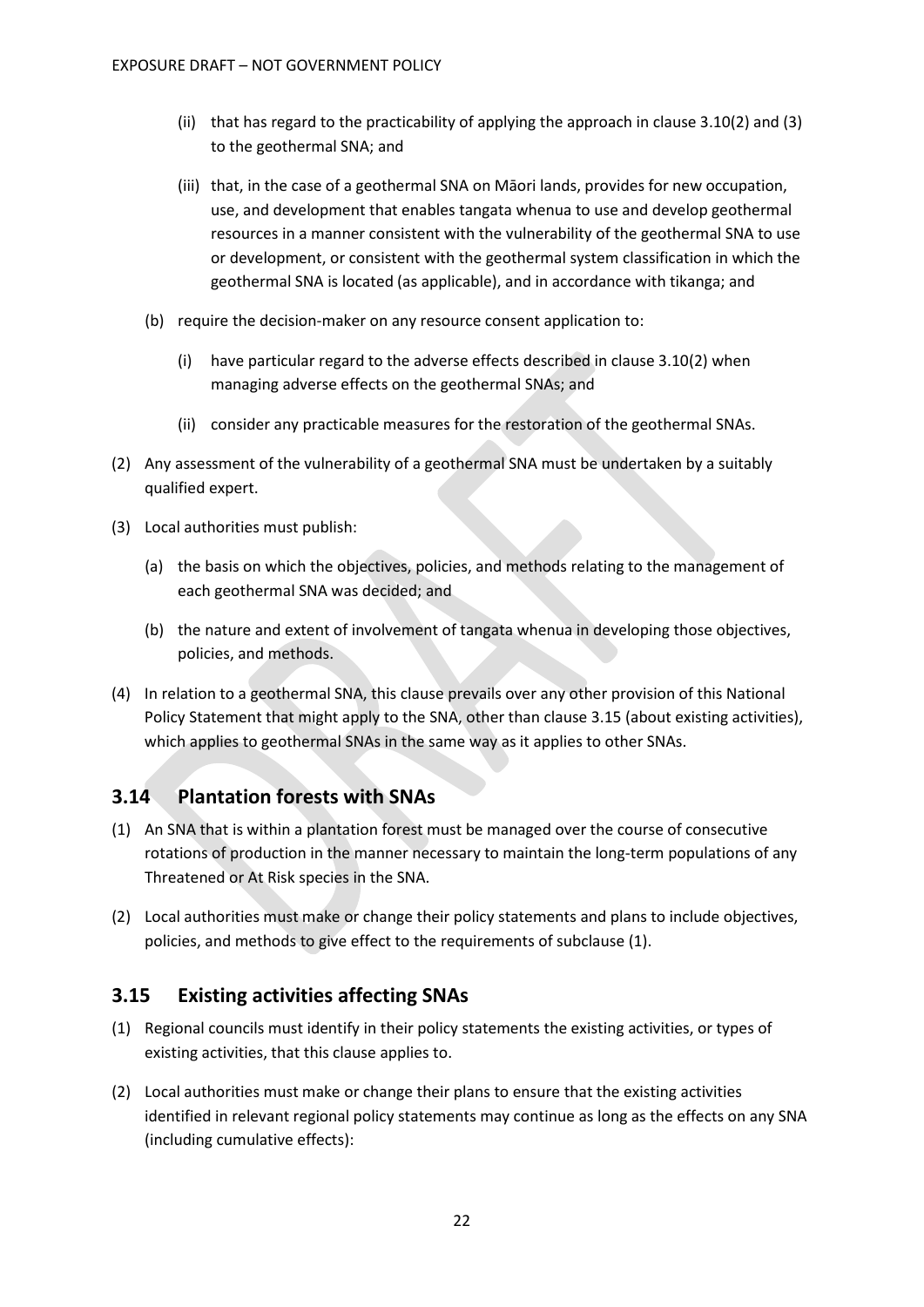- (a) are no greater in intensity, scale, or character over time than at the commencement date; and
- (b) do not result in the loss of extent or degradation of ecological integrity of the SNA.
- (3) If an existing activity does not meet the conditions described in subclause (2), the adverse effects of the activity on the relevant SNA must be managed in accordance with clause 3.10.

#### <span id="page-22-0"></span>**3.16 Maintaining indigenous biodiversity outside SNAs**

- (1) This clause applies to all areas outside SNAs, other than Māori lands (because clause 3.18 applies instead).
- (2) Local authorities must take steps to maintain indigenous biodiversity in areas to which this clause applies, including by making or changing their policy statements and plans to:
	- (a) apply the effects management hierarchy to any adverse effects on indigenous biodiversity of a new subdivision, use, or development that may be irreversible; and:
	- (b) providing appropriate controls to manage other adverse effects on indigenous biodiversity of a new subdivision, use and development.

#### <span id="page-22-1"></span>**3.17 Maintenance of improved pasture**

- (1) This clause applies to the maintenance of improved pasture where it may affect an SNA.
- (2) Local authorities must allow the maintenance of improved pasture to continue if:
	- (a) there is adequate evidence to demonstrate that the maintenance of improved pasture is part of a regular cycle of periodic maintenance of that pasture; and
	- (b) any adverse effects of the maintenance of improved pasture on an SNA are no greater in intensity, scale, or character than the effects of activities previously undertaken as part of the regular cycle of periodic maintenance of that pasture; and
	- (c) the improved pasture has not itself become an SNA; and
	- (d) the land is not a depositional landform that has not been cultivated; and
	- (e) the maintenance of improved pasture will not adversely affect a Threatened or At Risk (Declining) species.
- (3) In this clause:

**maintenance of improved pasture** includes the removal of indigenous vegetation for the purpose of maintaining the improved pasture, whether the removal is by way of cutting, crushing, applying chemicals, draining, burning, cultivating, over-planting, applying seed of exotic pasture species, mob stocking, or making changes to soils, hydrology, or landforms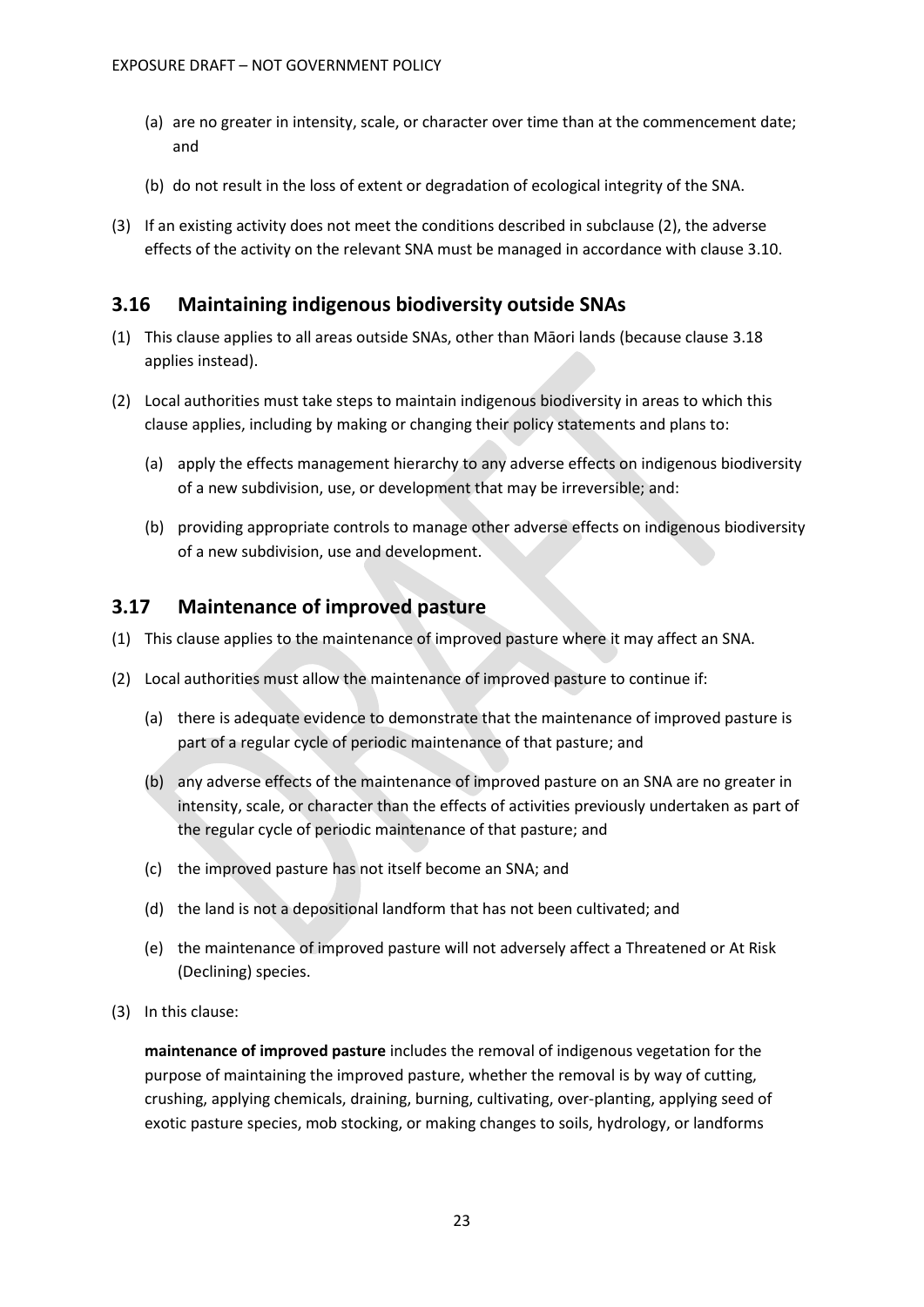**depositional landform** means a landform that is alluvial (matter deposited by water, eg, fans, river flats, and terraces), colluvial (matter deposited by gravity at the base of hillslopes, eg, talus), or glacial (matter deposited by glaciers, eg, moraines and outwash)

**improved pasture** means an area of land where exotic pasture species have been deliberately sown or maintained for the purpose of pasture production, and species composition and growth has been modified and is being managed for livestock grazing.

## <span id="page-23-0"></span>**Subpart 3 – Specific requirements**

#### <span id="page-23-1"></span>**3.18 Māori lands**

- (1) Local authorities must work in partnership with tangata whenua and Māori landowners to develop, and include in policy statements and plans, objectives, policies, and methods that, to the extent practicable:
	- (a) maintain and restore indigenous biodiversity on Māori lands; and
	- (b) protect SNAs and identified taonga on Māori lands.
- (2) Objectives, policies, and methods developed under this clause must, to the extent practicable:
	- (a) enable new occupation, use, and development of Māori lands to support the social, cultural, and economic wellbeing of tangata whenua; and
	- (b) enable the provision of new papakāinga, marae and ancillary community facilities, dwellings, and associated infrastructure; and
	- (c) apply or allow alternative approaches to, or locations for, new occupation, use, and development that avoid, minimise, or remedy adverse effects on SNAs and identified taonga on Māori lands, and apply options for offsetting and compensation; and
	- (d) recognise and be responsive to the fact that there may be no or limited alternative locations for tangata whenua to occupy, use, and develop their lands.
- (3) The decision-maker on any resource consent application must, when considering matters affecting Māori lands, take into account all the matters in subclause (2).
- (4) Subclauses (2) and (3) do not apply to Māori lands to the extent that the land is set aside under legislation for full or partial legal protection for the purpose of protecting indigenous biodiversity on that land. 'Legal protection' includes covenants and land status such as are available under the Reserves Act, Conservation Act, National Parks Act (or equivalent)'.
- (5) Local authorities must consider and realise opportunities to provide incentives for the protection and maintenance of indigenous biodiversity, and the protection of SNAs and identified taonga, on Māori lands.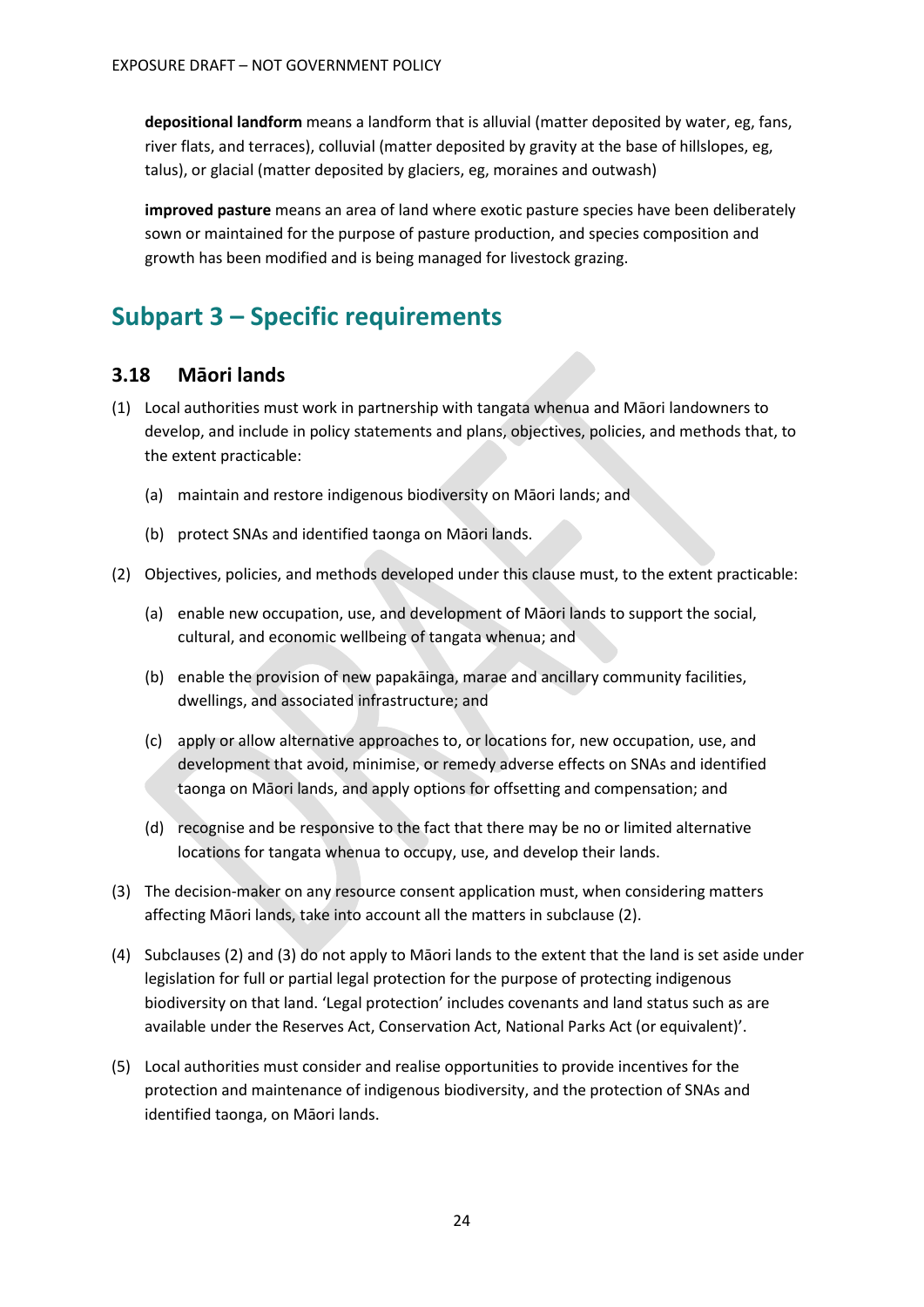## <span id="page-24-0"></span>**3.19 Identified taonga**

- (1) Every territorial authority must work together with tangata whenua (using an agreed process) to determine the indigenous species, populations, and ecosystems in the district that are taonga; and these are acknowledged taonga.
- (2) Local authorities must recognise that tangata whenua have the right not to determine the indigenous species, populations and ecosystems that are taonga, and to choose the level of detail at which any acknowledged taonga, or their location or values, are described.
- (3) If tangata whenua agree, territorial authorities must identify acknowledged taonga in their district plans by:
	- (a) describing the taonga and, to the extent agreed by tangata whenua, mapping their location and describing their values; and
	- (b) describing, to the extent agreed by tangata whenua, the historical, cultural, and spiritual relationship of tangata whenua with the taonga.
- (4) Local authorities must work together with tangata whenua to protect both acknowledged and identified taonga as far as practicable and involve tangata whenua (to the extent that they wish to be involved) in the management of identified taonga.
- (5) In managing effects on identified taonga, local authorities must recognise that the possible adverse effects on identified taonga include effects on:
	- (a) the mauri of the taonga:
	- (b) the values of the taonga as identified by tangata whenua:
	- (c) the historical, cultural, and spiritual relationship of tangata whenua with the taonga, as identified by tangata whenua.
- (6) Local authorities must make or change their policy statements and plans as necessary to ensure that the sustainable customary use of identified taonga by tangata whenua in accordance with tikanga and in a manner consistent with the protection of the identified taonga is provided for.
- (7) To avoid doubt, no species, population, or ecosystem in the coastal marine area, and no aquatic species or population in water bodies, can be determined to be taonga under this clause (see clause 1.3).

## <span id="page-24-1"></span>**3.20 Specified highly mobile fauna**

- (1) Every regional council must record areas outside SNAs that are highly mobile fauna areas, by working together with tangata whenua (in the manner required by clause 3.3), territorial authorities in its region, and the Department of Conservation.
- (2) If it will help manage specified highly mobile fauna, regional councils must include in their regional policy statements (where possible) a map and description of each highly mobile fauna area in its region.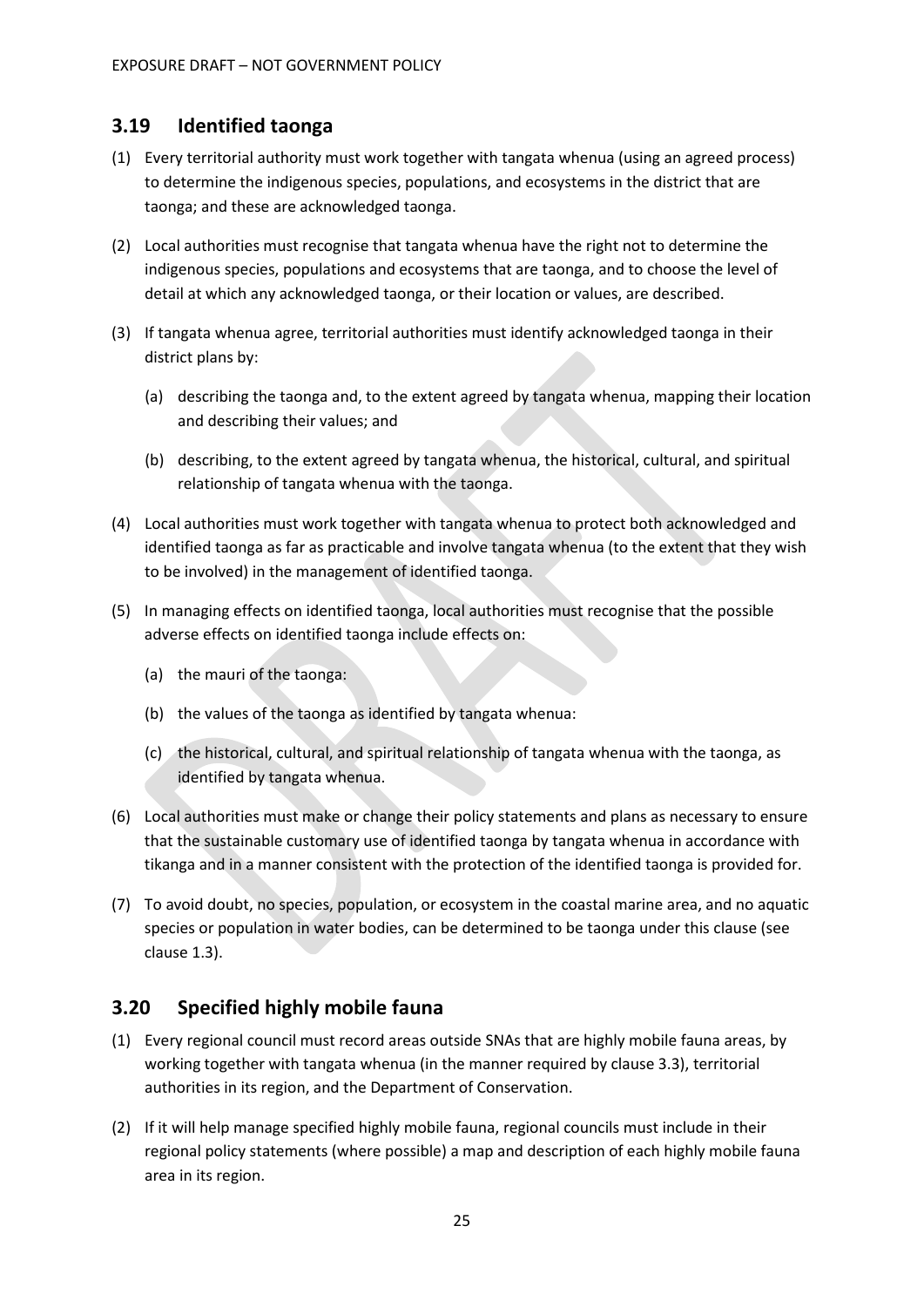- (3) Local authorities must include objectives, policies, or methods in their policy statements and plans for managing the adverse effects of new subdivision, use, and development on highly mobile fauna areas, in order to maintain viable populations of specified highly mobile fauna across their natural range.
- (4) Local authorities must provide information to their communities about:
	- (a) specified highly mobile fauna and their habitats; and
	- (b) best practice techniques for managing adverse effects on any specified highly mobile fauna and their habitats in their regions and districts.

#### <span id="page-25-0"></span>**3.21 Restoration**

- (1) Local authorities must include objectives, policies, and methods in their policy statements and plans to promote the restoration of indigenous biodiversity, including through reconstruction of areas.
- (2) The objectives, policies, and methods must prioritise all the following for restoration:
	- (a) SNAs whose ecological integrity is degraded:
	- (b) threatened and rare ecosystems representative of naturally occurring and formerly present ecosystems:
	- (c) areas that provide important connectivity or buffering functions:
	- (d) wetlands whose ecological integrity is degraded or that no longer retain their indigenous vegetation or habitat for indigenous fauna:
	- (e) any national priorities for indigenous biodiversity protection.
- (3) Local authorities must consider providing incentives for restoration in priority areas referred to in subclause (2), and in particular where those areas are on Māori lands, in recognition of the opportunity cost of maintaining indigenous biodiversity on that land.
- (4) Local authorities must consider imposing or reviewing restoration or enhancement conditions on resource consents and designations relating to activities in areas prioritised for restoration.

#### <span id="page-25-1"></span>**3.22 Increasing indigenous vegetation cover**

- (1) Every regional council must assess the percentage of indigenous vegetation cover in:
	- (a) each of its urban environments; and
	- (b) its non-urban environments.
- (2) The assessment may be done by a desktop analysis, by ground truthing, or both, and must be done in collaboration with relevant territorial authorities.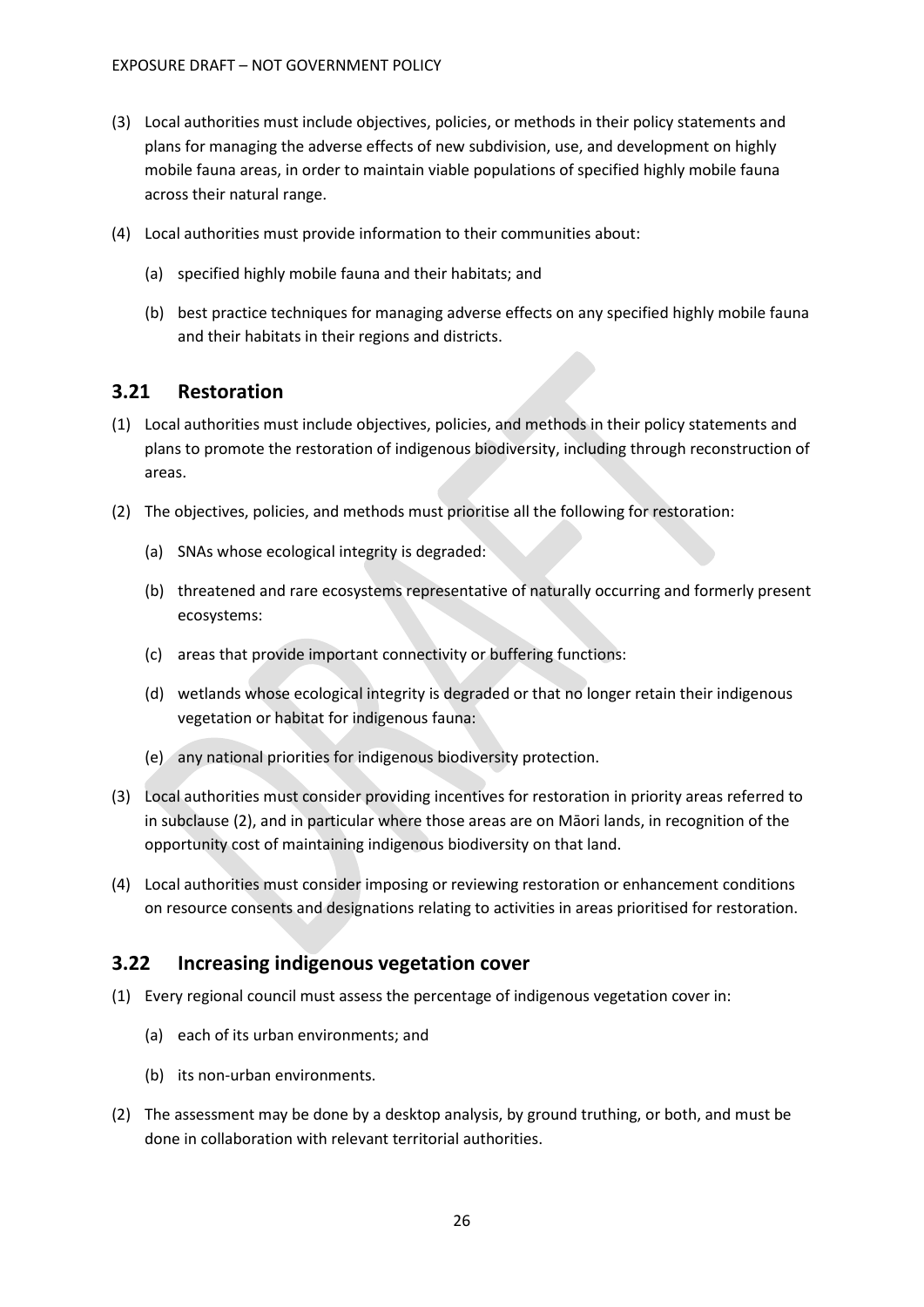- (3) Regional councils must:
	- (a) set a target of at least 10% indigenous vegetation cover for any urban or non-urban environment that has less than 10% cover of indigenous vegetation; and
	- (b) consider setting targets of higher than 10% for other areas, to increase their percentage of indigenous vegetation cover; and
	- (c) include any indigenous vegetation cover targets in their regional policy statements.
- (4) Local authorities must promote the increase of indigenous vegetation cover in their regions and districts through objectives, policies, and methods in their policy statements and plans:
	- (a) having regard to any targets set under subclause (3) by regional councils; and
	- (b) giving priority to all the following:
		- (i) areas referred to in clause 3.21(2):
		- (ii) ensuring species richness:
		- (iii) restoration at a landscape scale across the region.

#### <span id="page-26-0"></span>**3.23 Regional biodiversity strategies**

- (1) Every regional council must prepare a regional biodiversity strategy that complies with Appendix 5 in collaboration with territorial authorities, tangata whenua, communities and other identified stakeholders.
- (2) Local authorities must have regard to the relevant regional biodiversity strategy when developing restoration objectives, policies, and methods for inclusion in regional policy statements and plans.

#### <span id="page-26-1"></span>**3.24 Information requirements**

- (1) Every local authority must make or change its policy statements or plans to require that if a resource consent application is required in relation to an indigenous biodiversity matter, the application is not considered unless it includes a report that:
	- (a) is prepared by a qualified and experienced ecologist; and
	- (b) complies with subclause (2); and
	- (c) is commensurate with the scale and significance (to indigenous biodiversity) of the proposal.
- (2) The report by the ecologist must:
	- (a) include a description of the adverse effects of the proposal on indigenous biodiversity and how those effects will be managed using the effects management hierarchy; and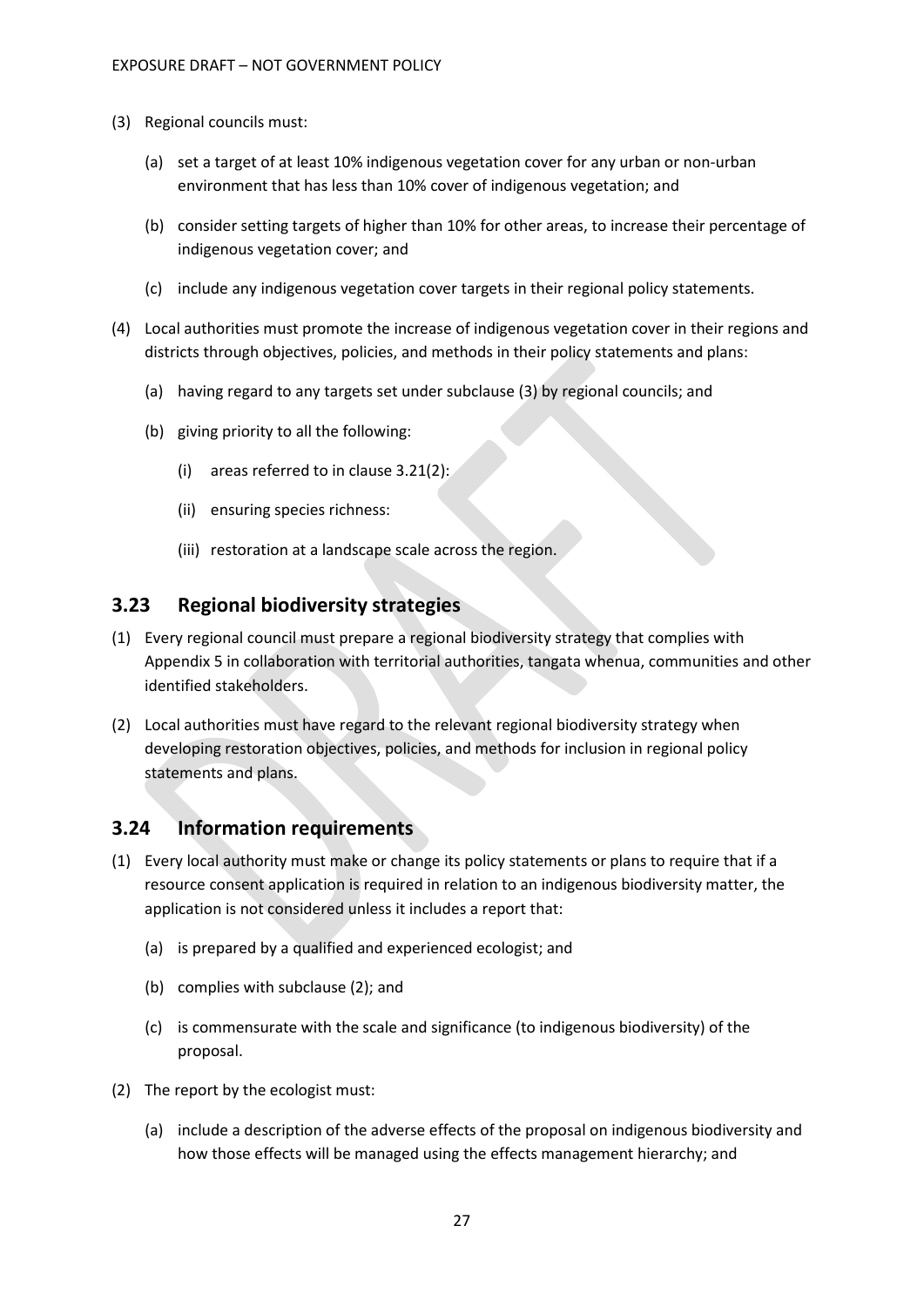- (b) identify any effects on identified taonga; and
- (c) identify the ecosystem services associated with indigenous biodiversity at the site; and
- (d) include an assessment of the ecological integrity and connectivity within and beyond the site; and
- (e) include mātauranga Māori and tikanga Māori assessment methodology, where relevant; and
- (f) if biodiversity offsetting is proposed, set out:
	- (i) a detailed plan of what is proposed, including a quantified loss and gain calculation, the currency used in the calculation, and the data that informs the calculation and plan; and
	- (ii) a description of how the relevant principles in Appendix 3 of the National Policy Statement for Indigenous Biodiversity have been addressed; and
	- (iii) an assessment of the likely success of the plan in achieving a net gain in biodiversity values:
- (g) if biodiversity compensation is proposed, set out:
	- (i) a detailed plan of what is proposed; and
	- (ii) a description of how the relevant principles in Appendix 4 of the National Policy Statement for Indigenous Biodiversity have been addressed; and
	- (iii) an assessment of the likely success of the plan in achieving its outcomes.

#### <span id="page-27-0"></span>**3.25 Monitoring by regional councils**

- (1) Regional councils must work with territorial authorities, relevant agencies and tangata whenua to develop a monitoring plan for indigenous biodiversity in their regions and each of their districts.
- (2) Every monitoring plan must:
	- (a) establish methods and timeframes for monitoring:
		- (i) the maintenance of indigenous biodiversity in, and the ecological integrity and physical extent of, SNAs; and
		- (ii) the maintenance of identified taonga; and
		- (iii) the achievement of restoration objectives established under clause 3.21; and
		- (iv) the percentage of indigenous vegetation cover in urban and non-urban environments in its region, as required under clause 3.22.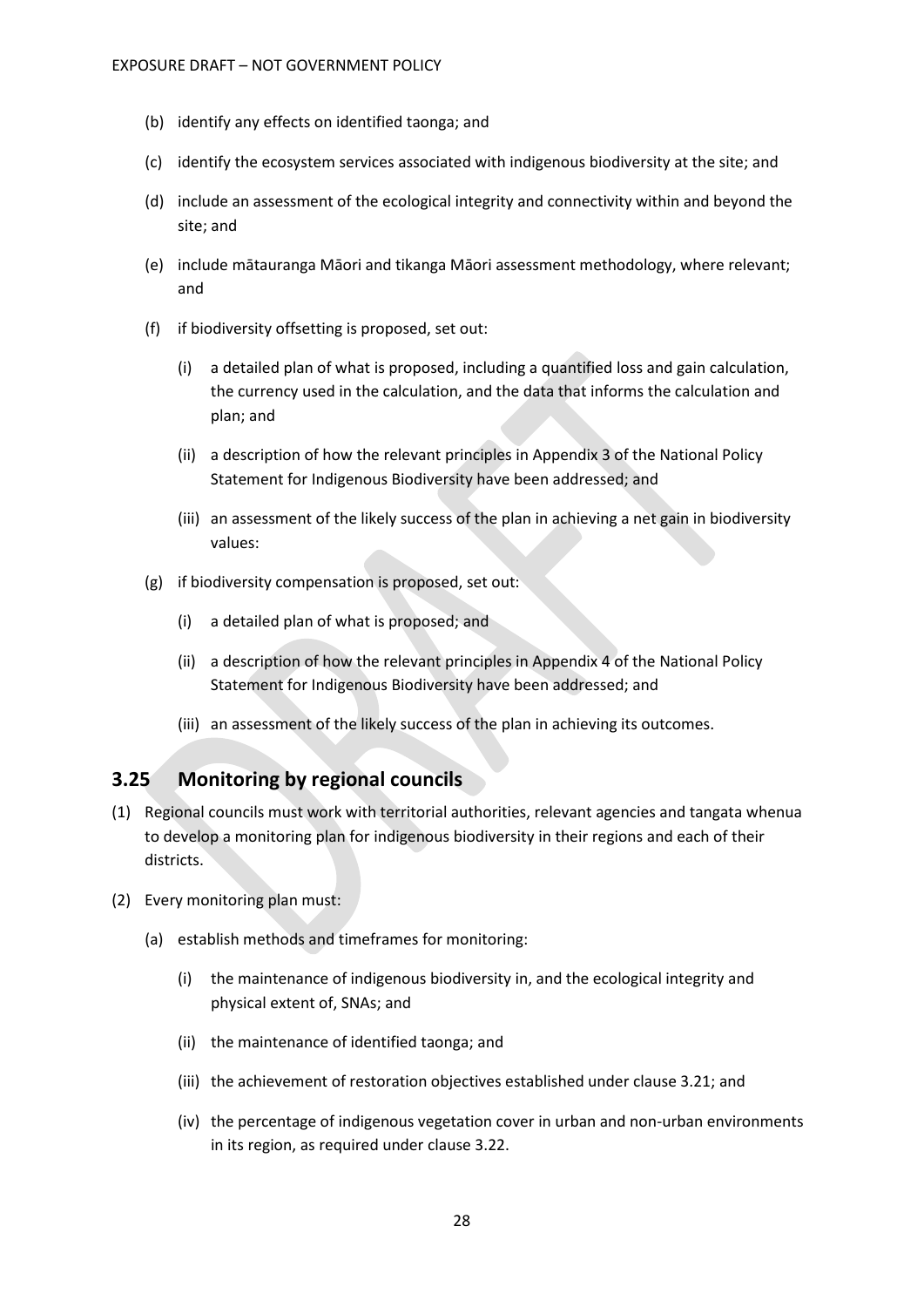- (b) use best practice methods, or nationally agreed standards or methods, for monitoring areas that allow for comparability; and
- (c) to the extent possible, where tangata whenua agree, use scientific monitoring methods and mātauranga Māori and tikanga Māori monitoring methods equally; and
- (d) recognise the importance of long-term trends in monitoring results, and the relationship between results and the overall state of indigenous biodiversity; and
- (e) establish methods, such as action plans, for responding to monitoring that indicates the objectives of this National Policy Statement will not be met.
- (3) Methods and timeframes may include different methods and timeframes relating to SNAs and identified taonga but, if national monitoring methods are available, must use those methods.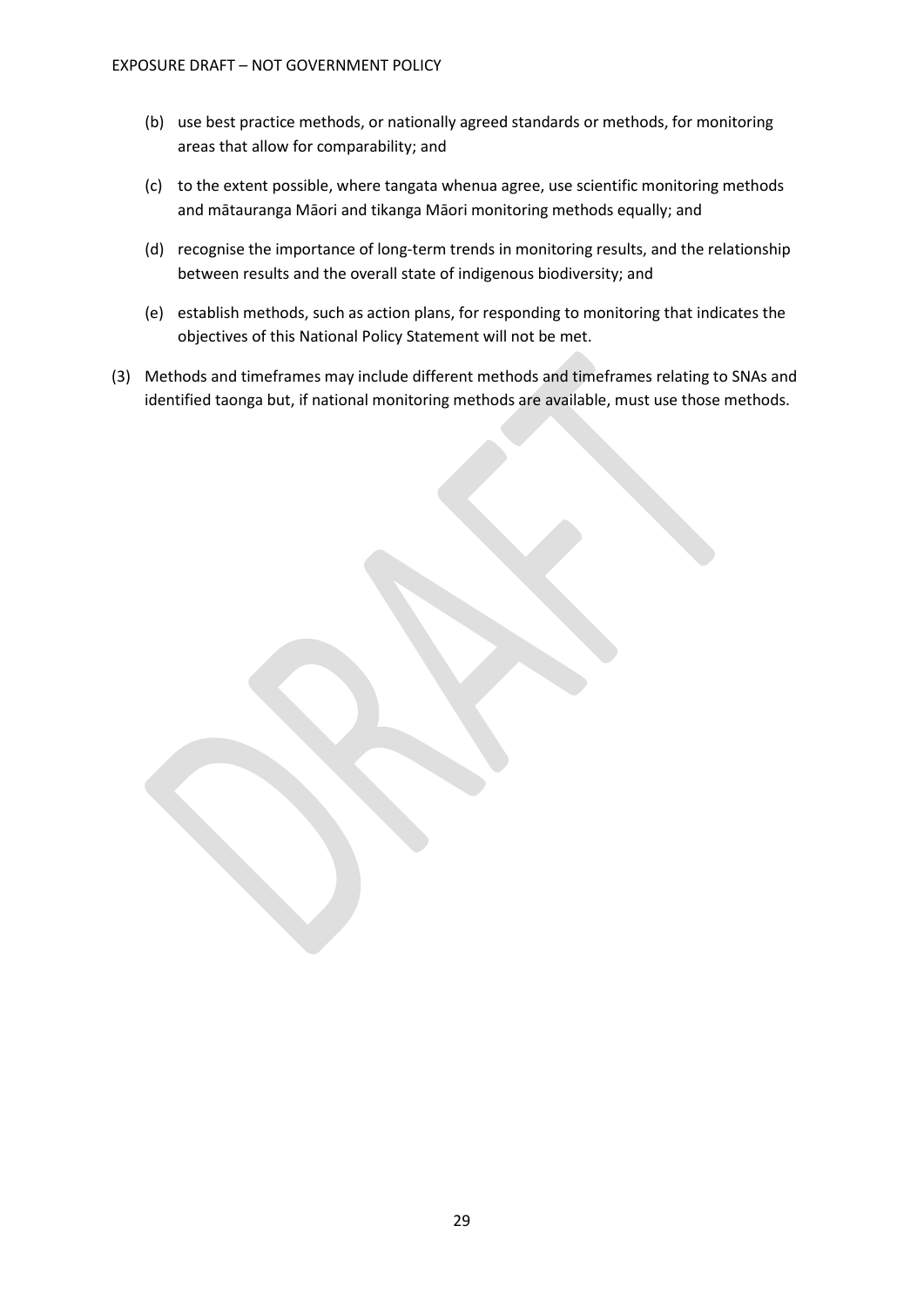## <span id="page-29-0"></span>**Part 4: Timing**

#### <span id="page-29-1"></span>**4.1 Timing generally**

- (1) Every local authority must give effect to this National Policy Statement as soon as reasonably practicable.
- (2) Local authorities must publicly notify any changes to their policy statements and plans that are necessary to give effect to this National Policy Statement within 8 years after the commencement date.

## <span id="page-29-2"></span>**4.2 Timing for planning provisions for SNAs**

(1) Local authorities must publicly notify any policy statement or plan or changes to these necessary to give effect to subpart 2 of Part 3 (Significant Natural Areas) and clause 3.24 (Information requirements) within 5 years after the commencement date.

## <span id="page-29-3"></span>**4.3 Timing for regional biodiversity strategies**

- (1) A regional council that, at the commencement date, has or is in the processes of preparing a regional biodiversity strategy must update or complete the strategy within 10 years after the commencement date.
- (2) A regional council that, at the commencement date, has not prepared or begun to prepare a regional biodiversity strategy must initiate preparation of a strategy within 3 years after the commencement date, and must complete it within 10 years after the commencement date.

## <span id="page-29-4"></span>**4.4 Existing policy statements and plans**

- (1) To the extent that policy statements and plans already (at the commencement date) give effect to this National Policy Statement, local authorities are not obliged to make changes to wording or terminology merely for consistency with it.
- (2) In case of dispute, the onus is on the local authority to show that, despite the different wording or terminology used, their policy statement or plan does implement this National Policy Statement.
- (3) However, if a local authority chooses to amend an operative policy statement or plan by merely changing wording or terminology for consistency with this National Policy Statement, the amendment is to be treated as the correction of a minor error (and therefore, under clause 20A of Schedule 1 of the Act, the amendment can be made without using a process in that Schedule).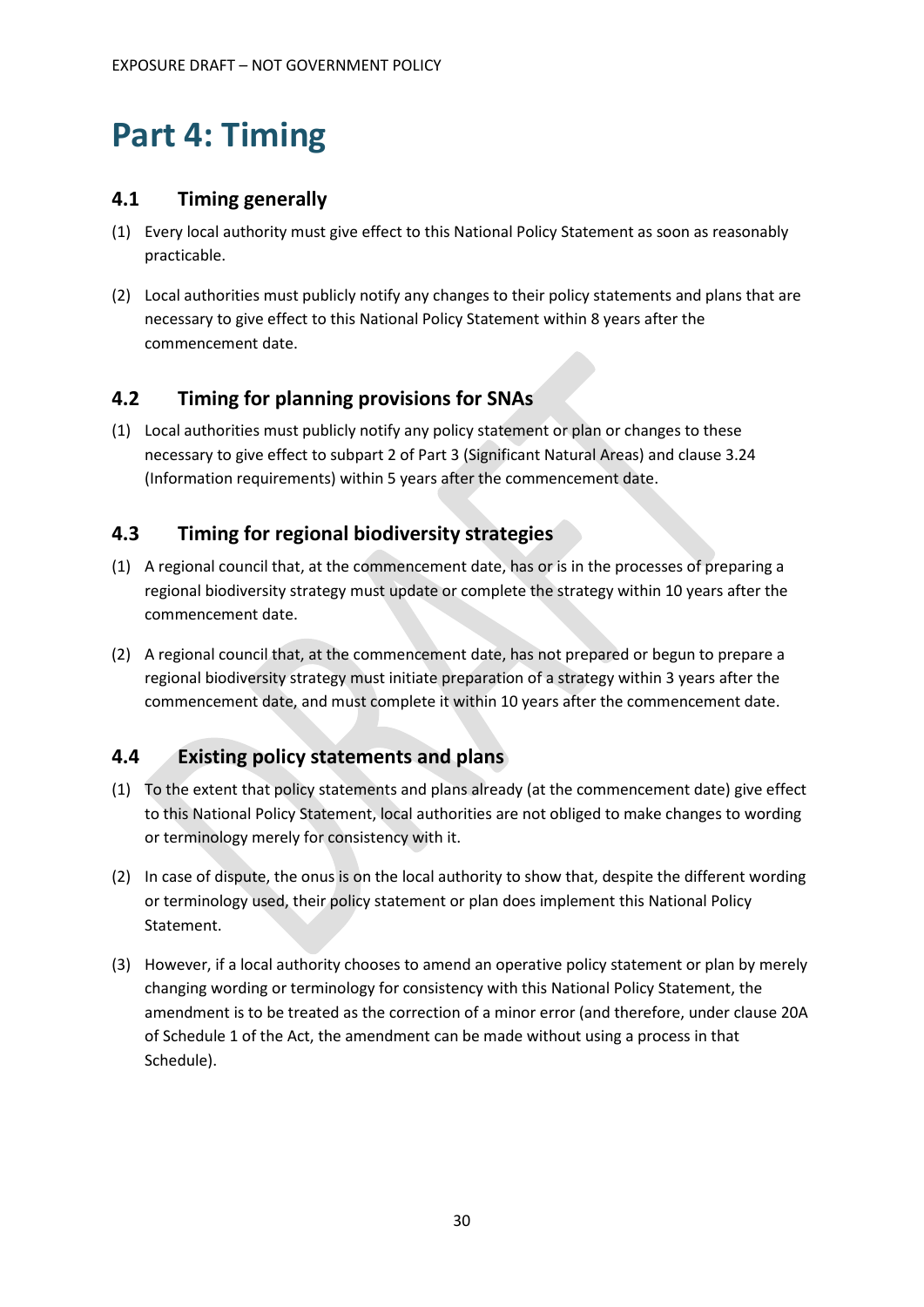# <span id="page-30-0"></span>**Appendix 1: Criteria for identifying areas that qualify as significant natural areas**

#### <span id="page-30-1"></span>**1 Direction on approach**

- (1) This appendix sets out the criteria for identifying significant indigenous vegetation or significant habitats of indigenous fauna in a specific area, so that the area qualifies as an SNA.
- (2) An area qualifies as a significant natural area if it meets any one of the attributes of the following four criteria:
	- (a) representativeness:
	- (b) diversity and pattern:
	- (c) rarity and distinctiveness:
	- (d) ecological context.

#### <span id="page-30-2"></span>**2 Context for assessment**

- (1) The context for an assessment of an area is:
	- (a) its ecological district; and
	- (b) in the context of the rarity assessment only, its land environment.

#### <span id="page-30-3"></span>**3 Manner and form of assessment**

- (1) Every assessment must include at least:
	- (a) a map of the area; and
	- (b) a description of its significant attributes, including for each criterion a description of the attribute (as specified below) that applies; and
	- (c) a description of the indigenous vegetation, indigenous fauna, habitat, and ecosystems present; and
	- (d) additional information such as the key threats, pressures, and management requirements.
- (2) An assessment under this appendix must be conducted by a suitably qualified ecologist (which, in the case of an assessment of a geothermal ecosystem, requires an ecologist with geothermal expertise).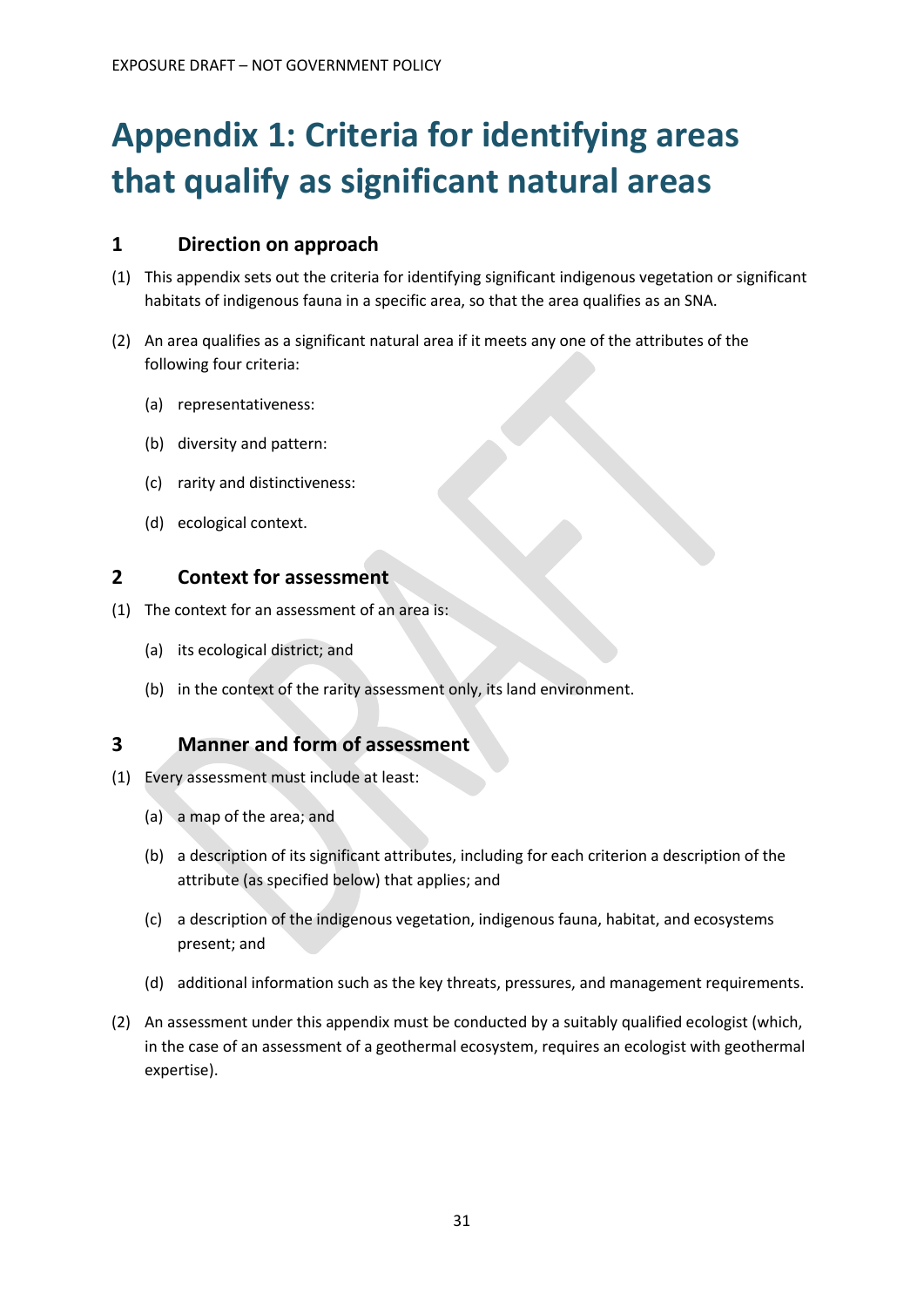#### <span id="page-31-0"></span>**A Representativeness criterion**

(1) Representativeness is the extent to which the indigenous vegetation or habitat of indigenous fauna in an area is typical or characteristic of the indigenous biodiversity of the relevant ecological district.

#### *Key assessment principles*

- (2) Representativeness may include commonplace indigenous vegetation and the habitats of indigenous fauna, which is where most indigenous biodiversity is present. It may also include degraded indigenous vegetation, ecosystems and habitats that are typical of what remains in depleted ecological districts. It is not restricted to the best or most representative examples, and it is not a measure of how well that indigenous vegetation or habitat is protected elsewhere in the ecological district.
- (3) Significant indigenous vegetation has ecological integrity typical of the indigenous vegetation of the ecological district in the present-day environment. It includes seral (regenerating) indigenous vegetation that is recovering following natural or induced disturbance, provided species composition is typical of that type of indigenous vegetation.
- (4) Significant indigenous fauna habitat is that which supports the typical suite of indigenous animals that would occur in the present-day environment. Habitat of indigenous fauna may be indigenous or exotic.
- (5) The application of this criterion should result in identification of indigenous vegetation and habitats that are representative of the full range and extent of ecological diversity across all environmental gradients in an ecological district, such as climate, altitude, landform, and soil sequences. The ecological character and pattern of the indigenous vegetation in the ecological district should be described by reference to the types of indigenous vegetation and the landforms on which it occurs.

#### *Attributes of representativeness*

- (6) An area that qualifies as an SNA under this criterion has at least one of the following attributes:
	- (a) indigenous vegetation that has ecological integrity that is typical of the character of the ecological district:
	- (b) habitat that supports a typical suite of indigenous fauna that is characteristic of the habitat type in the ecological district and retains at least a moderate range of species expected for that habitat type in the ecological district.

#### <span id="page-31-1"></span>**B Diversity and pattern criterion**

(1) Diversity and pattern is the extent to which the expected range of diversity and pattern of biological and physical components within the relevant ecological district is present in an area.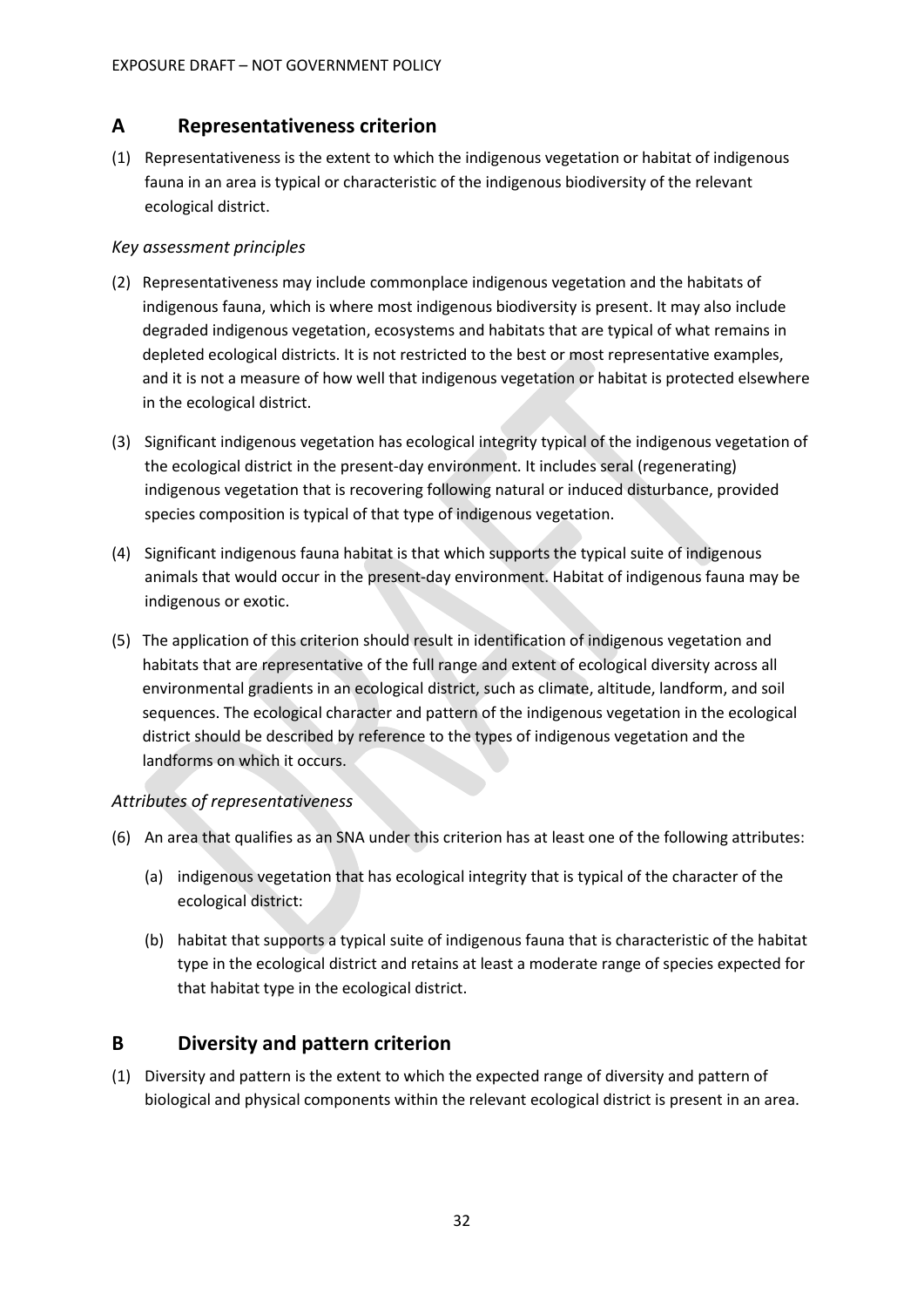#### *Key assessment principles*

- (2) **Diversity of biological components** is expressed in the variation of species, communities, and ecosystems. Biological diversity is associated with variation in physical components, such as geology, soils/substrate, aspect/exposure, altitude/depth, temperature, and salinity.
- (3) **Pattern** includes changes along environmental and landform gradients such as ecotones and sequences.
- (4) **Natural areas** that have a wider range of species, habitats or communities or wider environmental variation due to ecotones, gradients, and sequences in the context of the ecological district, rate more highly under this criterion.

#### *Attributes of diversity and pattern*

- (5) An area that qualifies as a significant natural area under this criterion has at least one of the following attributes:
	- (a) at least a moderate diversity of indigenous species, vegetation, habitats of indigenous fauna or communities in the context of the ecological district:
	- (b) presence of indigenous ecotones, complete or partial gradients or sequences.

#### <span id="page-32-0"></span>**C Rarity and distinctiveness criterion**

(1) Rarity and distinctiveness is the presence of rare or distinctive indigenous taxa, habitats of indigenous fauna, indigenous vegetation or ecosystems.

#### *Key assessment principles*

- (2) **Rarity** is the scarcity (natural or induced) of indigenous elements: species, habitats, vegetation, or ecosystems. Rarity includes elements that are uncommon or threatened.
- (3) **The list of Threatened and At Risk species** is regularly updated by the Department of Conservation. Rarity at a regional or ecological district scale is defined by regional or district lists or determined by expert ecological advice. The significance of nationally listed Threatened and At Risk species should not be downgraded just because they are common within a region or ecological district.
- (4) **Depletion of indigenous vegetation or ecosystems** is assessed using ecological districts and land environments.
- (5) **Distinctiveness** includes distribution limits, type localities, local endemism, relict distributions, and special ecological or scientific features.

#### *Attributes of rarity and distinctiveness*

- (6) An area that qualifies as an SNA under this criterion has at least one of the following attributes:
	- (a) provides habitat for an indigenous species that is listed as Threatened or At Risk (Declining) in the New Zealand Threat Classification System lists: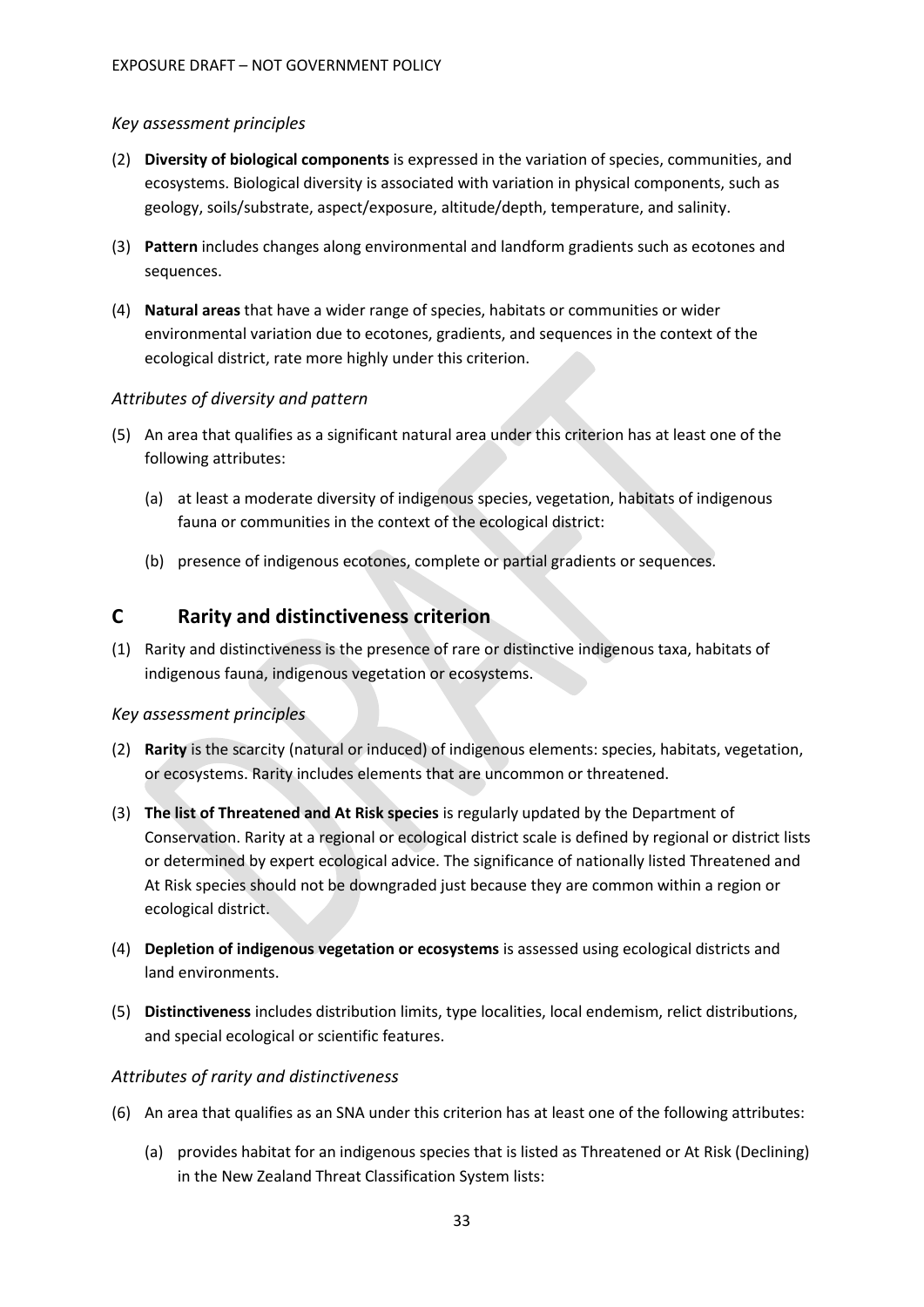- (b) an indigenous vegetation type or an indigenous species that is uncommon within the region or ecological district:
- (c) an indigenous species or plant community at or near its natural distributional limit:
- (d) indigenous vegetation that has been reduced to less than 20 per cent of its pre-human extent in the ecological district, region, or land environment:
- (e) indigenous vegetation or habitat of indigenous fauna occurring on naturally uncommon ecosystems:
- (f) the type locality of an indigenous species:
- (g) the presence of a distinctive assemblage or community of indigenous species:
- (h) the presence of a special ecological or scientific feature.

#### <span id="page-33-0"></span>**D Ecological context criterion**

(1) Ecological context is the extent to which the size, shape, and configuration of an area within the wider surrounding landscape contributes to its ability to maintain indigenous biodiversity or affects the ability of the surrounding landscape to maintain its indigenous biodiversity.

#### *Key assessment principles*

- (2) Ecological context has two main assessment principles:
	- (a) the characteristics that help maintain indigenous biodiversity (such as size, shape, and configuration) in the area; and
	- (b) the contribution the area makes to protecting indigenous biodiversity in the wider landscape (such as by linking, connecting to or buffering other natural areas, providing 'stepping stones' of habitat or maintaining ecological integrity).

#### *Attributes of ecological context*

- (3) An area that qualifies as an SNA under this criterion has at least one of the following attributes:
	- (a) at least moderate size and a compact shape, in the context of the relevant ecological district:
	- (b) well-buffered relative to remaining habitats in the relevant ecological district:
	- (c) provides an important full or partial buffer to or link between, one or more important habitats of indigenous fauna or significant natural areas:
	- (d) important for the natural functioning of an ecosystem relative to remaining habitats in the ecological district.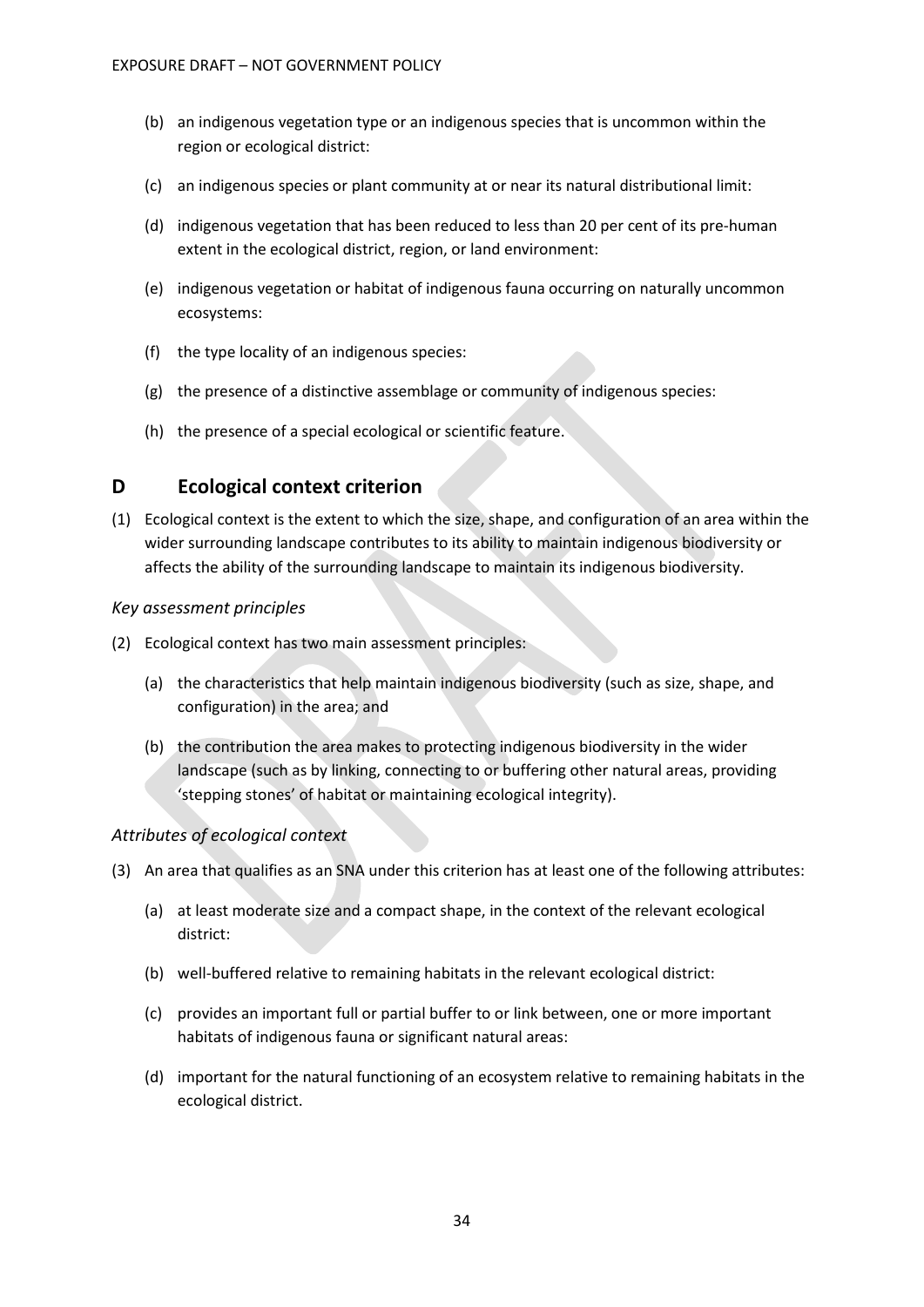## <span id="page-34-0"></span>**Appendix 2: Specified highly mobile fauna**

| <b>Scientific name</b>                       | Common name                         | Ecosystem        | <b>Threat category</b>                |
|----------------------------------------------|-------------------------------------|------------------|---------------------------------------|
| Anarhynchus frontalis                        | ngutu parore/wrybill                | coastal/riverine | Threatened<br>(Nationally Vulnerable) |
| Anas chlorotis                               | pāteke/brown teal                   | wetland/riverine | At Risk (Recovering)                  |
| Anas superciliosa<br>superciliosa            | pārera/grey duck                    | wetland/riverine | Threatened<br>(Nationally Critical)   |
| Anthus<br>novaeseelandiae<br>novaeseelandiae | pīhoihoi/NZ pipit                   | forest/open      | At Risk (Declining)                   |
| Apteryx australis<br>"northern Fiordland"    | northern Fiordland<br>tokoeka       | forest/open      | Threatened<br>(Nationally Vulnerable) |
| Apteryx australis<br>australis               | southern Fiordland<br>tokoeka       | forest/open      | Threatened<br>(Nationally Endangered) |
| Apteryx haastii                              | roa/great spotted kiwi              | forest/open      | Threatened<br>(Nationally Vulnerable) |
| Ardea modesta                                | kotuku/white heron                  | wetland/riverine | Threatened<br>(Nationally Critical)   |
| Botaurus poiciloptilus                       | matuku/bittern                      | wetland/riverine | Threatened<br>(Nationally Critical)   |
| Bowdleria punctate<br>stewartiana            | mātātā/Stewart Island<br>fernbird   | wetland/riverine | Threatened<br>(Nationally Vulnerable) |
| Bowdleria punctata<br>punctata               | koroātito/South Island<br>fernbird  | wetland/riverine | At Risk (Declining)                   |
| Bowdleria punctata<br>vealeae                | mātātā/North Island<br>fernbird     | wetland/riverine | At Risk (Declining)                   |
| Calidris canutus rogersi                     | huahou/lesser knot                  | coastal/riverine | Threatened<br>(Nationally Vulnerable) |
| Chalinolobus<br>tuberculatus                 | pekapeka/long-tailed<br>bat         | forest/open      | Threatened<br>(Nationally Critical)   |
| Charadrius bicinctus<br>bicinctus            | pohowera/banded<br>dotterel         | coastal/riverine | Threatened<br>(Nationally Vulnerable) |
| Charadrius obscurus<br>aquilonius            | tūtiriwhatu/northern<br>NZ dotterel | coastal/riverine | At Risk (Recovering)                  |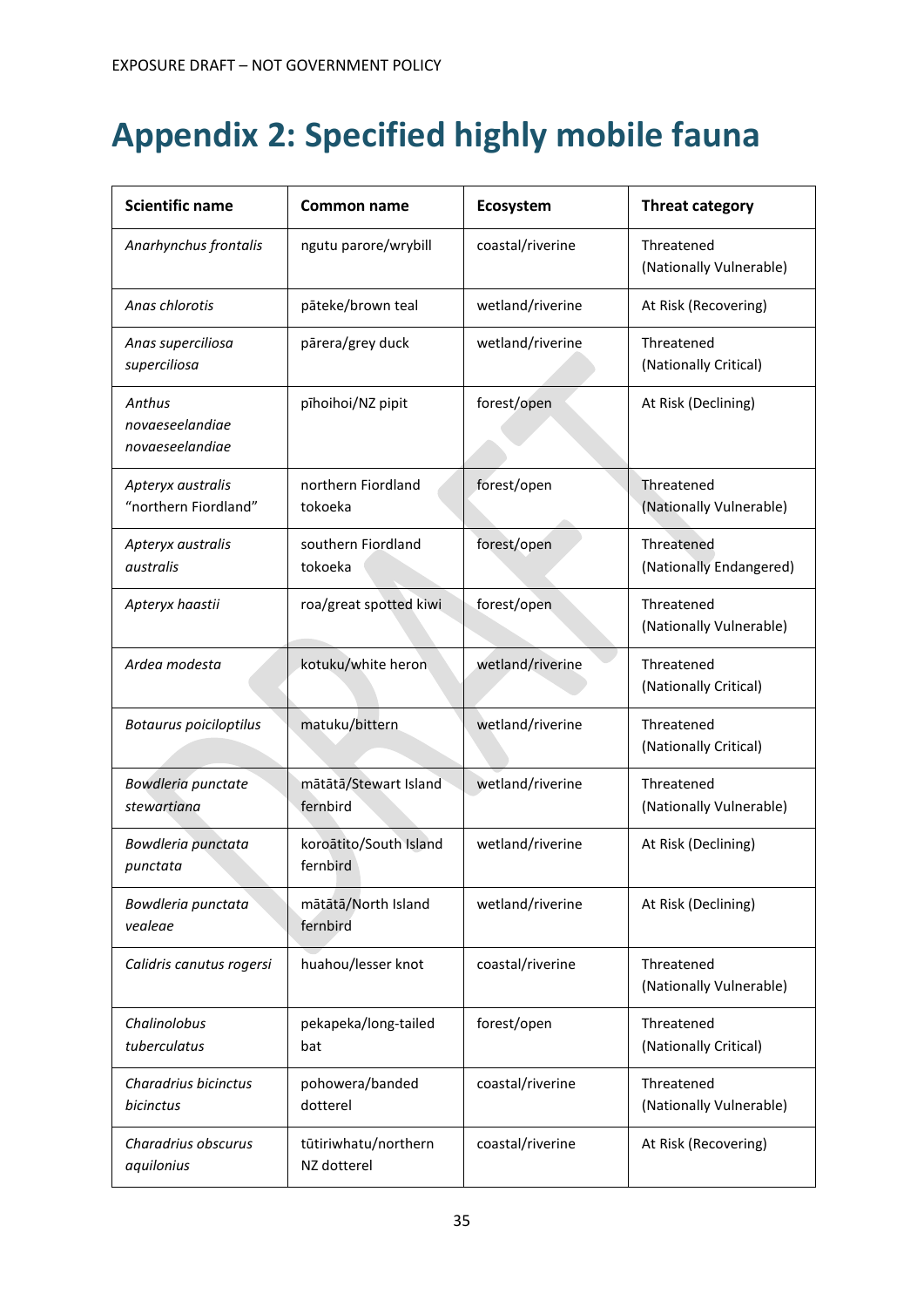| <b>Scientific name</b>                   | <b>Common name</b>                       | Ecosystem        | <b>Threat category</b>                |
|------------------------------------------|------------------------------------------|------------------|---------------------------------------|
| Charadrius obscurus<br>obscurus          | tūtiriwhatu/southern<br>NZ dotterel      | coastal/riverine | Threatened<br>(Nationally Critical)   |
| Chlidonias albostriatus                  | tara pirohe/black-<br>fronted tern       | coastal/riverine | Threatened<br>(Nationally Endangered) |
| Egretta sacra sacra                      | matuku moana/reef<br>heron               | coastal/riverine | Threatened<br>(Nationally Endangered) |
| Falco novaeseelandiae<br>ferox           | kārearea/bush falcon                     | forest/open      | At Risk (Recovering)                  |
| Falco novaeseelandiae<br>novaeseelandiae | kārearea/eastern<br>falcon               | forest/open      | At Risk (Recovering)                  |
| Falco novaeseelandiae<br>"southern"      | kārearea/southern<br>falcon              | forest/open      | Threatened<br>(Nationally Vulnerable) |
| Gallirallus australis<br>greyi           | North Island weka                        | forest/open      | At Risk (Recovering)                  |
| Gallirallus philippensis<br>assimilis    | moho pererū/banded<br>rail               | wetland/riverine | At Risk (Declining)                   |
| Haematopus finschi                       | tōrea/South Island pied<br>oystercatcher | coastal/riverine | At Risk (Declining)                   |
| Haematopus unicolor                      | tōrea tai/variable<br>oystercatcher      | coastal/riverine | At Risk (Recovering)                  |
| Himantopus<br>novaezelandiae             | kakī/black stilt                         | wetland/riverine | Threatened<br>(Nationally Critical)   |
| Hydroprogne caspia                       | taranui/Caspian tern                     | coastal/riverine | Threatened<br>(Nationally Vulnerable) |
| Hymenolaimus<br>malacorhynchos           | whio/blue duck                           | riverine         | Threatened<br>(Nationally Vulnerable) |
| Larus bulleri                            | tarāpukā/black-billed<br>gull            | coastal/riverine | Threatened<br>(Nationally Critical)   |
| Larus novaehollandiae<br>scopulinus      | tarāpunga/red-billed<br>gull             | coastal/riverine | At Risk (Declining)                   |
| Limosa lapponica<br>baueri               | kuaka/eastern bar-<br>tailed godwit      | coastal/riverine | At Risk (Declining)                   |
| Mystacina tuberculata<br>aupourica       | pekapeka/northern<br>short-tailed bat    | forest/open      | Threatened<br>(Nationally Endangered) |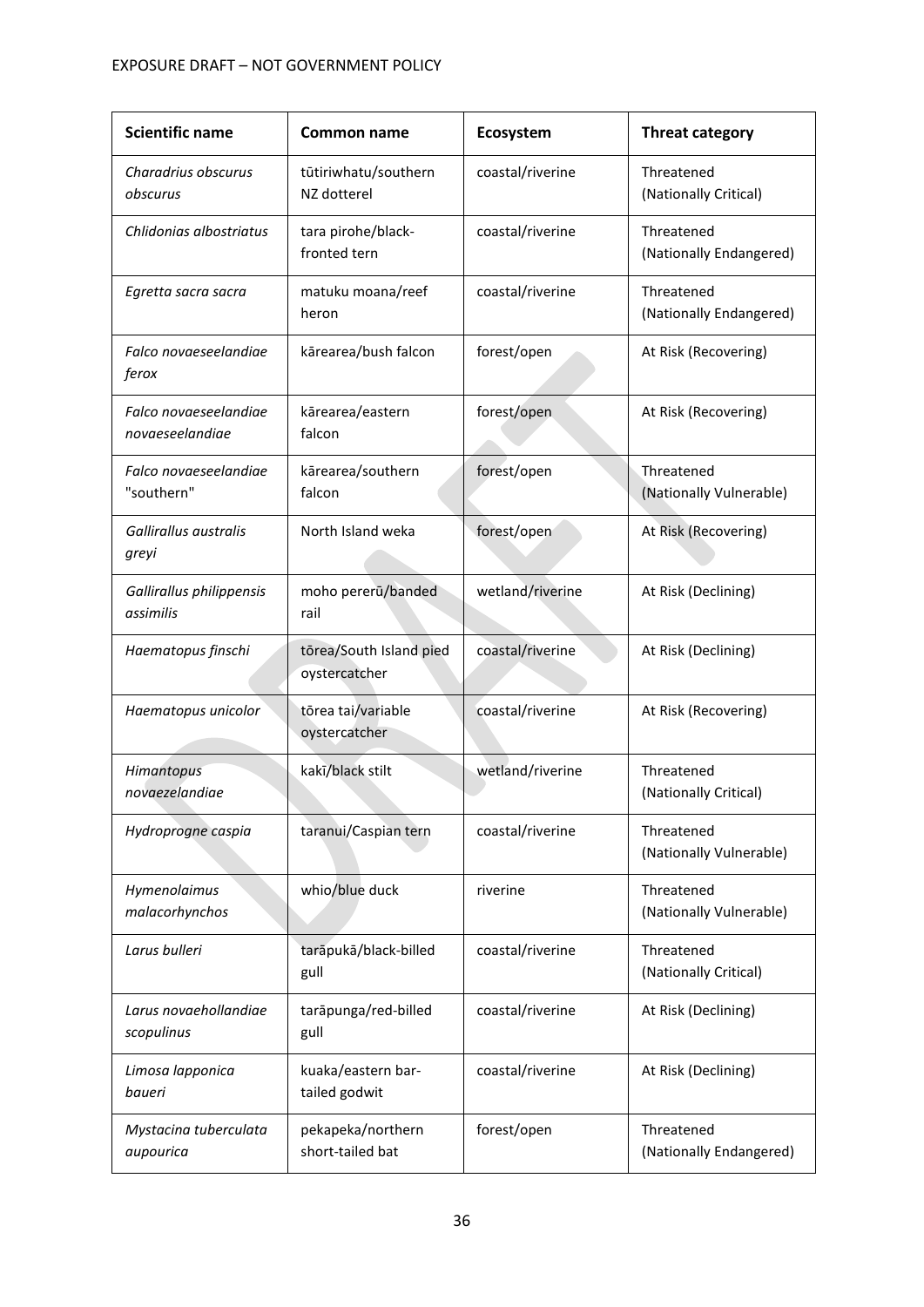| <b>Scientific name</b>                 | <b>Common name</b>                    | Ecosystem        | <b>Threat category</b>                |
|----------------------------------------|---------------------------------------|------------------|---------------------------------------|
| Mystacina tuberculata<br>rhyacobia     | pekapeka/central<br>short-tailed bat  | forest/open      | At Risk (Declining)                   |
| Mystacina tuberculata<br>tuberculata   | pekapeka/southern<br>short-tailed bat | forest/open      | At Risk (Recovering)                  |
| Nestor meridionalis<br>meridionalis    | kākā/South Island kākā                | forest/open      | Threatened<br>(Nationally Vulnerable) |
| Nestor meridionalis<br>septentrionalis | kākā/North Island kākā                | forest/open      | At Risk (Recovering)                  |
| <b>Nestor notabilis</b>                | kea                                   | forest/open      | Threatened<br>(Nationally Endangered) |
| Petroica australis<br>australis        | kakariwai/South Island<br>robin       | forest/open      | At Risk (Declining)                   |
| Phalacrocorax varius<br>varius         | kāruhiruhi/pied shag                  | coastal/riverine | At Risk (Recovering)                  |
| Podiceps cristatus<br>australis        | kāmana/southern<br>crested grebe      | wetland/riverine | Threatened<br>(Nationally Vulnerable) |
| Poliocephalus<br>rufopectus            | weweia/NZ dabchick                    | wetland/riverine | At Risk (Recovering)                  |
| Porzana pusilla affinis                | koitareke/marsh crake                 | wetland/riverine | At Risk (Declining)                   |
| Porzana tabuensis                      | pūweto/spotless crake                 | wetland/riverine | At Risk (Declining)                   |
| Sterna striata striata                 | tara/white-fronted tern               | coastal/riverine | At Risk (Declining)                   |
| Sternula nereis davisae                | tara iti/NZ fairy tern                | coastal/riverine | Threatened<br>(Nationally Critical)   |
| <b>Thinornis</b><br>novaeseelandiae    | tuturuatu/NZ shore<br>plover          | coastal/riverine | Threatened<br>(Nationally Critical)   |
| Xenicus gilviventris<br>"northern"     | pīwauwau/northern<br>rock wren        | forest/open      | Threatened<br>(Nationally Critical)   |
| Xenicus gilviventris<br>"southern"     | pīwauwau/southern<br>rock wren        | forest/open      | Threatened<br>(Nationally Endangered) |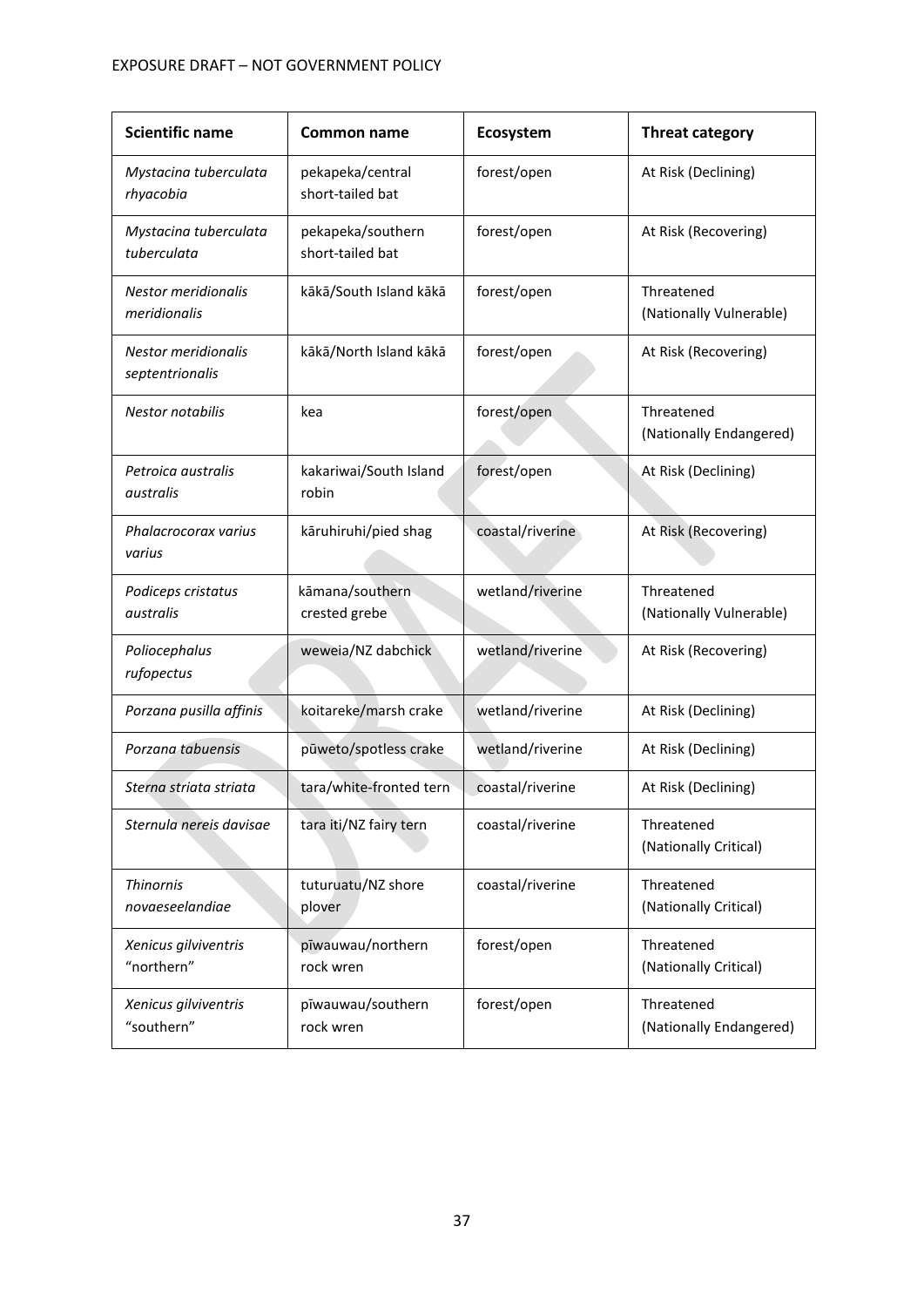# <span id="page-37-0"></span>**Appendix 3: Principles for biodiversity offsetting**

The following sets out a framework of principles for the use of biodiversity offsets. These principles represent a standard for biodiversity offsetting and must be complied with for an action to qualify as a biodiversity offset.

- 1. **Adherence to effects management hierarchy:** A biodiversity offset is a commitment to redress any more than minor residual adverse effects and should be contemplated only after steps to avoid, minimise, and remedy adverse effects are demonstrated to have been sequentially exhausted.
- 2. **When biodiversity offsetting is not appropriate:** Biodiversity offsets are not appropriate in situations where biodiversity values cannot be offset to achieve a net gain outcome, and if biodiversity values are adversely affected, they will be permanently lost. This principle reflects a standard of acceptability for demonstrating, and then achieving, a net gain in biodiversity values. Examples of where an offset would be inappropriate include where:
	- (a) residual adverse effects cannot be offset because of the irreplaceability or vulnerability of the indigenous biodiversity affected:
	- (b) effects on indigenous biodiversity are uncertain, unknown, or little understood, but potential effects are significantly adverse:
	- (c) there are no technically feasible options by which to secure gains within acceptable timeframe.
- 3. **Net gain:** The biodiversity values to be lost through the activity to which the offset applies are counterbalanced and exceeded by the proposed offsetting activity, so that the result is a net gain when compared to that lost. Net gain is demonstrated by a like-for-like quantitative loss/gain calculation of the following, and is achieved when the ecological values at the offset site exceed those being lost at the impact site across indigenous biodiversity:
	- (a) types of indigenous biodiversity, including when indigenous species depend on introduced species for their persistence; and
	- (b) amount; and
	- (c) condition.
- 4. **Additionality:** A biodiversity offset achieves gains in indigenous biodiversity above and beyond gains that would have occurred in the absence of the offset, such as gains that are additional to any minimisation and remediation undertaken in relation to the adverse effects of the activity.
- 5. **Leakage:** Offset design and implementation avoids displacing activities that are harmful to indigenous biodiversity to other locations.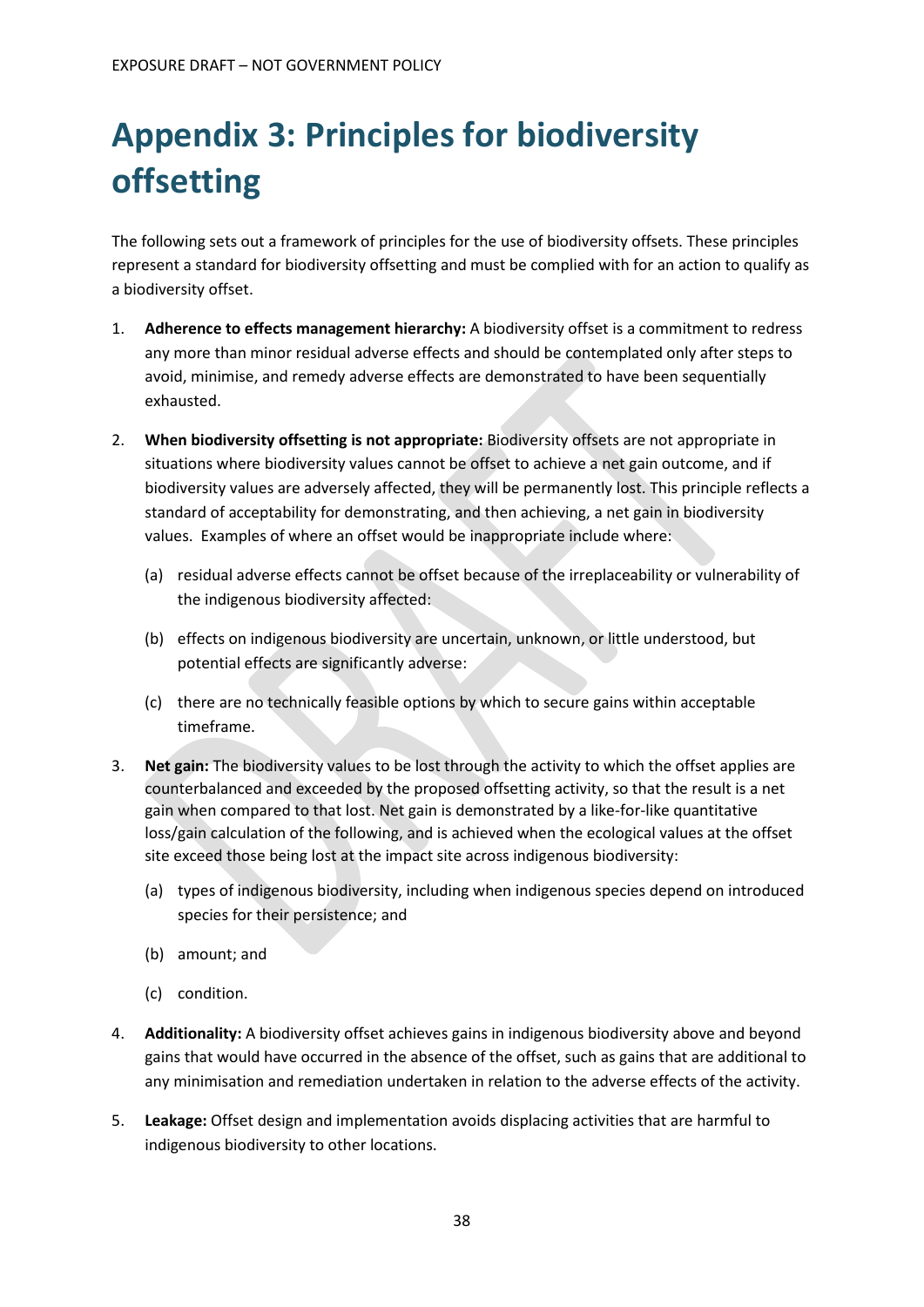#### EXPOSURE DRAFT – NOT GOVERNMENT POLICY

- 6. **Landscape context:** Biodiversity offset actions are undertaken where this will result in the best ecological outcome, preferably close to the impact site or within the same ecological district, and consider the landscape context of both the impact site and the offset site, taking into account interactions between species, habitats and ecosystems, spatial connections, and ecosystem function.
- 7. **Long-term outcomes:** Biodiversity offsets are managed to secure outcomes of the activity that last at least as long as the impacts, and preferably in perpetuity.
- 8. **Time lags:** The delay between loss of indigenous biodiversity at the impact site and gain or maturity of indigenous biodiversity at the offset site is minimised so that the calculated gains are achieved within the consent period.
- 9. **Science and mātauranga Māori:** The design and implementation of a biodiversity offset is a documented process informed by science and mātauranga Māori where available.
- 10. **Stakeholder participation:** Opportunity for the effective and early participation of stakeholders is demonstrated when planning for biodiversity offsets, including their evaluation, selection, design, implementation, and monitoring.
- 11. **Transparency:** The design and implementation of a biodiversity offset, and communication of its results to the public, is undertaken in a transparent and timely manner.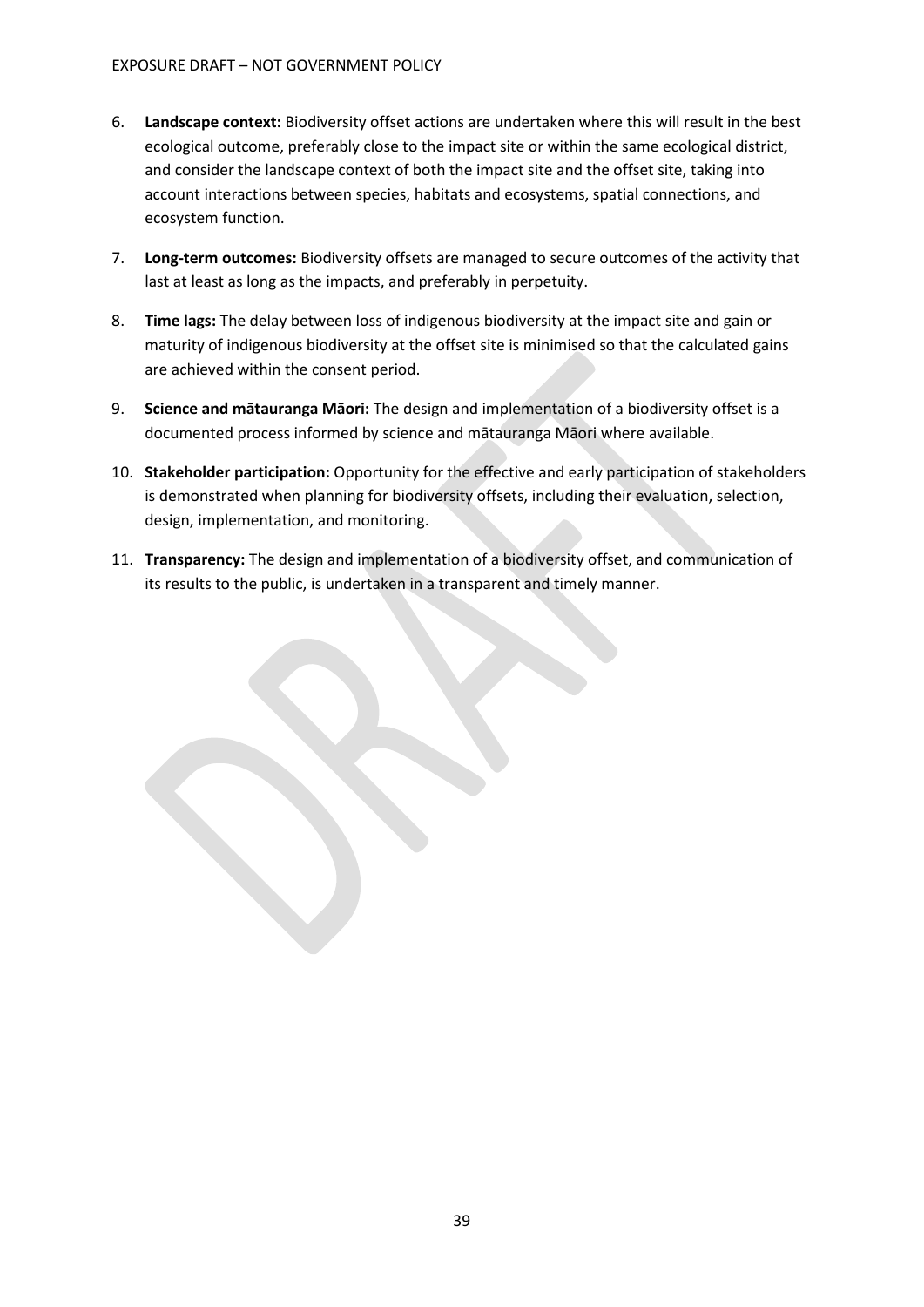# <span id="page-39-0"></span>**Appendix 4: Principles for biodiversity compensation**

The following sets out a framework of principles for the use of biodiversity compensation. These principles represent a standard for biodiversity compensation and must be complied with for an action to qualify as biodiversity compensation.

- 1. **Adherence to effects management hierarchy:** Biodiversity compensation is a commitment to redress more than minor residual adverse impacts, and should be contemplated only after steps to avoid, minimise, remedy, and offset adverse effects are demonstrated to have been sequentially exhausted.
- 2. **When biodiversity compensation is not appropriate:** Biodiversity compensation is not appropriate where indigenous biodiversity values are not able to be compensated for, for example because:
	- (a) the indigenous biodiversity affected is irreplaceable or vulnerable; or
	- (b) effects on indigenous biodiversity are uncertain, unknown, or little understood, but potential effects are significantly adverse; or
	- (c) there are no technically feasible options by which to secure proposed gains within acceptable timeframes.
- 3. **Scale of biodiversity compensation:** The values to be lost through the activity to which the biodiversity compensation applies are addressed by positive effects to indigenous biodiversity, (including when indigenous species depend on introduced species for their persistence), that outweigh the adverse effects on indigenous biodiversity.
- 4. **Additionality:** Biodiversity compensation achieves gains in indigenous biodiversity that are above and beyond gains that would have occurred in the absence of the compensation, such as gains that are additional to any minimisation and remediation undertaken in relation to the adverse effects of the activity.
- 5. **Leakage:** The design and implementation avoid displacing activities or environmental factors that are harmful to indigenous biodiversity in other locations.
- 6. **Landscape context:** Biodiversity compensation actions are undertaken where this will result in the best ecological outcome, preferably close to the impact site or within the same ecological district. The actions consider the landscape context of both the impact site and the compensation site, taking into account interactions between species, habitats and ecosystems, spatial connections, and ecosystem function.
- 7. **Long-term outcomes:** Biodiversity compensation is managed to secure outcomes of the activity that last as least as long as the impacts, and preferably in perpetuity.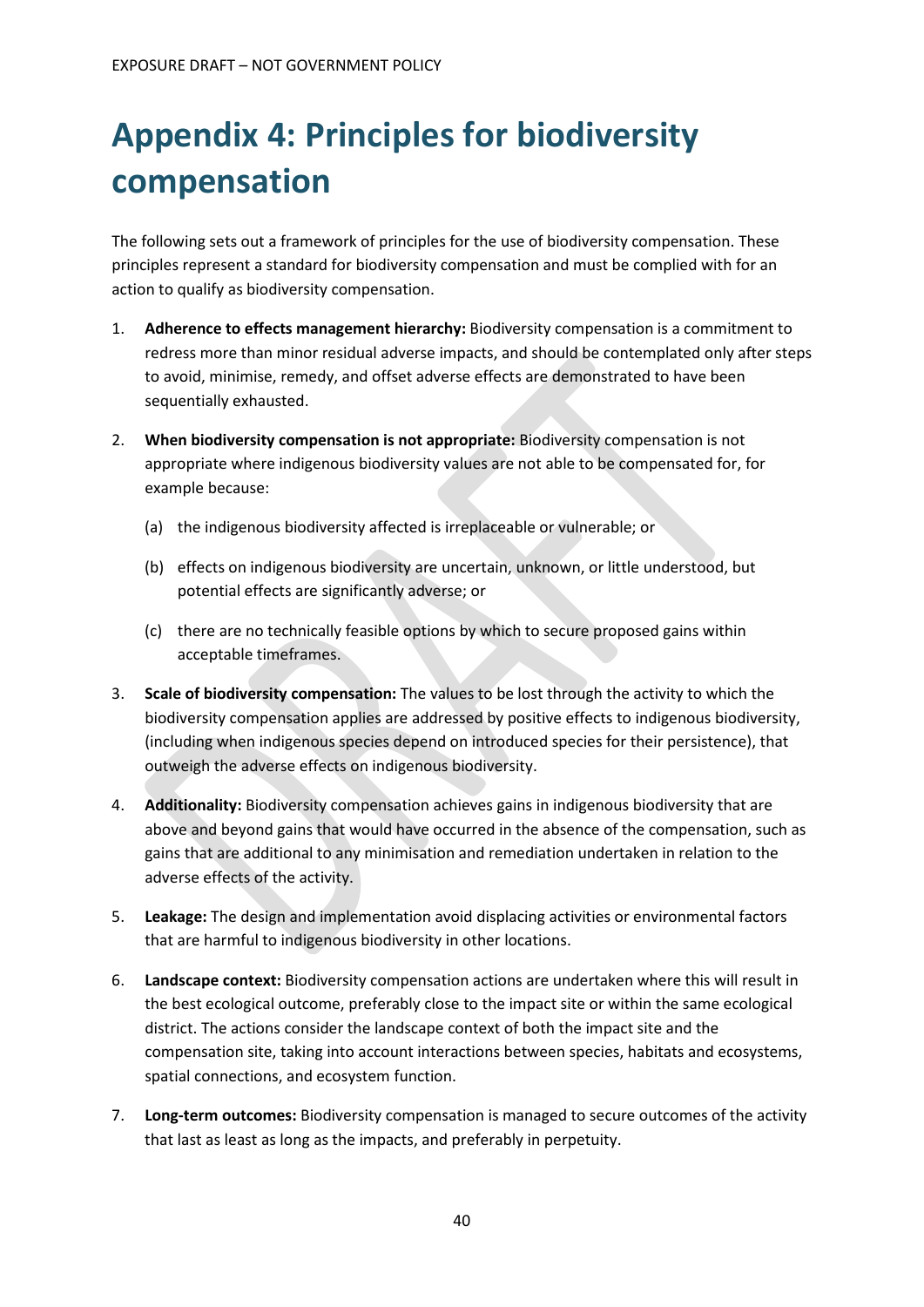- 8. **Time lags:** The delay between loss of indigenous biodiversity at the impact site and gain or maturity of indigenous biodiversity at the compensation site is minimised.
- 9. **Trading up:** When trading up forms part of biodiversity compensation, the proposal demonstrates that the indigenous biodiversity values gained are demonstrably of higher indigenous biodiversity value than those lost. The proposal also shows the values lost are not to Threatened or At Risk species or to species considered vulnerable or irreplaceable.
- 10. **Financial contributions:** Financial contributions are only considered when there is no effective option available for delivering indigenous biodiversity gains on the ground. Any contributions related to the indigenous biodiversity impacts must be directly linked to an intended indigenous biodiversity gain or benefit.
- 11. **Science and mātauranga Māori:** The design and implementation of biodiversity compensation is a documented process informed by science and mātauranga Māori where available.
- 12. **Stakeholder participation:** Opportunity for the effective and early participation of stakeholders is demonstrated when planning for biodiversity compensation, including its evaluation, selection, design, implementation, and monitoring.
- 13. **Transparency:** The design and implementation of biodiversity compensation, and communication of its results to the public, is undertaken in a transparent and timely manner.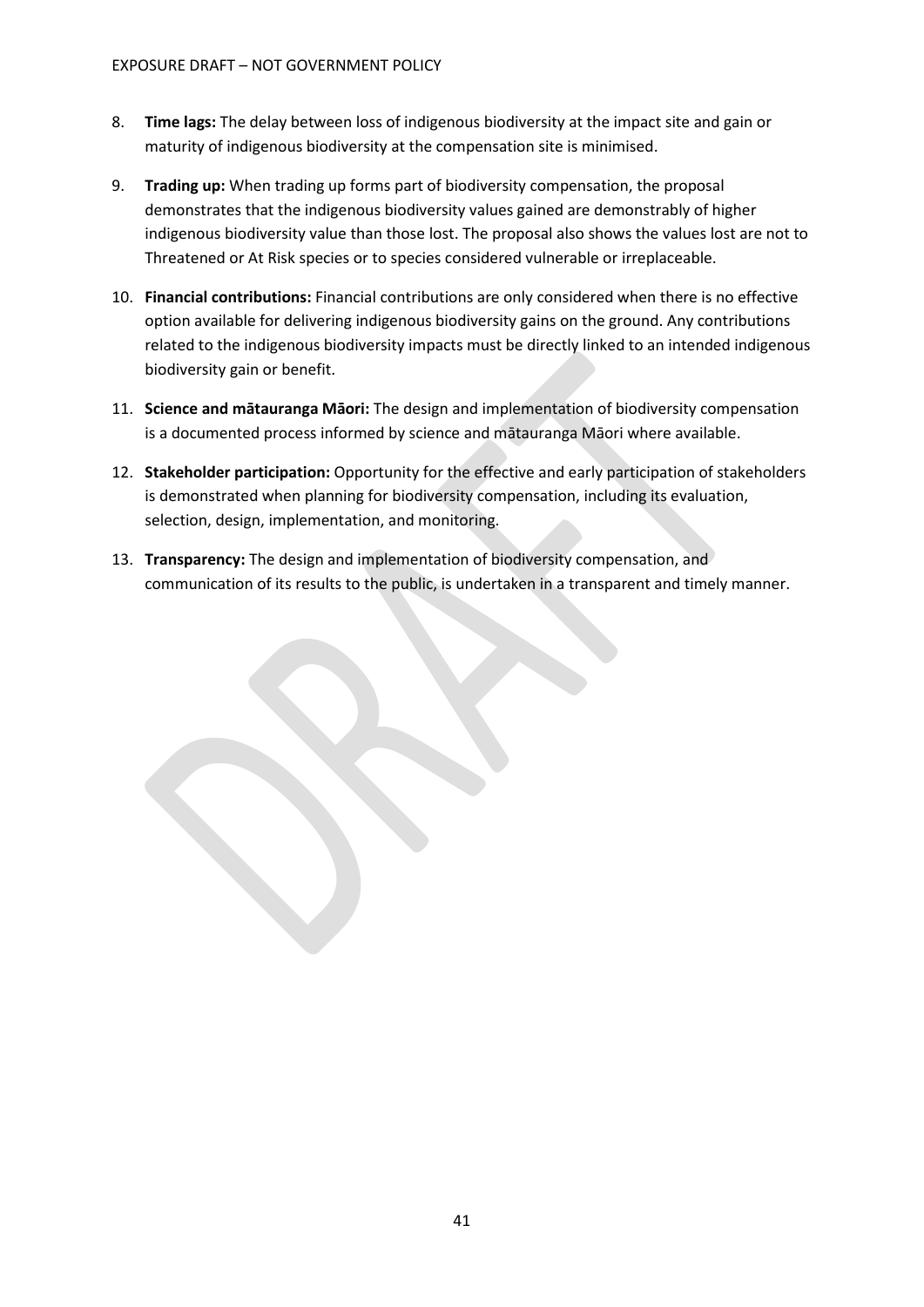## <span id="page-41-0"></span>**Appendix 5: Regional biodiversity strategies**

- 1. The purpose of a regional biodiversity strategy is to promote the landscape-scale restoration of the region's indigenous biodiversity.
- 2. To achieve its purpose, the regional biodiversity strategy of a region must:
	- (a) set out a landscape-scale vision for the restoration of the region's indigenous biodiversity; and
	- (b) recognise and provide for Te Rito o te Harakeke; and
	- (c) provide for resilience to biological and environmental changes, including those associated with climate change; and
	- (d) recognise biological and physical connections within, and between, the terrestrial environment, water bodies, and the coastal marine area; and
	- (e) support the achievement of any national priorities for indigenous biodiversity protection; and
	- (f) record:
		- (i) the actions and methods intended to promote the maintenance and restoration of indigenous biodiversity, and increase in indigenous vegetation cover, in the region;
		- (ii) actions that will be undertaken by local or central government;
		- (iii) actions that the community, including tangata whenua, will be supported or encouraged to undertake; and
		- (iv) how those actions will be resourced.
	- (g) specify milestones for achieving the strategy's purpose; and
	- (h) specify how progress on achieving the strategy's purpose is to be monitored and reported on and measures to be taken if milestones are not being met.
- 3. A regional biodiversity strategy may also:
	- (a) include measures that are intended to implement other objectives, such as biosecurity, climate mitigation, amenity, or freshwater outcomes, where those measures also contribute to protection and restoration of indigenous biodiversity; and
	- (b) identify areas intended for restoration in accordance with clause 3.21; and
	- (c) identify areas in which indigenous vegetation cover is proposed to be increased, in accordance with clause 3.22.